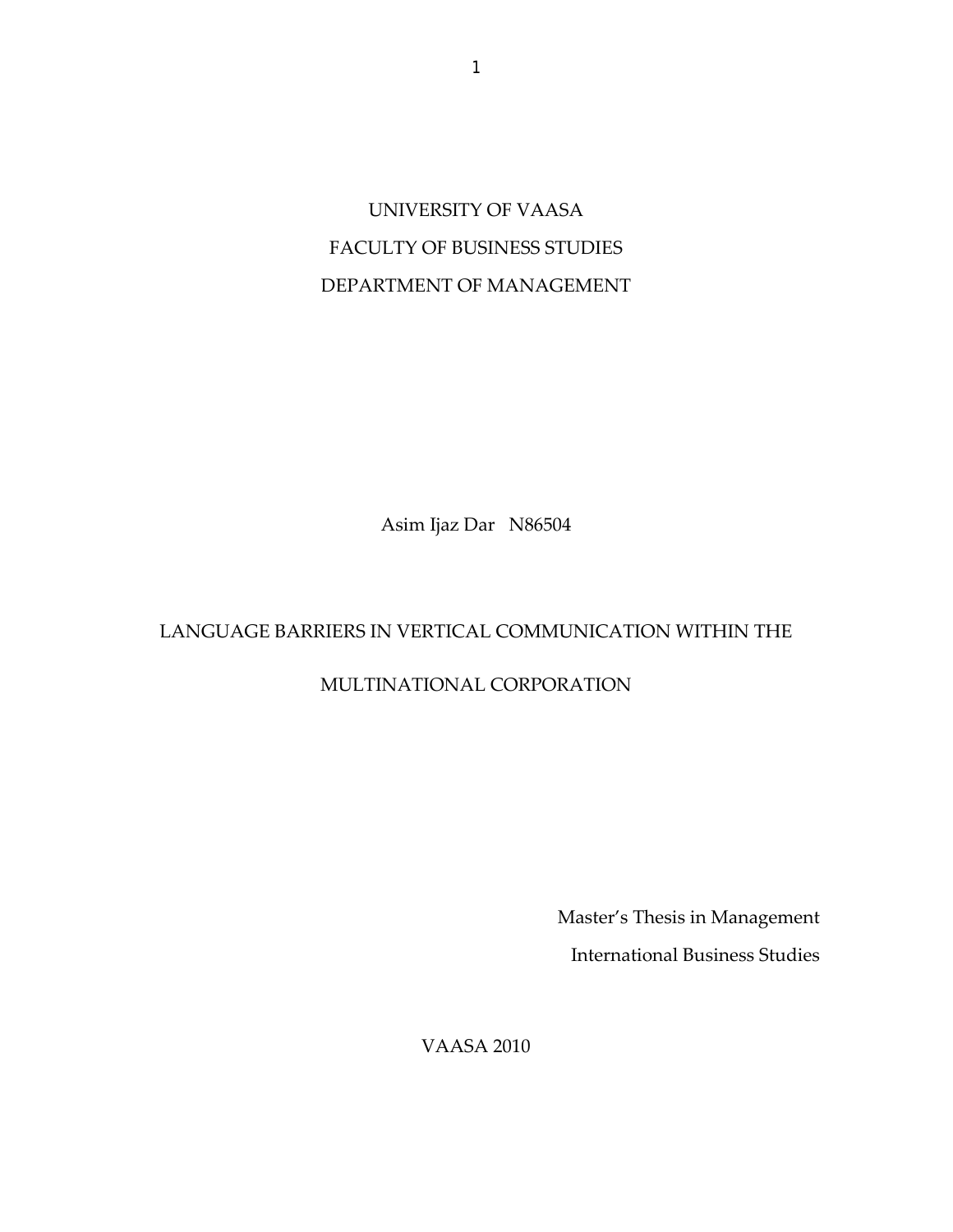# **CONTENTS**

| <b>LIST OF TABLES</b>                                         | 5   |
|---------------------------------------------------------------|-----|
| <b>LIST OF FIGURES</b>                                        | 6   |
| <b>ABSTRACT</b>                                               | 7   |
|                                                               |     |
|                                                               |     |
|                                                               |     |
|                                                               |     |
|                                                               |     |
|                                                               |     |
|                                                               |     |
|                                                               |     |
|                                                               |     |
|                                                               |     |
|                                                               |     |
|                                                               |     |
|                                                               |     |
|                                                               |     |
|                                                               | .19 |
|                                                               |     |
| 2.5. COMMUNICATION CHANNELS, NETWORKS AND THEIR CHALLENGES 21 |     |
|                                                               |     |
|                                                               |     |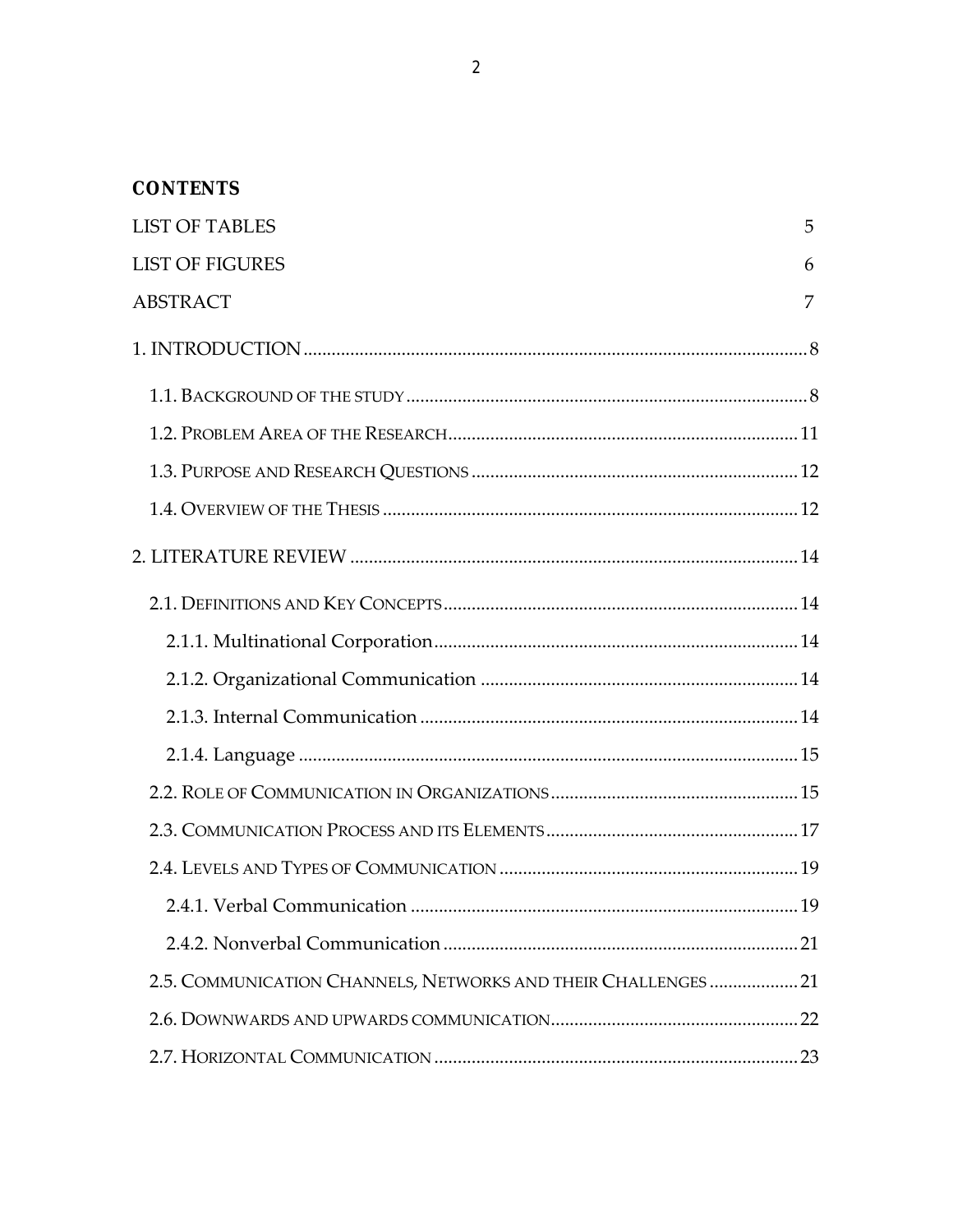| 2.8.2. A Common Corporate Language within the Multilingual MNC  26       |  |
|--------------------------------------------------------------------------|--|
|                                                                          |  |
|                                                                          |  |
|                                                                          |  |
|                                                                          |  |
|                                                                          |  |
|                                                                          |  |
|                                                                          |  |
| 2.11.4. Machine Translation and External Translators or Interpreters  37 |  |
|                                                                          |  |
|                                                                          |  |
|                                                                          |  |
|                                                                          |  |
|                                                                          |  |
|                                                                          |  |
|                                                                          |  |
|                                                                          |  |
|                                                                          |  |
|                                                                          |  |
|                                                                          |  |
|                                                                          |  |
| 4.2.1. Build in redundancy in the communication exchange 61              |  |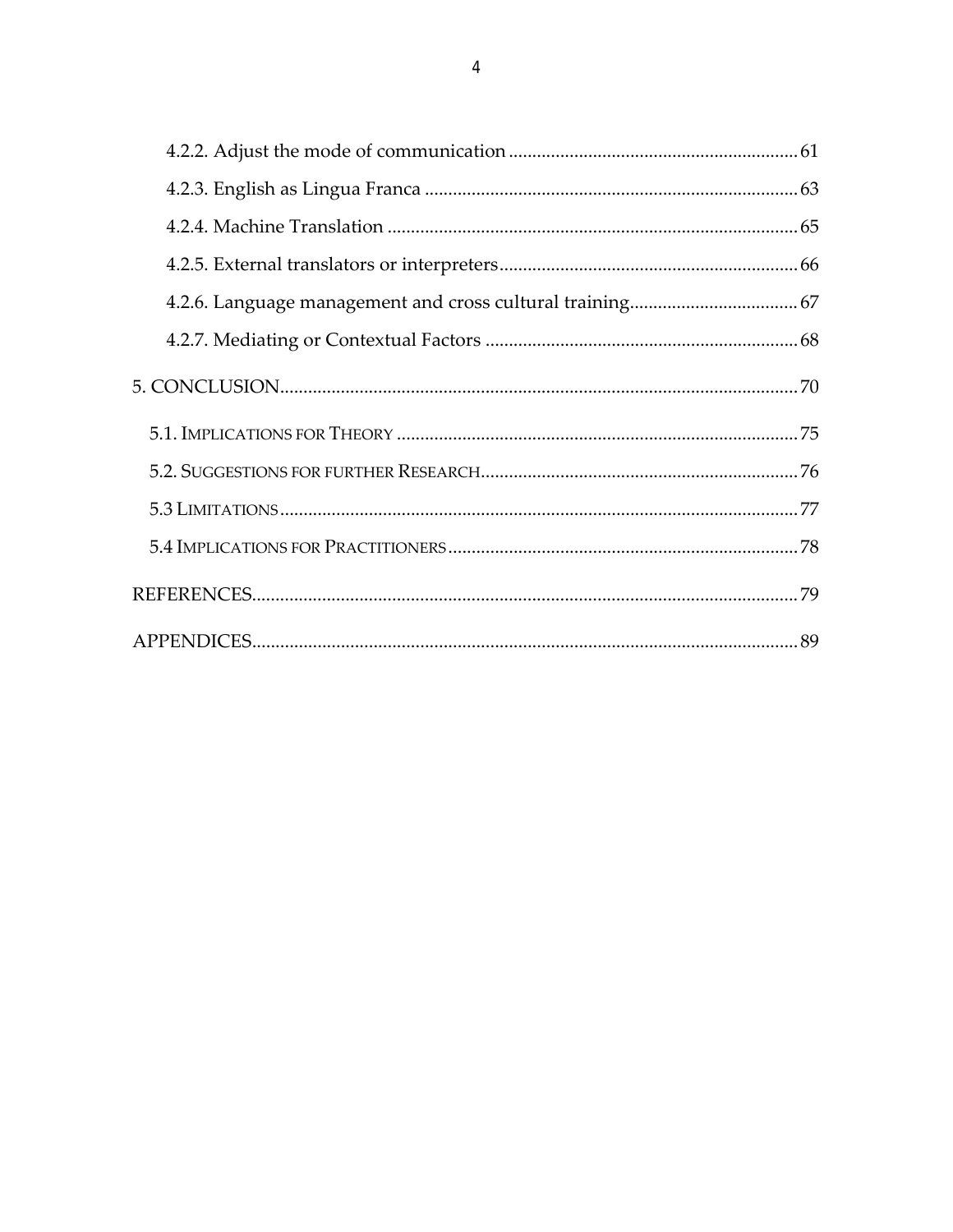| <b>LIST OF TABLES</b>                         | 5. |
|-----------------------------------------------|----|
| Table 1. Dimensions of Language Barriers      | 31 |
| Table 2. Media and their Information Richness | 36 |
| Table 3. Details of Interviewees              |    |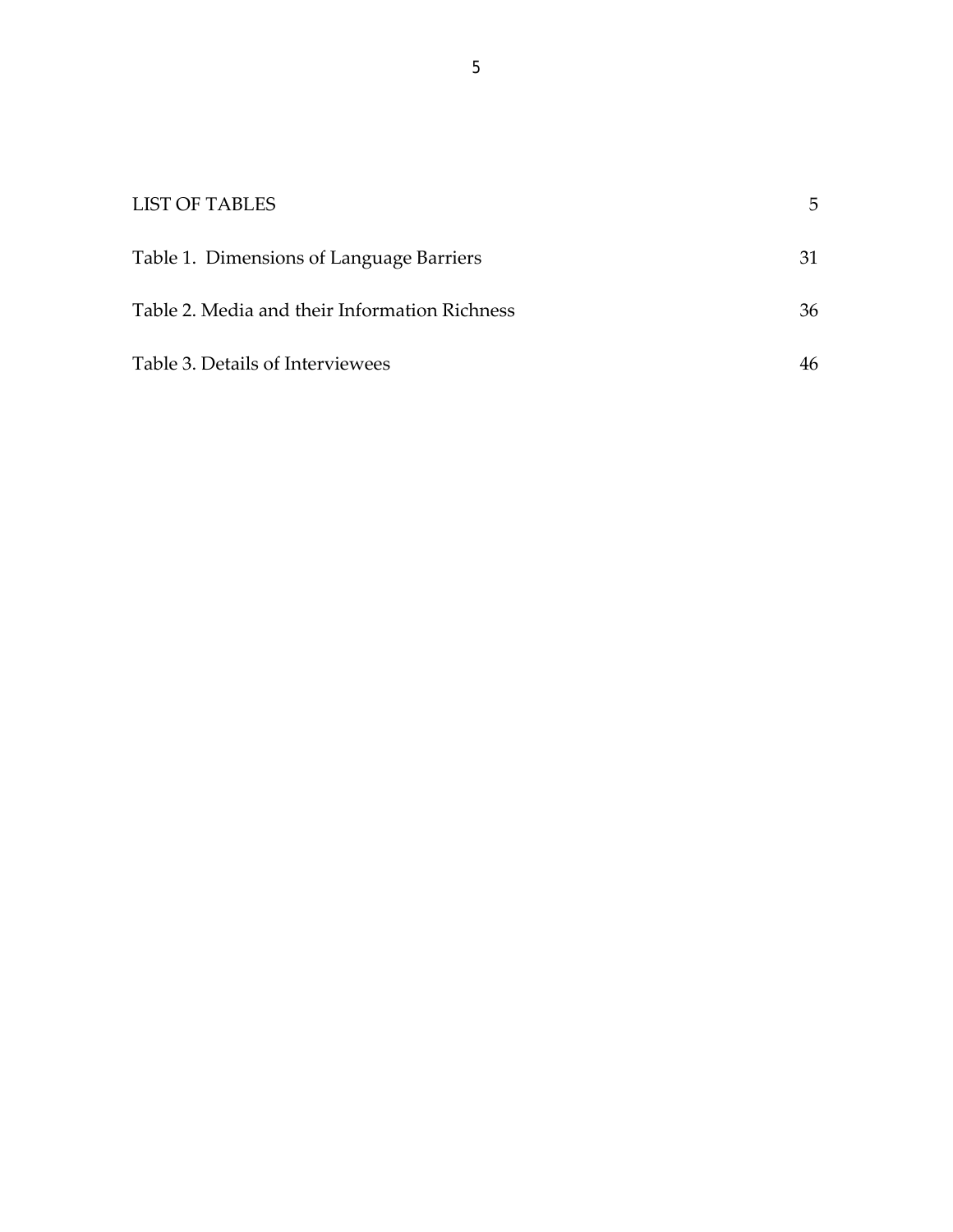| <b>LIST OF FIGURES</b>                                 | 6  |
|--------------------------------------------------------|----|
| Figure 1. Communication Cycle                          | 33 |
| Figure 2. Theoretical Framework of the Study           | 40 |
| Figure 3. Impact of Language Barriers on Communication | 60 |
| Figure 4. Strategies to overcome Language Barriers     | 69 |
| Figure 5. Final Framework of the Study                 | 74 |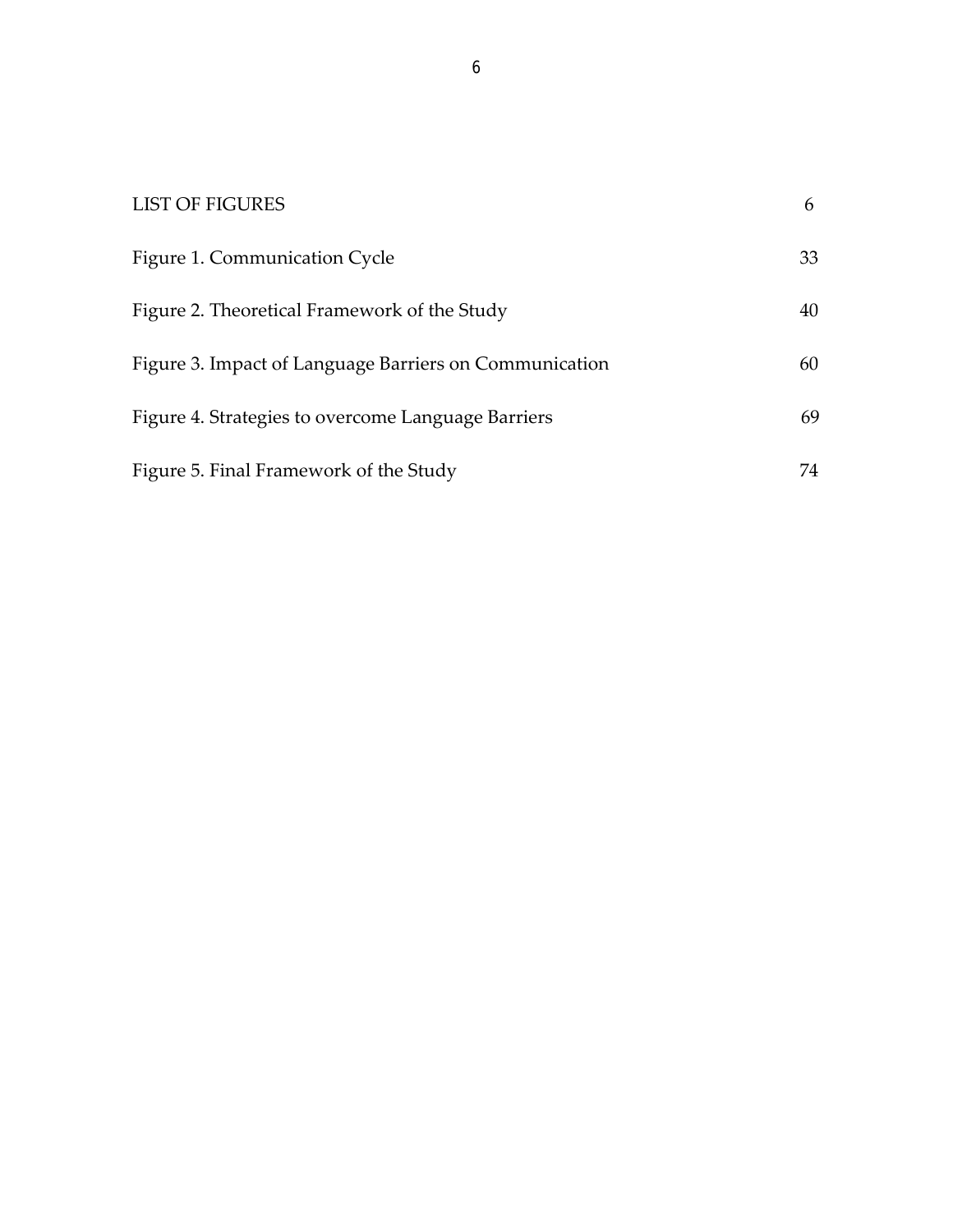| UNIVERSITY OF VAASA                |                                             |
|------------------------------------|---------------------------------------------|
| <b>Faculty of Business Studies</b> |                                             |
| Author:                            | Asim Ijaz Dar                               |
| Topic of the Thesis:               | Language Barriers in Vertical Communication |
|                                    | Within the Multinational Corporation        |
| Name of the Supervisor:            | Adam Smale                                  |
| Degree:                            | Master of Science in Economics and Business |
|                                    | Administration                              |
| Department:                        | Department of Management                    |
| Major Subject:                     | Management                                  |
| Program:                           | <b>International Business</b>               |
| Year of Entering the University:   | 2005                                        |
| Year of Completing the Thesis:     | 2010<br>Pages: 92                           |

# **ABSTRACT**

**Purpose** – The Purpose of this study is to provide a better understanding of the language related issues and its impact on communication between HQ and subsidiaries in a Scandinavian MNC.

**Design/methodology/approach** – The research is based on a qualitative in-depth single case study. The empirical data was collected through semi-structured interviews from the company, Lyreco. The theoretical framework was constructed by taking into consideration all the solutions and some mediating factors such as time and distance**.** 

**Findings** – It was found that language acts as an important barrier between HQ and subsidiaries, slowing down the communication process. However, the study highlights that these were not only language differences that caused a barrier but also cultural differences. At the same time, language policies also have their influence on the functioning of multinationals. In addition; the research suggests some solutions to deal with language barriers. However, each solution has a combination of advantages and disadvantages, and no certain solution can be considered as a perfect one to deal with the language barriers. MNCs thus need to understand the language barriers well and mix and match the solutions into a blend that is right for the company context.

**Research limitations –** This study was confined to a single case study. The results might therefore have more value if the data sample had been larger or with multiple case companies.

**Originality/value –**The study highlights the crucial role of the language in international business and draws attention to the potential for communication problems arising from the language diversity.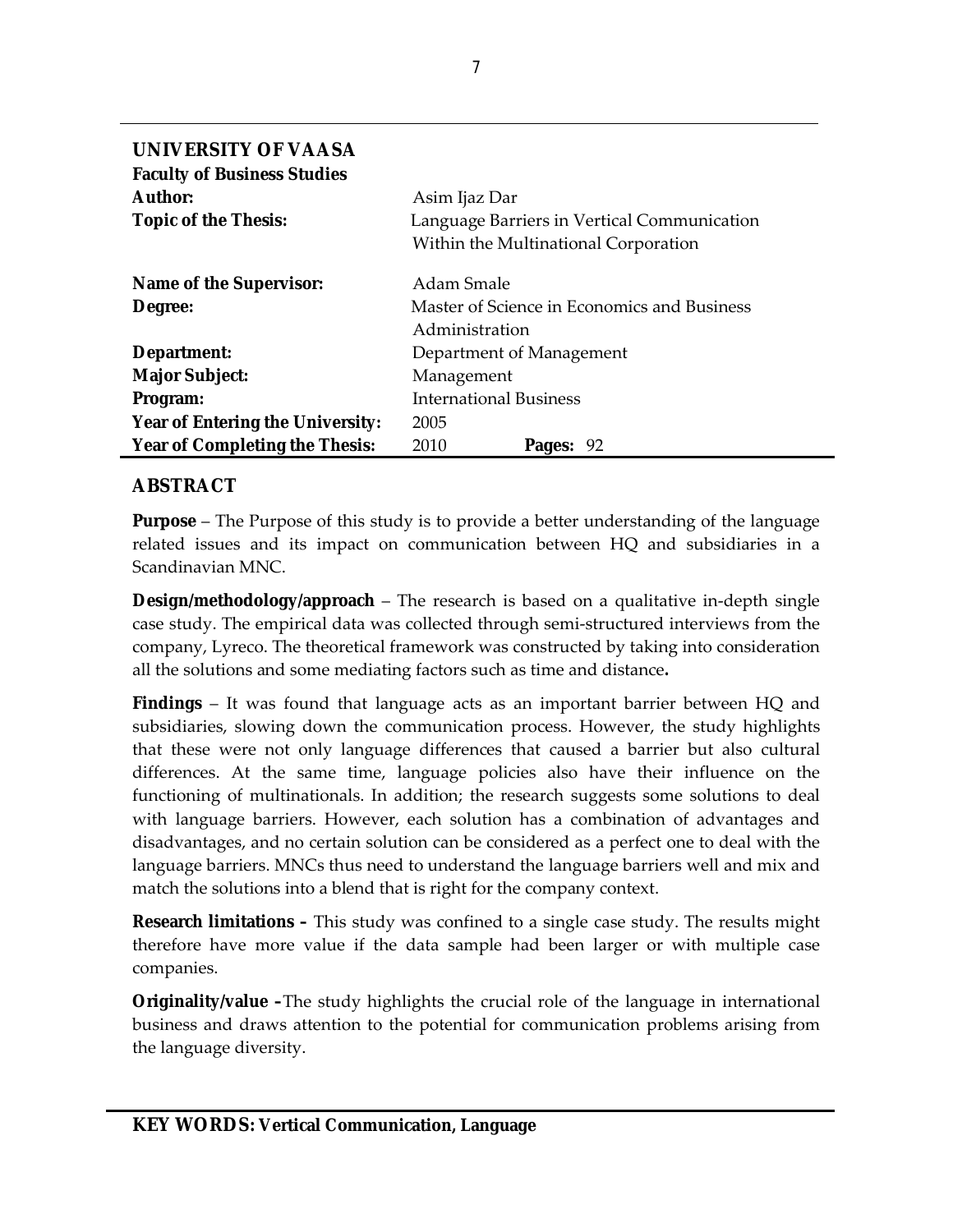## **1. INTRODUCTION**

This section discusses the background of the study, considers the problem area, explores the research questions and outlines the basic structure of the study.

The ability to communicate effectively is one of the most important elements for an organization. People such as supervisors, subordinates, co-workers or clients spend a lot of time in communicating with each other. However, effective communication is a challenging task. Communication skills play an important role in the organizational life. This has created a strong need for managers to obtain communication skills and apply them in organization practice. Effective communication between managers and employees leads towards effective performance. Language is a key factor in effective organization communication. Thus, language needs to be considered a very important element in multinational companies since it affects almost every aspect of their business activities (Marschan *et al*. 1997).

# **1.1. Background of the study**

During the last decades, due to globalization, all companies are becoming more and more multicultural by operating in different countries where the majority of employees with diverse cultural backgrounds are working together. They have different ethnicities and values with different languages. Marschan *et al.* (1997) observed that language is an important element in managing all the operations of MNCs because it fills almost every aspect of their business activities; i.e. if one employee wants to convey the message to another employee it is necessary for both of them to know the same language. Only in this way can the sender send the message and the receiver understand it.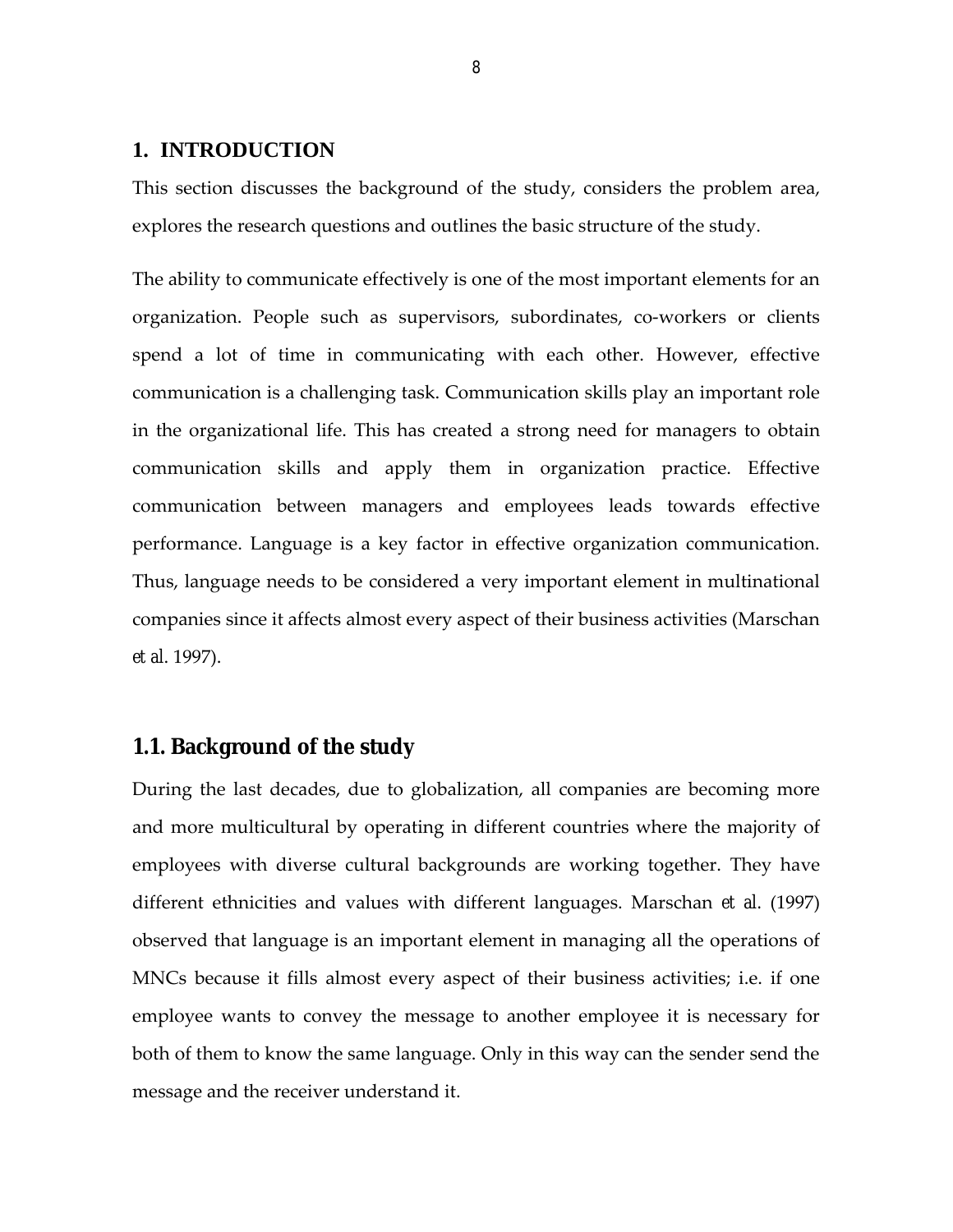Language is also a central function in verbal or written, person to person, group to group, and person to group communication. In small organizations communication can be carried out face to face in a spontaneous manner and only a few misunderstandings occur. In large organizations information must travel further among several employees and different departments; this immediately makes communication more complex. The larger the company grows, the harder it is for organizational members to communicate. In multinational corporations communication is mostly difficult. Employees in MNCs are not only communicating between different departments, but between different countries and cultures as well. MNCs for that reason needs to make even better efforts when informing and consulting their labor force (Smith, 1991).

Internal communication designates the way in which leaders inform influences and motivate organizational members; internal communication carries messages that inform organizational members about current organizational goals, tasks, activities and problems. These messages help organizational members to understand the present state of the organization, help them accomplish specific tasks, and finally these messages will help the organization to fulfill its goals. Furthermore, internal communication gives employees a chance to give feedback, it helps them form a sense of belonging to a social group and it promotes company culture (Kreps, 1990). Managers cannot influence all the communication that takes place within the organization, but they can listen to the employees and provide them with the possibilities and tools to help them improve communication. Part of internal communication is formal; a lot of it is unplanned and informal communication that is beyond managers' immediate control. If the formal communication structure is working properly, negative rumors and speculations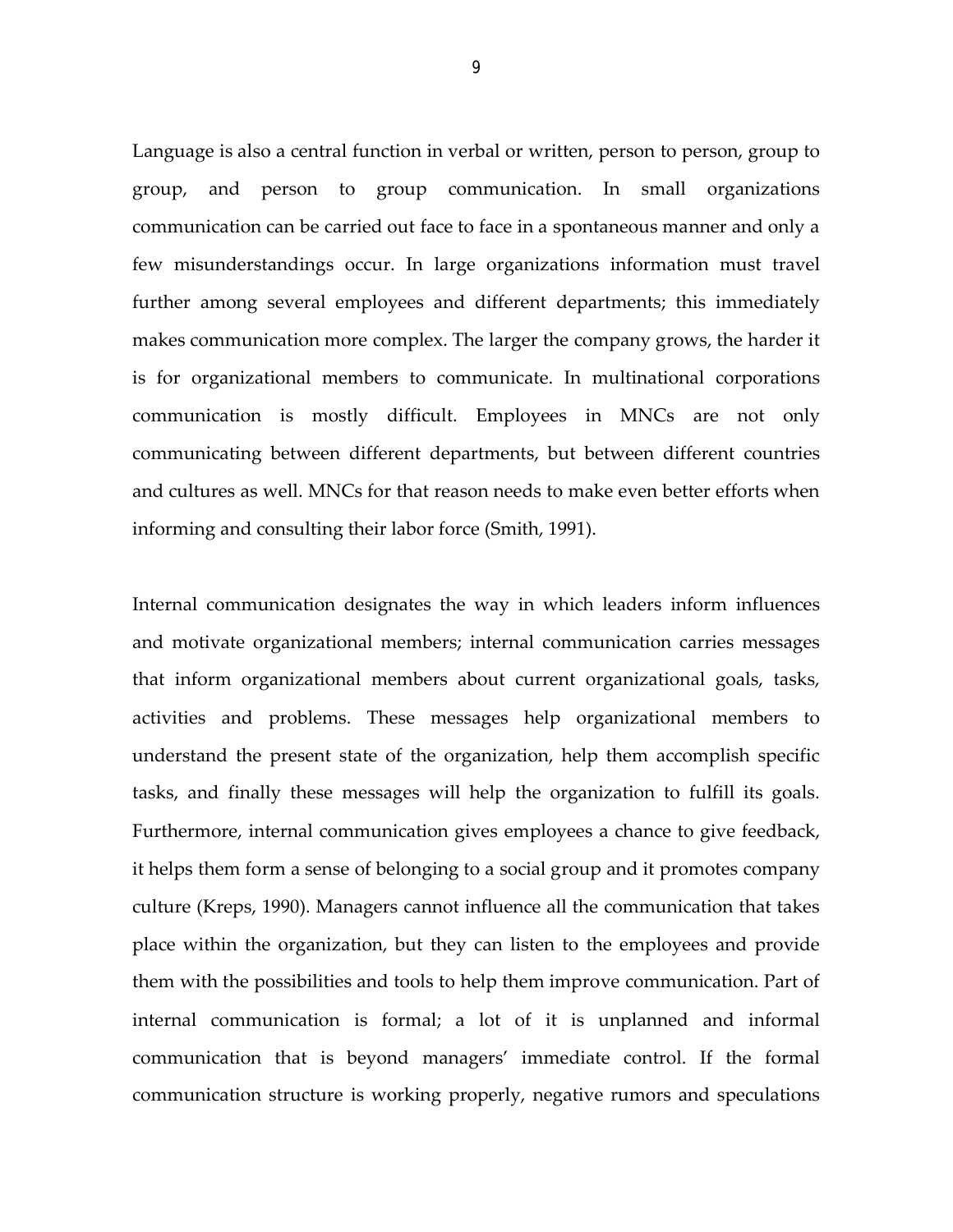can be reduced to a minimum, but personal contact and informal communication between employees will always be an important part of organizational life.

In an effort to improve their competitive edge, many MNCs have adopted growth strategies by integrating units. The purpose is to increase synergy effects such as economies of scale, transfer of knowledge between units and the possibility of combining and refining economic resources. Different units across national borders are being integrated to improve the speed at which the company is able to react to changing economic conditions. But these synergy effects are hard to achieve without successful internal communication (Ghoshal *et al*. 1994). That is why it is especially important to pay attention to internal communication within MNCs.

In most MNCs English language as a medium of instruction is used. English as the common corporate language alleviates some of the communication problems; however, it does not solve the problem when many subsidiaries are located in non English speaking countries (Charles and Piekkari, 2002). In Scandinavian countries local languages are mainly used in MNCs. Thus, with the use of the local language sometimes there is the possibility of miss-communication in the company. That is why the present study focuses on the issues of language in MNCs in Scandinavian countries. In spite of the significant role of foreign languages and international communication, few studies focus specifically on foreign language skills and their role in enhancing communication in the MNC environment. Communication is seen as a tool in the strategic management of international operations, and language skills as essential for performing daily activities within the MNC (Charles and Piekkari, 2002).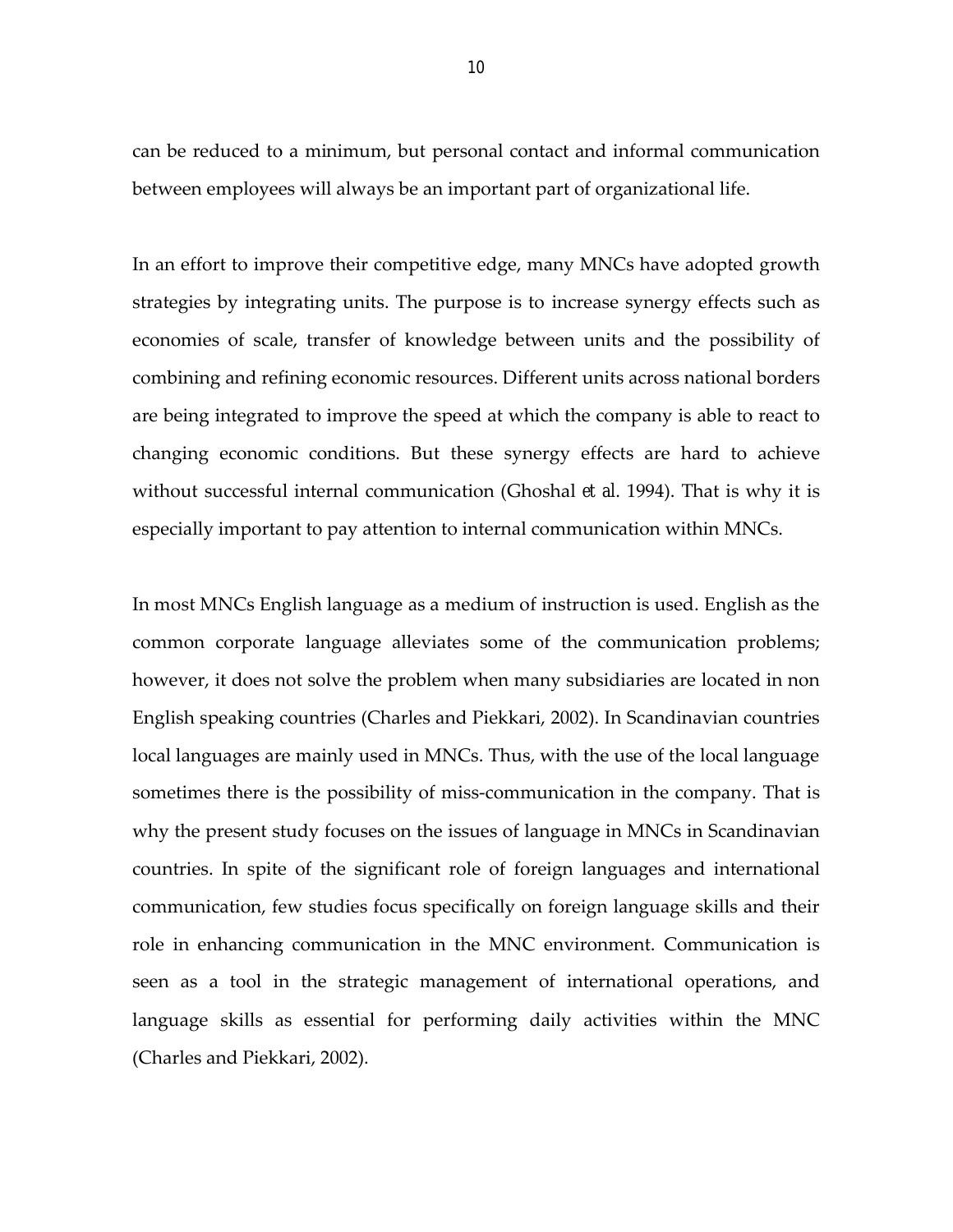The notion that cultural differences are a barrier to doing business abroad is now commonly accepted (Adler and Gundersen, 2008; Hofstede, 2001). However, this commonplace acceptance might have blinded researchers and practitioners to a more basic country-related characteristic with the same impact: differences in national languages (Harzing, 2003). Multi-national companies (MNCs) are multilingual almost by definition (Luo and Shenkar, 2006) and every MNC will need to find a way to deal with the language barrier it encounters when expanding into countries. It is therefore surprising that language diversity has attracted so little attention in the field of international management and business.

# **1.2. Problem Area of the Research**

Language may no longer be overlooked due to the increasing importance which is assigned to it by international management scholars. However, the role of language differences has yet to be fully investigated in multinational management processes. For example, the language dimension has been given little attention as compared to the importance recently given to information and knowledge factors in the international management literature; however, language is a crucial element for the transformation of knowledge and information.

Communication between subsidiaries of the same multinational corporation (MNC) is a problem faced by staff as the demands for communicating across borders are pushed downwards in the organizational hierarchy. Although strategies to alleviate some of the communication problems are used, this does not solve them all, particularly when many subsidiaries are located in non-English speaking countries. In that situation communication between subsidiaries can be a significant casualty. Thus, to understand the exact role of language and language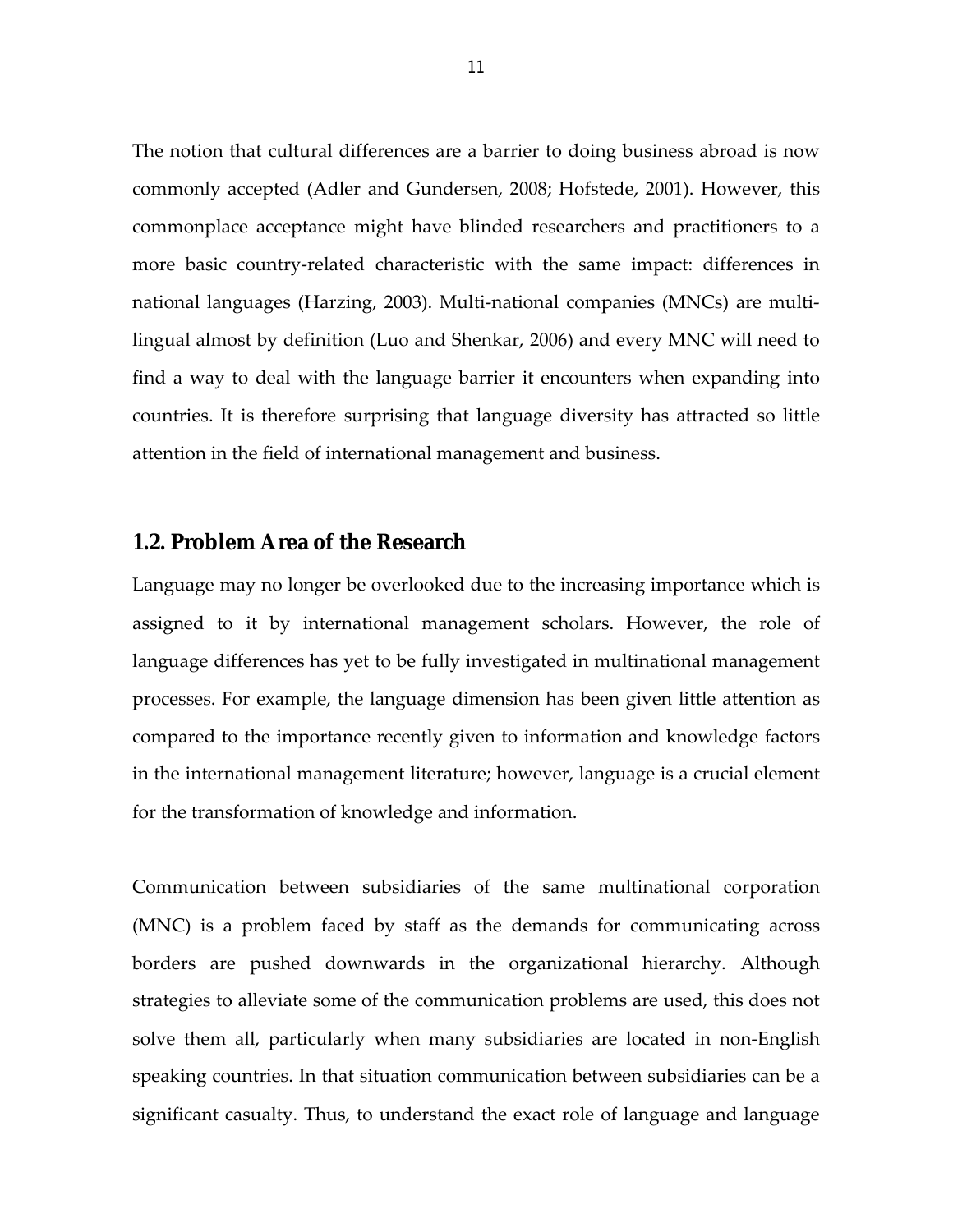related issues in MNC communication between HQ and subsidiaries, it has been necessary to consider language as a separate factor. In this study we present empirical evidence from a Scandinavian corporate headquarters in Denmark and its subsidiaries in Sweden and Norway, looking at both languages problems and various solutions.

# **1.3. Purpose and Research Questions**

The main purpose of this thesis is to analyze the influence of language barriers on communication between headquarters and subsidiary in an MNC and proposed some strategies to overcome these barriers.

The research questions are summarized as follows:

- (a) In what ways does language affect communication between corporate headquarters and foreign subsidiaries located in countries with different national languages?
- (b) What strategies are used to resolve the language barriers and how effective are these strategies?

The study seeks to answer the research questions by collecting data through empirical research.

# **1.4. Overview of the Thesis**

The thesis is structured in five sections. The first section is an introduction to the research. It discusses the general background of the study, considers the problem area, and explores the research questions, as well as providing an overview of the study.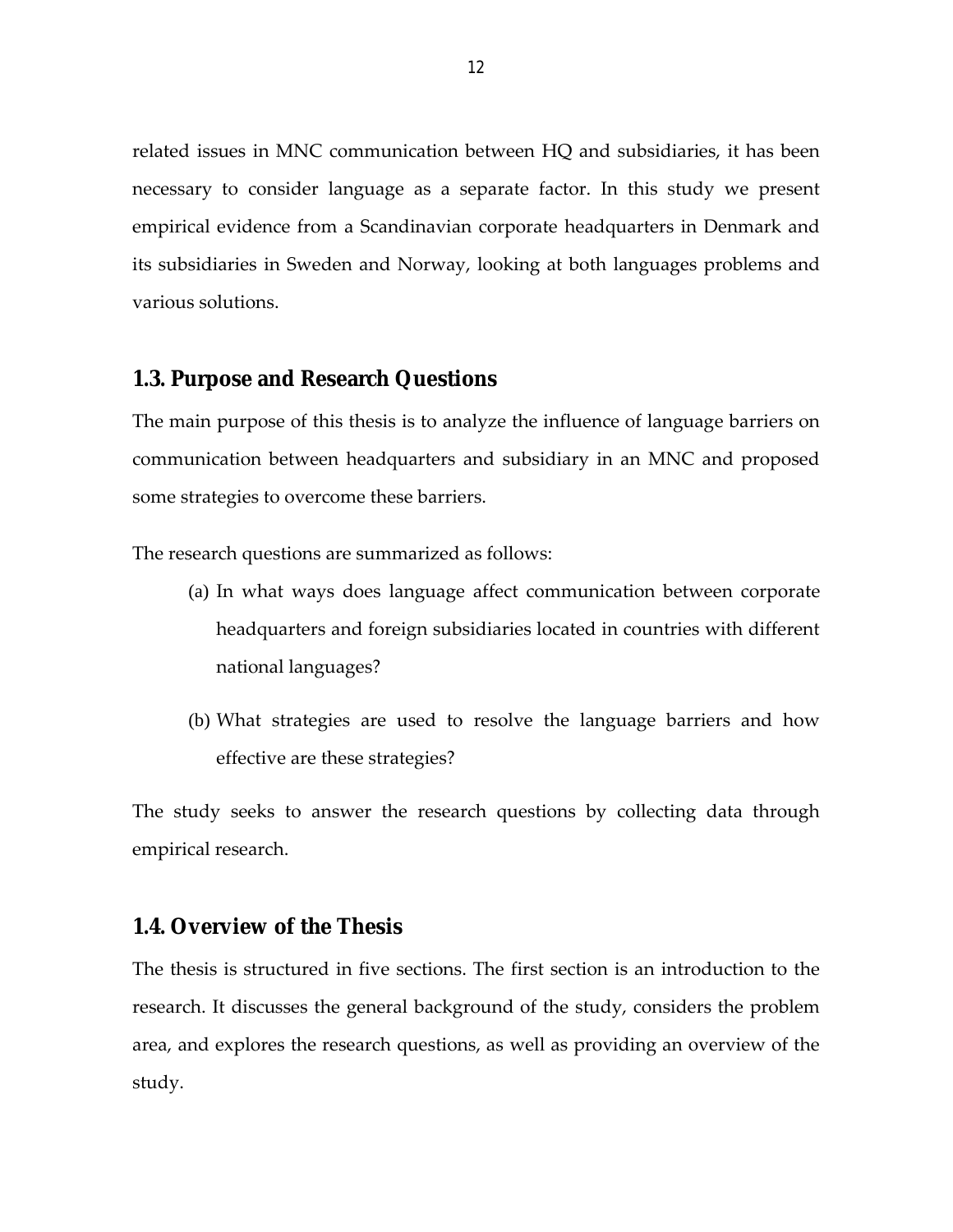Theories, concepts as well as terms are discussed. In addition, it presents the conceptual framework of the study that emerged from the literature review of the research is presented.

The methodological approach and research strategy used in this study can be found in Section 3. It presents the research methods and the process of the data collection as well as an analysis of the empirical data. It also includes specific information about the case company.

Section 4 presents the results and findings of the research study. It includes an analysis of the empirical data collected from semi-structured interviews as well as various other sources.

Finally, Section 5 discusses the main research results and contributions of the thesis. It also discusses the limitations of the study as well as suggestions for further research.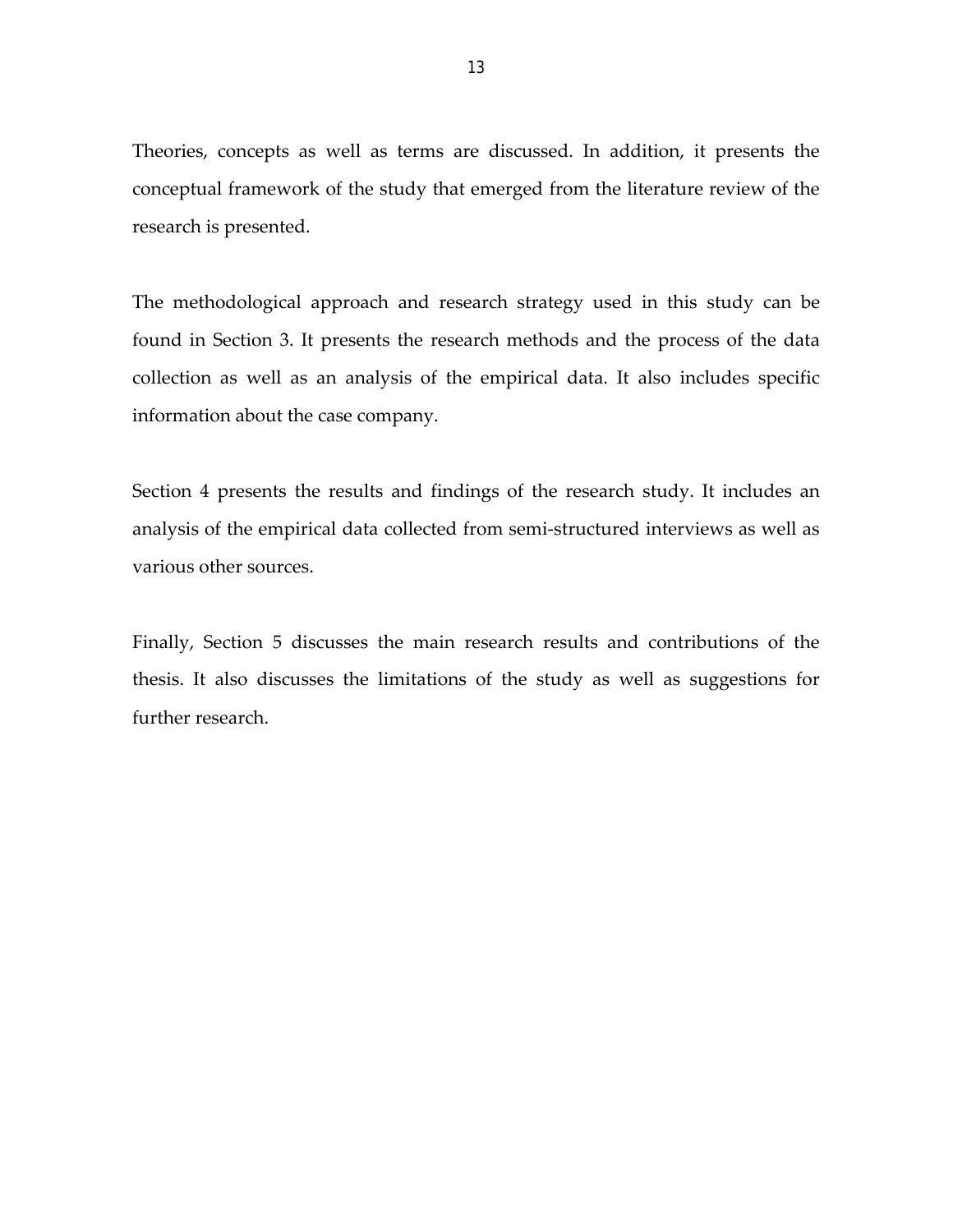# **2. LITERATURE REVIEW**

# **2.1. Definitions and Key Concepts**

#### **2.1.1. Multinational Corporation**

Hill (2001) defines an MNC as "any business that has productive activities in two or more countries". Multinational Corporations (MNCs), by definition, operate through foreign subsidiaries across continents and across a great variety of languages. Rather than managing individual units as independent entities, modern multinational corporations tend to foster flows of information, products, people and money with and between the various subsidiaries that form the corporation.

### **2.1.2. Organizational Communication**

Goldhaber (1993) defines organizational communication as "the process of creating and exchanging messages with a network of interdependent relationships to cope with environmental uncertainty".

## **2.1.3. Internal Communication**

Internal communication is the pattern of messages shared among organization members; it is human interaction that occurs within organizations and among organization members. Formal internal communication channels are extremely important managerial tools for directing, coordinating and restructuring organizational activities (Kreps, 1990).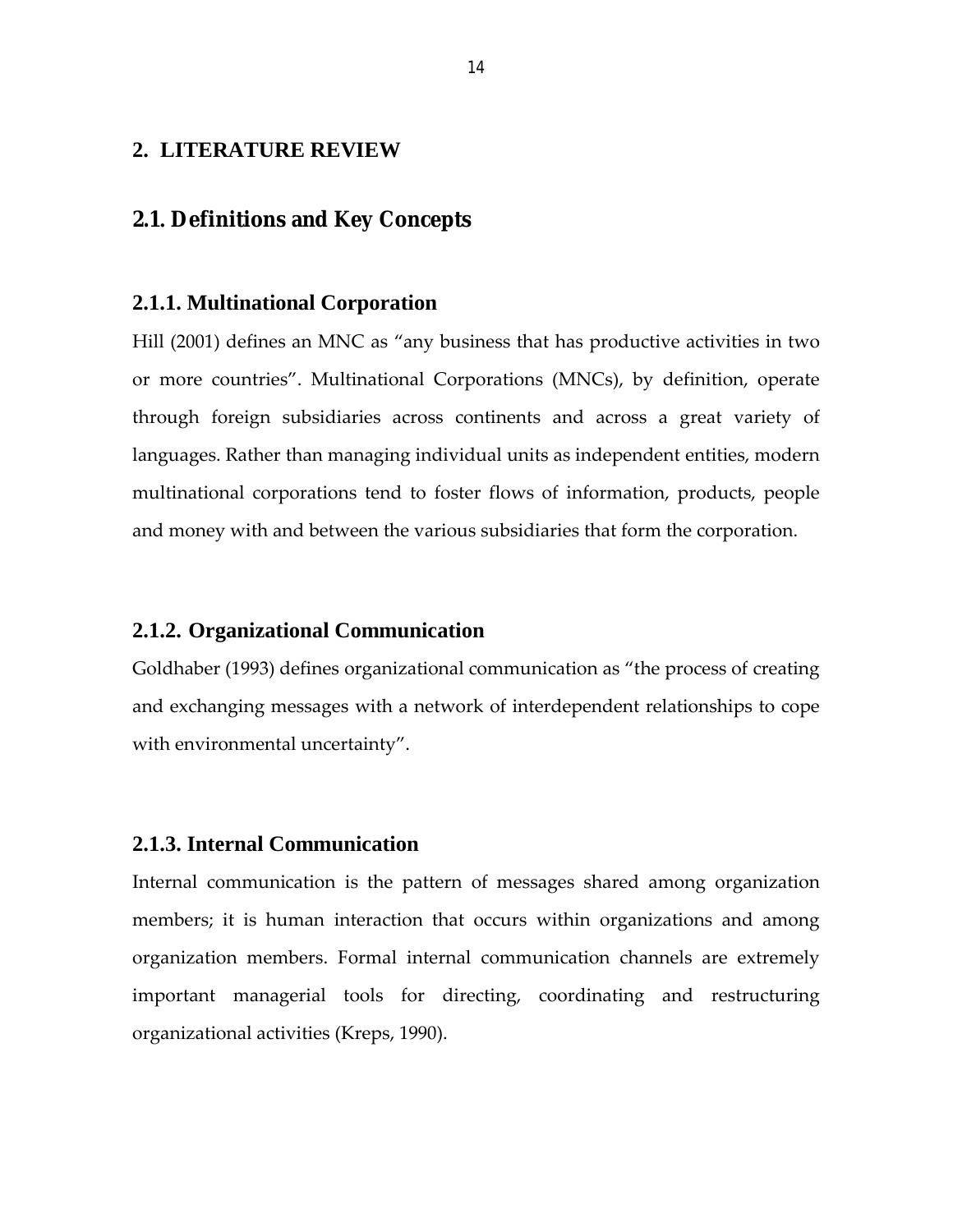#### **2.1.4. Language**

Language can be defined as a shared communicative culture, with the sharing of mental representations to some extent, generating a social environment in which language is useful and adaptive.

# **2.2 Role of Communication in Organizations**

Communication is one of the basic functions of management in any organization and its importance cannot be neglected. In the process of communication information, ideas, thoughts, opinions and plans are transferred between various parts of an organization. It is not possible to have human relations without communication. However, good and effective communication is required not only for good human relations but also for good and successful business. Effective communication is required at various levels and for various aspects in an organization (Thomson, 2007).

Communication within the organizations is a crucial function and its underestimation may easily lead to the dangerous state of organizational disorder (Subramanian, 2006). To understand the exact role of the communication, one may simply calculate the time spent on the interaction with other members of the organization: superiors, subordinates, co-workers, and external partners such as customers and suppliers. Efficiency in communication is required at every step, from sharing ideas and giving instructions to negotiating salaries and solving conflicts. Furthermore, organizations consist of people who contribute to the accomplishment of the organizational goals through their participation in various processes. Communication plays a very important role during these processes. For instance, employees use communication throughout the process of learning at work, while it is also applied during decision-making processes. Therefore,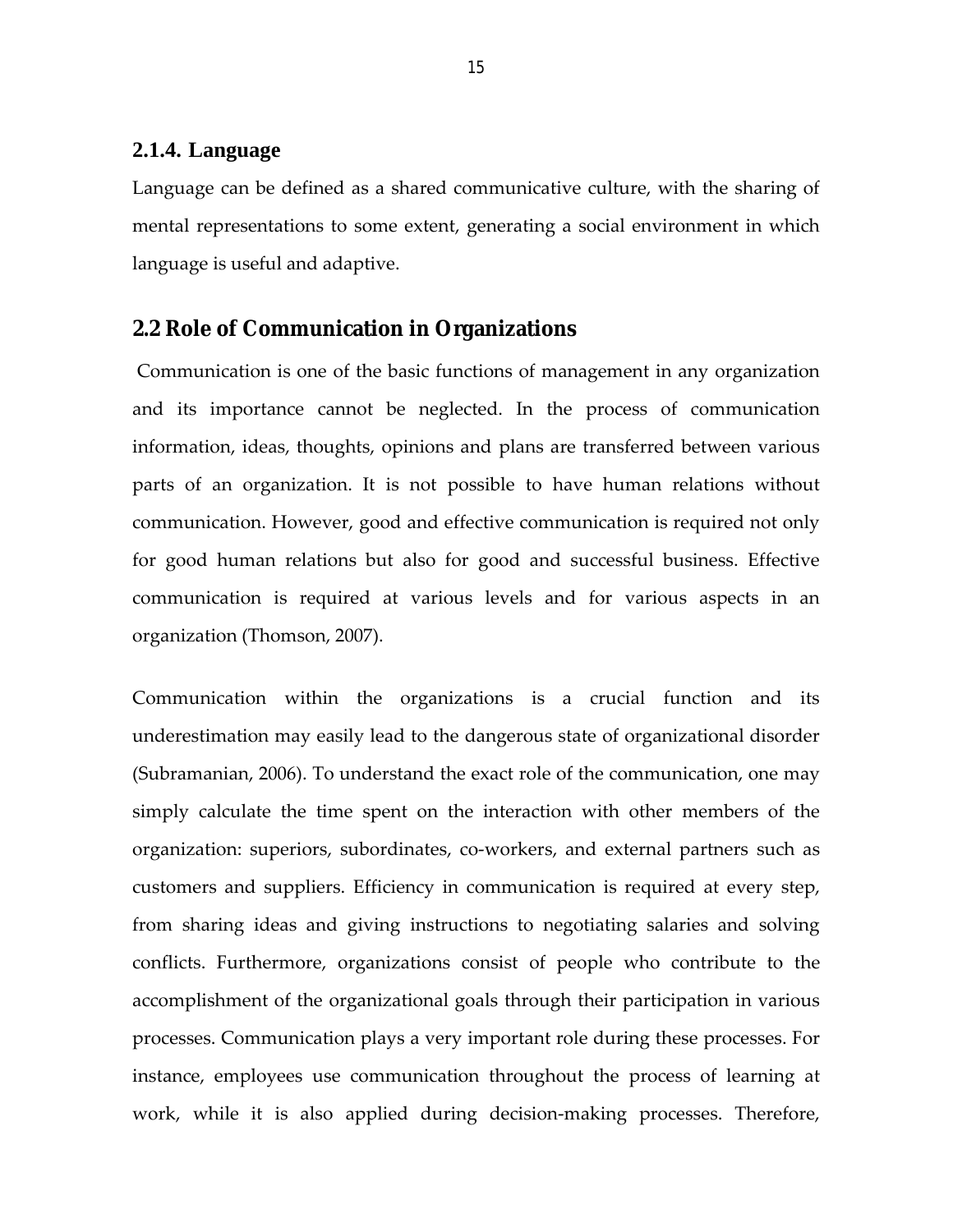communication is involved in many various organizational processes and it occupies a crucially important part of the working time.

The role of communication is considerably increased in the case of managerial interaction. It is not an exaggeration to claim that communicating is basically what managers do. More precisely, communication is the fundamental element of any managerial activity, such as planning, organizing, motivating and controlling. It consumes by far the largest amount of the managerial time, and essentially it leads towards the realization of organizational goals by coordinating the work of every member (Timm and De Tienne, 1995). As a matter of fact, a few decades ago, every problem in the field of management was explained as a problem in communication. This tendency was promoted by the idea that any business survives by effectiveness in communication. Nowadays, despite the change in managerial approach towards a broader point of view, communication is still considered as the critical factor for organizational success (Torrington, 1994).

Taking the above into consideration, one may consider communication as a crucial element of success due to its coordinating and integrating role. Moreover, when applied by managers, communication becomes a particularly challenging task, which occupies the largest part of their time and effort. Naturally, successful managerial performance requires a set of specific skills. Since communication is a demanding task for every manager and it determines to a great extent the effectiveness of the entire organization, those skills assume a high degree of importance. In a study of college graduates from various fields, the majority of the respondents considered communication as crucial for their career success. More precisely, the majority of the respondents considered communication skills to be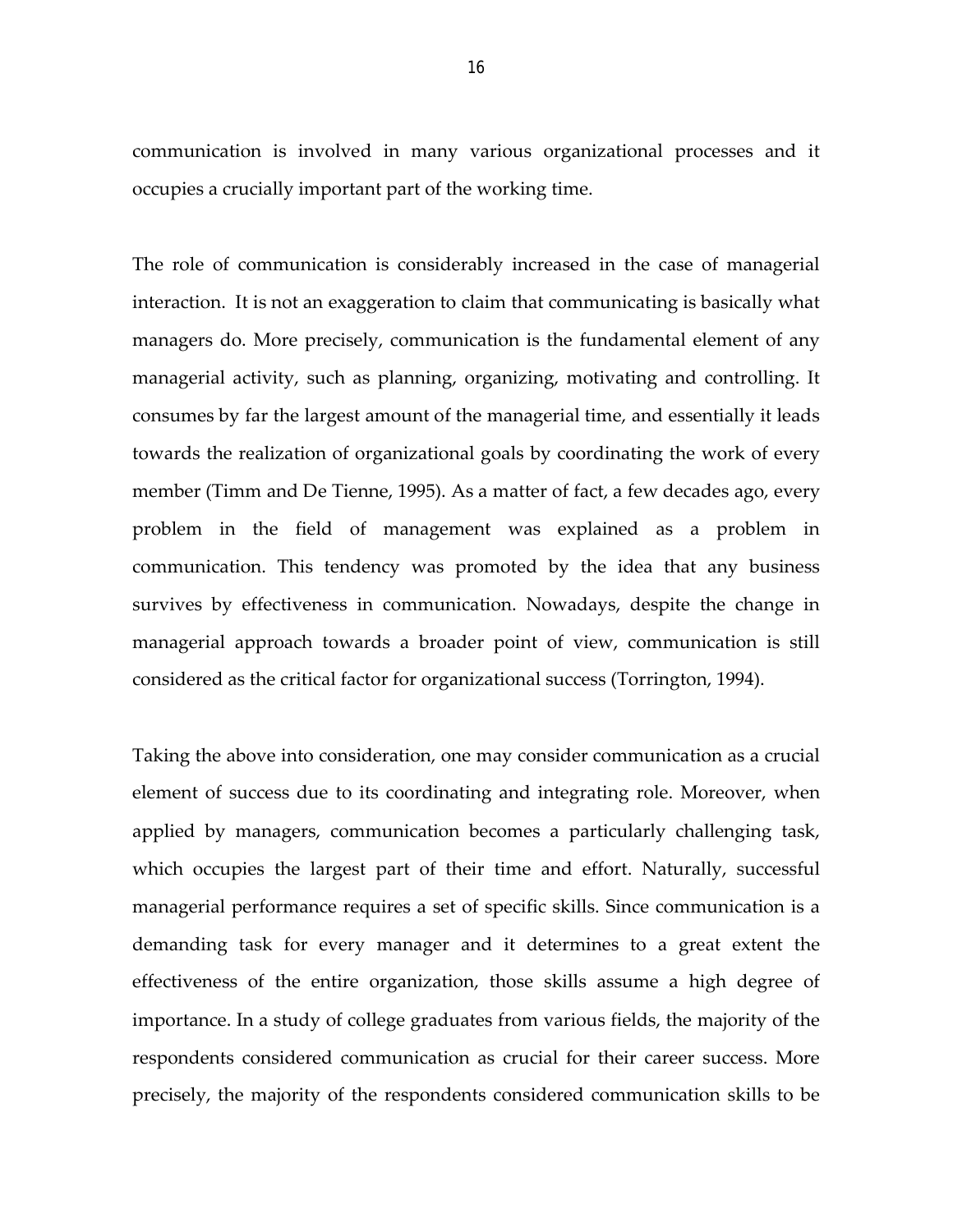more significant than their major subject (Adler, 1989). According to the same source, a clear example of the need effective communication skills is the fact that the average business executive devotes approximately 80% of his/her working time to communication.

# **2.3 Communication Process and its Elements**

Communication is generally divided into specific elements. Those elements exist in any kind of communication and are connected through a particular sequence. This systematic set of elements is called a communication process. Thus, regardless of the objectives of the interaction and the means to achieve them, the communication process has three parts: Sender-Message-Receiver (Schirato *et al*. 2000).

**Source:** the source is that element which is the originator of a message**.** Some researchers tend to differentiate between source and sender. However, the sender transmits the message, but does not always originate it. In any case, the source or sender encodes the message. In other words, Encoding means turning an already conceived idea into a message ready for transmission.

**Message:** this element refers to the stimulus that the source or sender transmits to the receiver. A message may be verbal, non-verbal, or both.

**Channel**: the channel can be explained as the means by which a message is transferred from the source to the receiver.

**Receiver:** the receiver refers to the destination of a particular message. The receiver decodes the message and interprets it. In other words, Decoding means giving the received message through individual perception.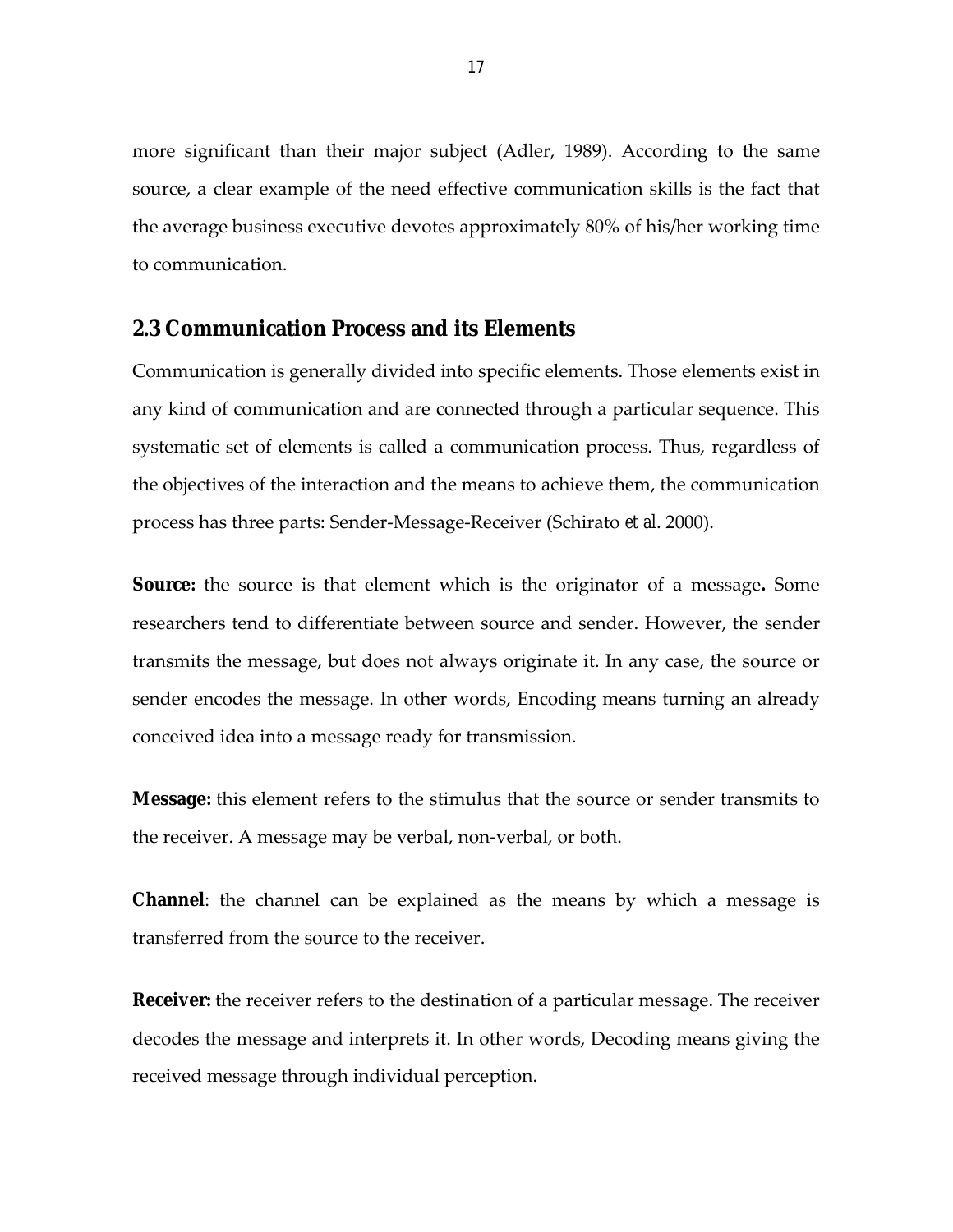**Feedback:** since feedback is also a message, it can be verbal, non-verbal, or both. It is basically a response to the received message, and thus may be positive or negative (Infante *et al.* 1997).

After presenting the elements of the communication process, it is important to examine the relationship between these elements. An effective communication process is based not only on a careful selection of those elements, but also on their interaction. This is a fact that must be considered by the management in advance.

The communication process is considered to be dynamic. In order to achieve efficiency, managers have to adjust the process to the specific circumstances. There can be cases where the roles between the participants are not strictly separated (Adler, 1989). Sometimes the sender is solely a sender, while the receiver is limited to receiving and decoding the message. On the other hand, there are occasions where the roles mix and the sender is at the same time a receiver. For example, during a meeting, a superior sends and simultaneously receives messages from his/her subordinates. Therefore, the complexity of the communication process increases. Another factor that must be examined is the background of each communication process. It is difficult to separate one communication incident from another. The events that occur prior to the ongoing process tend to affect it, directly or indirectly. Finally, communication process is regarded as irreversible. This results in a need for careful planning before and during the process. According to the above paragraph, the communication process is better understood by its division into some generally accepted elements. The special characteristics of these elements, as well as the established relations can be regarded as potentially problematic areas. Thus, the management must be aware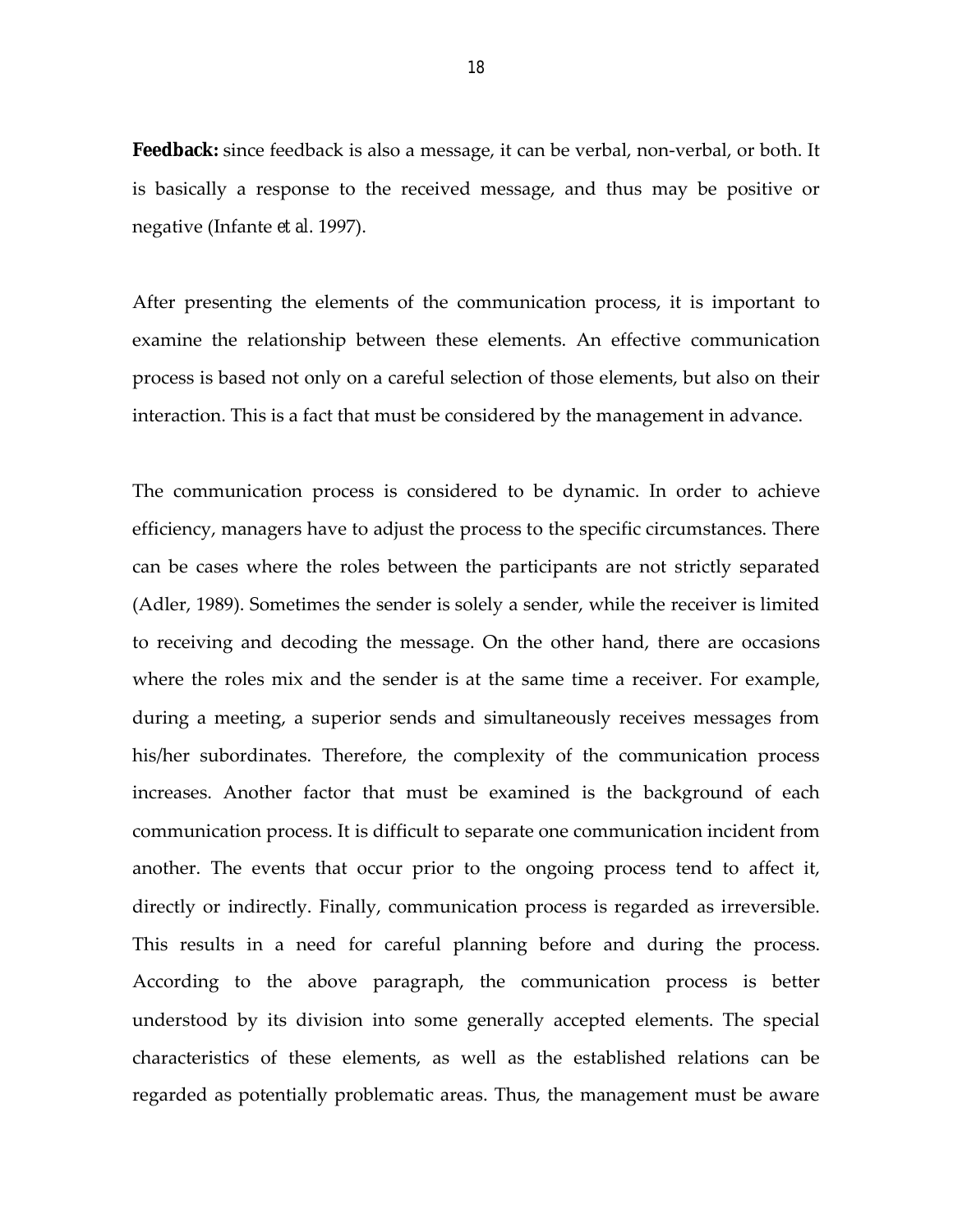of the dynamic nature of the communication process and related issues before the action takes place.

# **2.4 Levels and Types of Communication**

'Communication' is a broad term including interaction of different types, at different levels. Communication may take place within an individual who processes available information (intrapersonal) or between two or more individuals (interpersonal). Moreover, internal communication refers to interaction among members of the same organization, while external communication also includes external members - for instance, customers or suppliers. In addition, the management is involved in group and organizational communication, which is the interaction that aims at coordinating the efforts of all the members towards the accomplishment of the tasks at hand (Timm*et al.* 1995). Despite the existence of intrapersonal communication, its activities are beyond the goals of this study. Besides that, the term 'managerial communication' will be used for any kind of interaction between management and subordinates, regardless of the specific organizational level.

There are two types of communication. The first is called verbal and can be expressed in words. The second category refers to the communication that is not expressed in words and is called non-verbal.

## **2.4.1 Verbal Communication**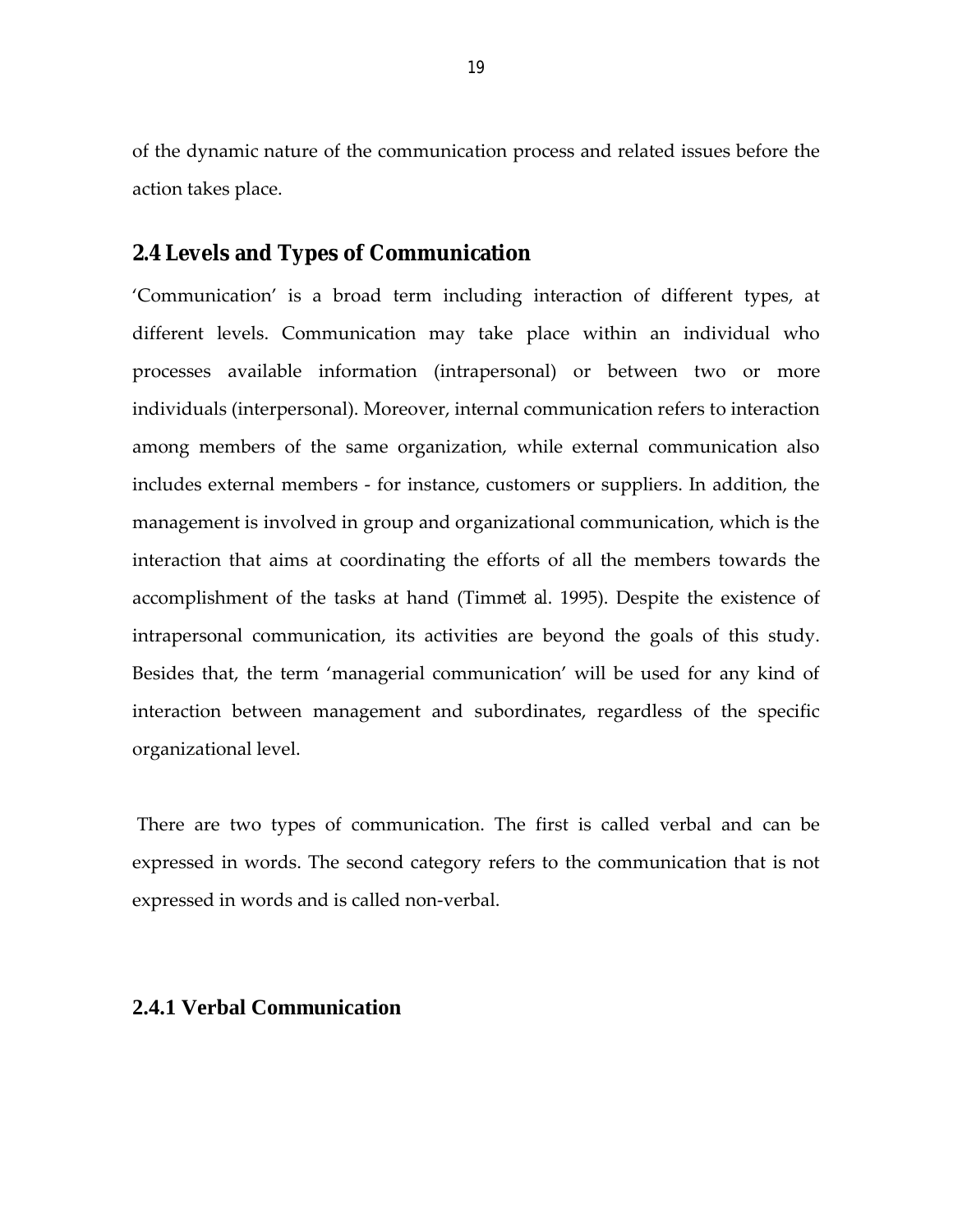#### **Face-to-Face Communication**

The daily organizational work is carried out mostly through verbal communication. This includes meetings, interviews, directions, counseling, personal talks, and so on. In face-to-face communication the sender and the receiver have an opportunity to make them clear, and this way of communicating obviously has the advantage over others. However, face-to-face communication may become problematic since most people believe that just transmitting the message is enough for communication and they do not consider whether the message has been received and understood by the other person. Some people thus use the listening time to assembling their own arguments and responses and do not pay attention to what the other person is actually saying; and if the communicated message is an order or instruction, the efficiency of the message often gets lost through lapses of memory.

#### **Written Communication**

A wide range of organizational activities are carried out in written form, i.e. circulars, reports, manuals, job descriptions, etc. Written communication is required in certain situations, such as when the same message is to be conveyed to a large number of people in distant places and when the message is complex in nature, e.g. about work methods, rules and regulations, etc.

The shortcoming of written communication is that there is no certainty about its being read by its receivers. Also, the chances of getting a feedback are less in the case of written communication than in the case of face-to-face communication.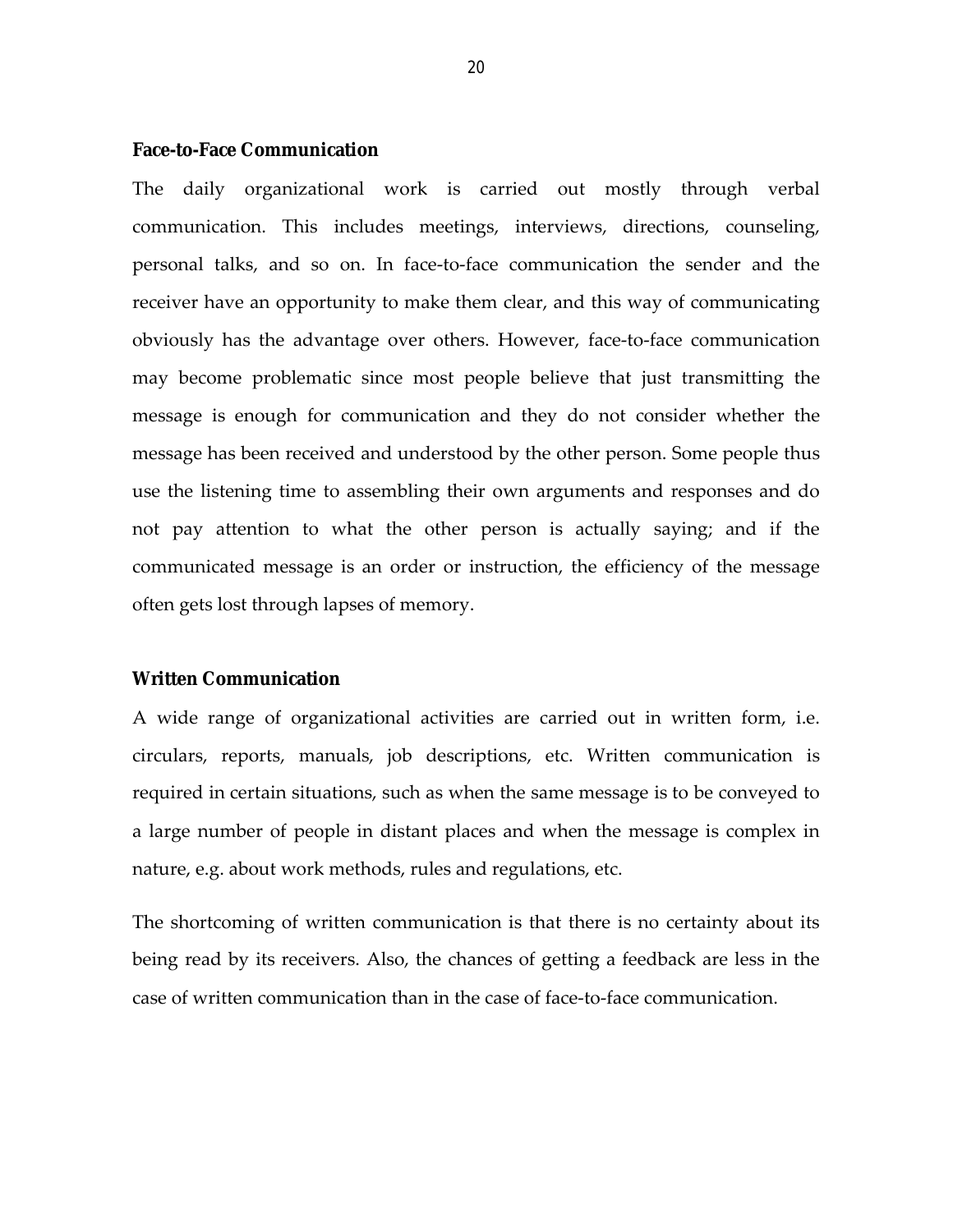### **2.4.2. Nonverbal Communication**

The messages are not only transmitted through spoken and written words but also through nonverbal means, which are equally important in expressing oneself. For example, nodding of the head conveys agreement, frowning expresses displeasure, shrugging of the shoulders signifies grudging withdrawal, and so on. These signs convey the intentions behind the words and help in understanding the intended meaning of the message.

## **2.5. Communication Channels, Networks and their Challenges**

Numerous channels are used for internal and external organizational communication. Yet, while channels such as bulletin boards, intranets, newsletters and e-mail are an efficient mode of communication for certain messages, the power of face-to-face communication cannot be underestimated. Media such as reports and letters are less effective for information exchange than "dynamic" channels such as one-on-one conversations, corridor chats and small-group meetings that incorporate communication among employees.

The communication networks provide a clear direction for information flow inside an organization, while increasing the chances for a better understanding of the process (Timm*et al*. 1995). Networks can be broadly defined as associations of individuals, who share a common interest, and they are usually formed in order to provide mutual assistance and helpful information (Random House Unabridged Dictionary, 2006). There are two basic types of networks: formal and informal. Formal networks are regarded as systems established by the management. They reflect the officially designed interdependencies, related to the information flow. However, these flows do not always follow the formally indicated channels and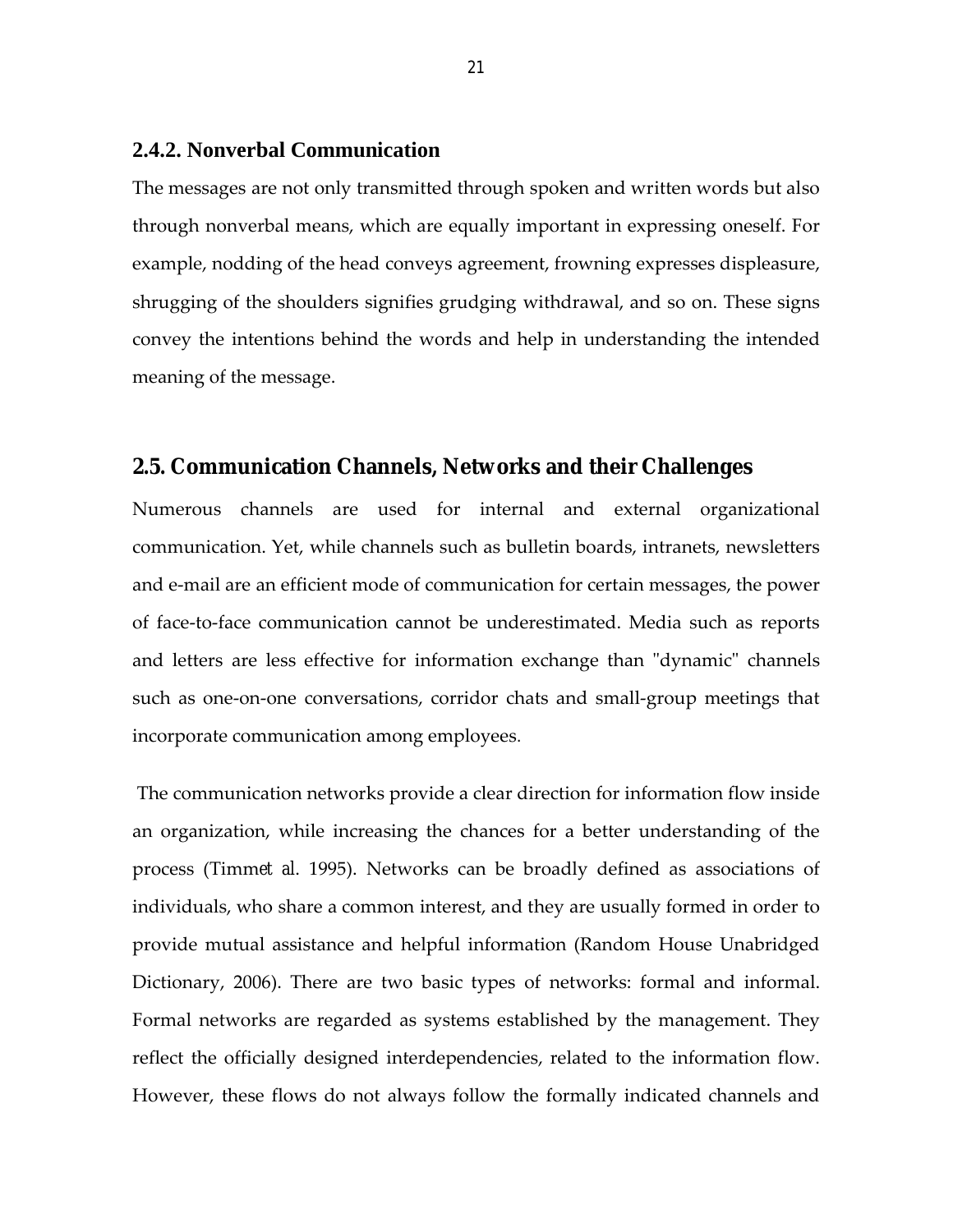this is where the informal networks contribute to the communication process (Timm *et al*. 1995). Informal communication includes the informal relationships among the organizational members. Naturally, the management has limited control of the formation and the further development of informal networks, since they tend to grow spontaneously according to the individual and group interests. In many situations, informal networks are more effective (Subramanian, 2006). Considering all the above, managers must acknowledge the role of both networks during their interaction with the subordinates in order to achieve an overall effectiveness in communication.

Whenever the communication is applied to the organizational reality, another important factor must be born in mind. It refers to the direction of the information flow. Every company has a specific hierarchical structure, which consists of predefined authorities and responsibilities (Piperopoulos, 1999). More precisely, information flow can take a horizontal or a vertical direction, where the vertical can be divided into downwards and upwards. Horizontal direction concerns the communication between the employees of the same hierarchical level. In the case of the downward, the information flows from the management to the subordinates; while in the case of upward communication, senders are the subordinates and receivers the managers.

### **2.6. Downwards and upwards communication**

The first element of downward communication concerns the task description and contains the possible means applied by managers when giving the instructions to their subordinates. In this case, the more educated the employees are, the less detailed the instructions can be. The second aspect refers to the appropriate work structure and describes the combination of role inside the company, his/her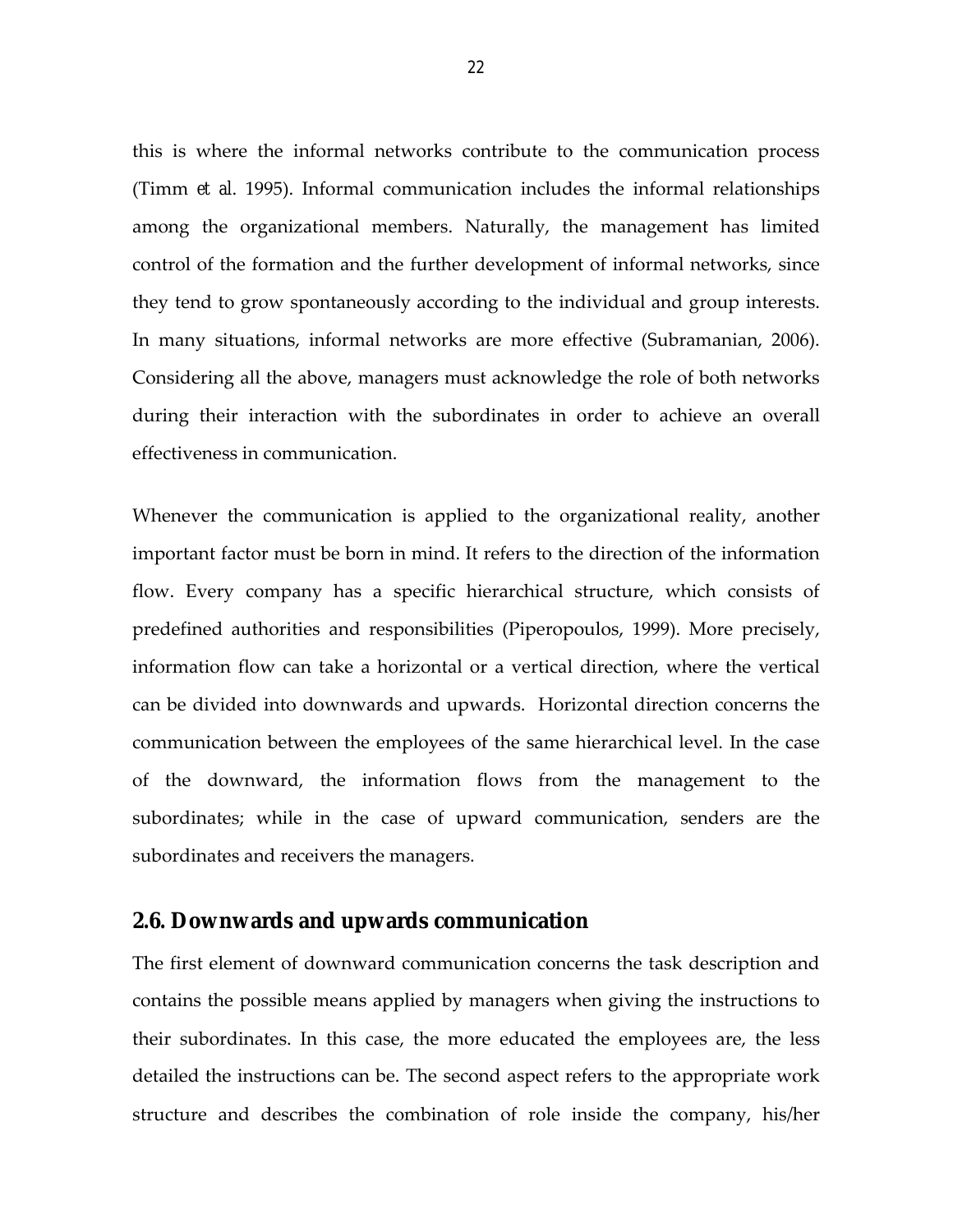responsibilities and authority, as well as the volume of the information. Sometimes, managers deliberately hinder the information flow in order to avoid confusion or conflicts. The third element of the downward communication focuses on the information regarding practices and policies of the organization, while the fourth is obtained from the workforce feedback. The last aspect refers to the ideology, which reflects the managerial attempts to increase the level of the personnel's commitment and acceptance of the managerial objectives (Piperopoulos, 1999).

Upward communication, on the other hand, aims at a description of the accomplishment of tasks and is a form of feedback for the managers of an organization. Moreover, through this type of communication, employees can share their opinion regarding working processes and make suggestions for improvements. In many cases, the upward communication can increase the level of the personnel's participation in the strategy making or planning processes. The main obstacle during this type of communication refers to trust. Honest and open exchange of ideas and information requires a trustful environment. Another aspect that may hinder the upward communication concerns subordinates' perception regarding initiative and independence. Quite often, employees are afraid that frequent communication can be regarded by managers as lack of independence. Nevertheless, upwards communication may offer valuable information to the management and benefit the entire organization.

# **2.7. Horizontal Communication**

The exchange of information among employees at the same level in organizational hierarchy is known as horizontal communication. Such communication is

23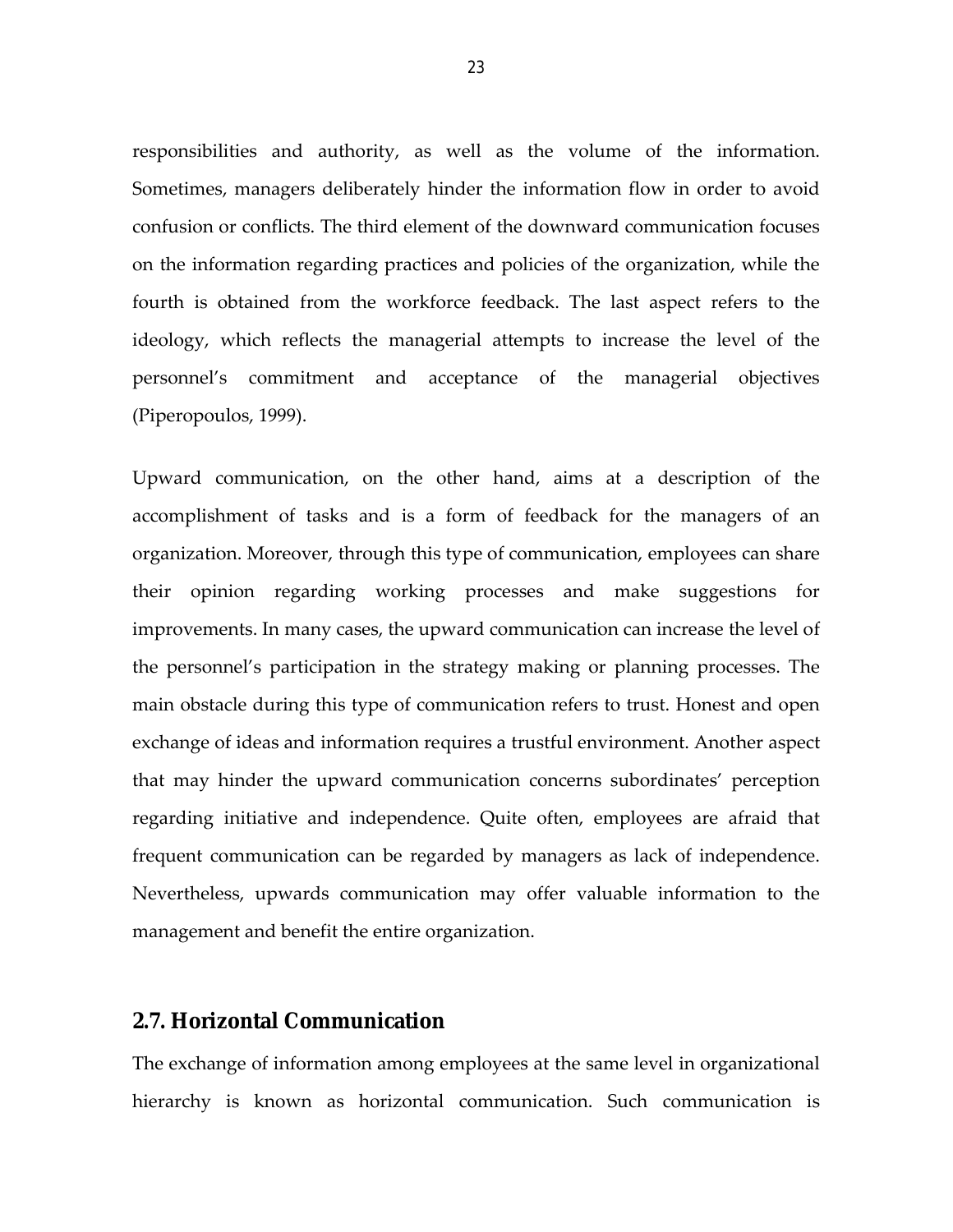important for effective organizational functioning. Managers themselves use and encourage their employees to use horizontal communication to perform the following vital tasks:

### **To coordinate activities**

Facilitating coordination of work assignments among departments or within groups helps managers and employees accomplish specific tasks and achieve interdependent goals.

### **To share information**

Permitting exchange of information about plans and activities among departments allows employees and managers to benefit from the ideas of more than one person.

### **To solve problems**

Allowing exchange of ideas between departments and cooperating with other departments reduces costs, prevents overlapping work tasks, and reduces difficulties in reaching solutions.

#### **To promote understanding**

Encouraging a common understanding across departments and groups helps employees and managers to focus on specific tasks.

#### **To minimize destructive conflict**

Communicating horizontally is the best way to resolve disagreements and to coordinate priorities.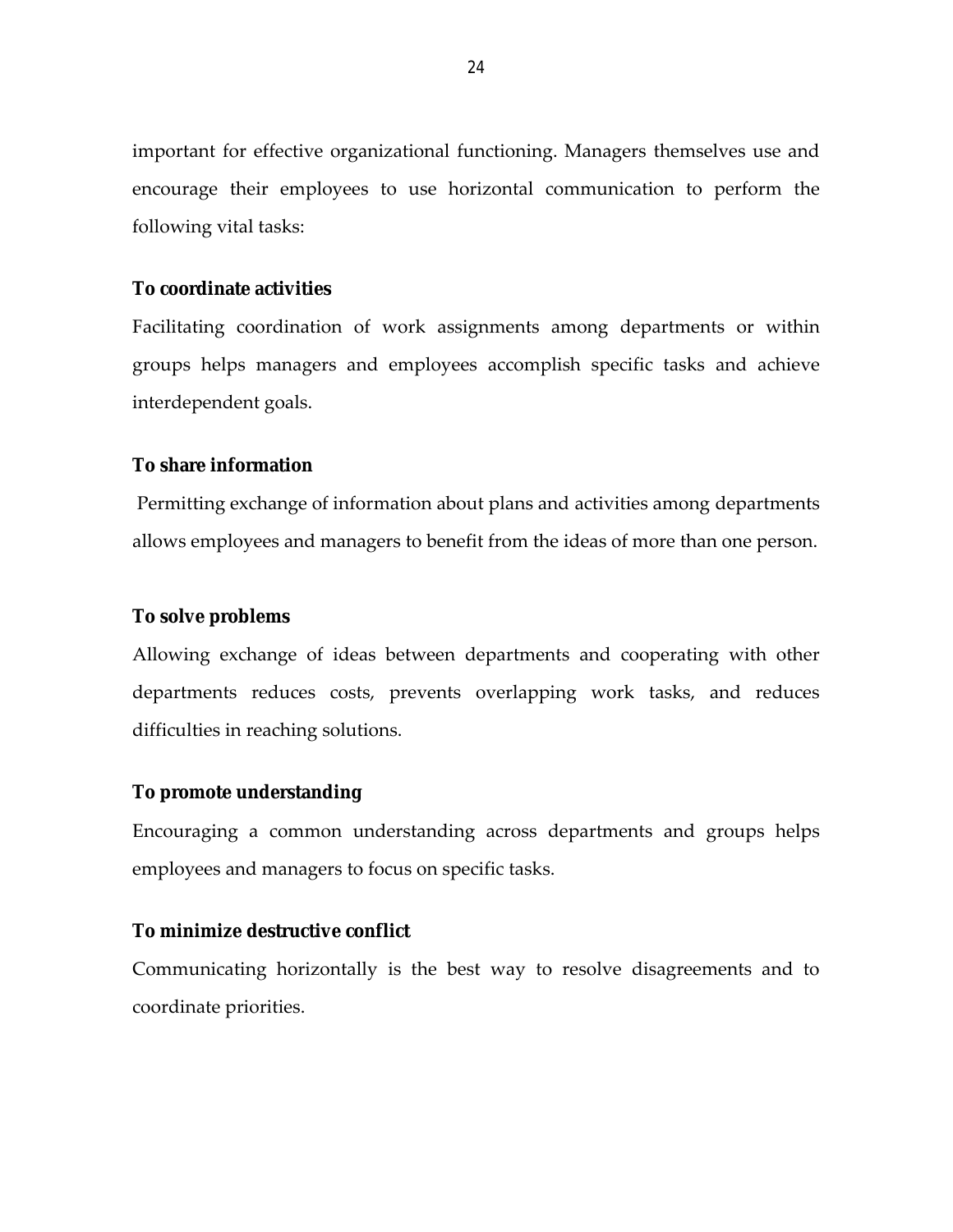**To develop interpersonal support**

Strengthening interpersonal relationship helps managers and employees increase rapport and cohesiveness (Bovee *et al*. 1993).

### **2.8. Language**

Language is the means by which data is transferred from sender to receiver both verbally and non-verbally. It is a means of cultural socialization by which information is communicated from one generation to another (Gudykunst and kim, 1997; Terpstra and David, 1985). Hall (1989) described language not only as a system for transferring messages but also a system for managing information and releasing thoughts and responses. Scollon and Scollon (1995) identified the functions of language as transmission of information and maintaining relationships. Management theorists also classify the role of language as a facilitator that provides for the possession and transmission of information through social interaction with others (e.g. Dhir and Goke-Parıola, 2002; Feely and Harzing, 2003).

## **2.8.1. Language and Organization Communication**

Language is key element in effective organizational communication. In fact, language influences the course, content, qualitative significance and utility of all communication flows within multinational companies. Moreover, language can also have an impact on conflict management in cross-cultural teams, appropriate marketing and sales policies, relations to local actors and knowledge transfer. Language choice and usage affect presentation and interpretation, which allows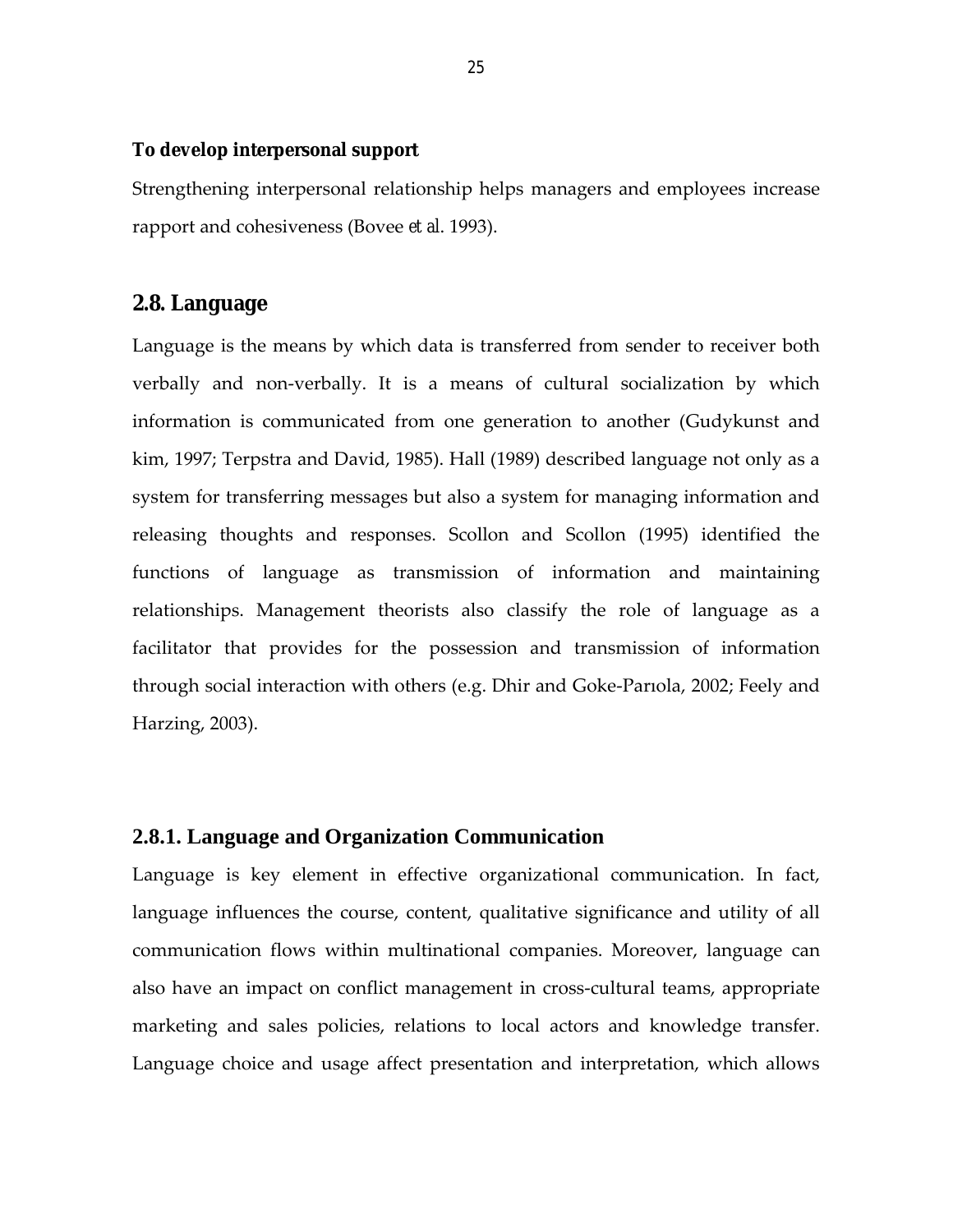corporate headquarters to control global planning and subsidiary coordination (Luo and Shenkar, 2006).

Communication can quickly become problematic between people of different cultures, even when their native language is the same. Challenges may be related to differences in cross-cultural communication styles, values, protocol or expectations, among others. This is important, because in many cultures, doing business requires building connections. The use of language in a business setting determines first impressions and can open or close doors. Establishing links and communicating politely in global business relationships also requires an understanding of the basics of meeting and greeting in other languages (SHRM's 2008).

In addition, Thomas (2008) claims, that many multicultural teams perform poorly due to the lack of valuation of the languages and cultures of others on the team. In short, language is an important factor that influences the communication flows and overall performance of multinational, and therefore multilingual, organizations.

## **2.8.2. A Common Corporate Language within the Multilingual MNC**

According to Sorensen (2005) a common corporate language is only introduced for the need of global operations and it is used as an administrative managerial tool. Many scholars have highlighted the multilingual character of MNCs (Barner-Rasmussen and Bjorkman, 2007; Janssen's *et al*. 2004). Barner-Rasmussen and Bjorkman (2007) argued that introducing a common company language will not render the firm monolingual, and diversity will remain in the global firm as the MNCs are multilingual almost by definition (Andersen and Rasmussen, 2004;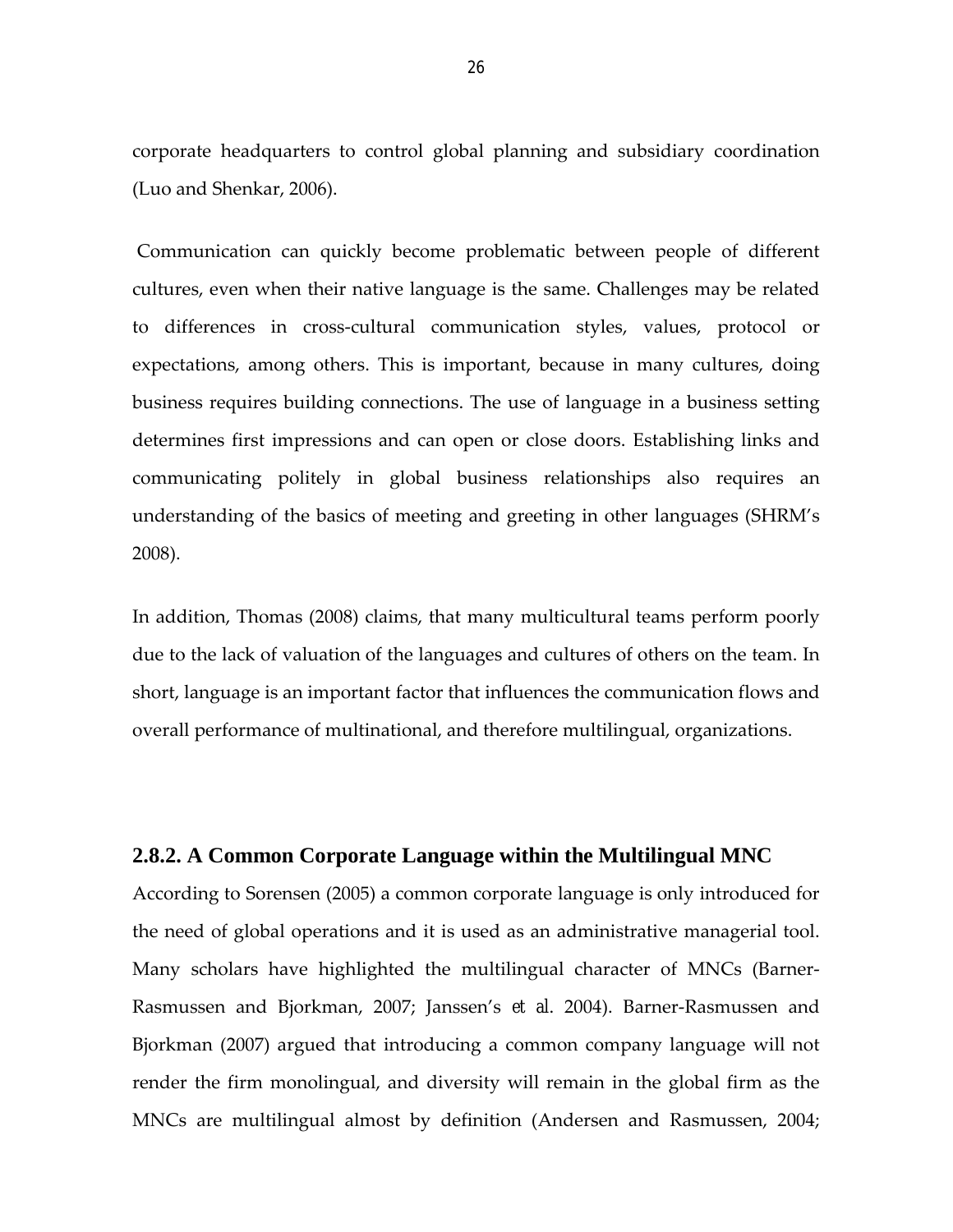Marschan *et al*. 1999b; Sorensen, 2005). According to Bruntse (2003) some MNCs have more than one language or use multiple languages for internal communication. The language selected as the corporate language in the MNC is different to the language spoken in the home country, if the multilingual reality within the MNC is considered. Additionally interaction between employees and subsidiaries takes place in their local languages (SanAntonio, 1987). Thus, internal language diversity pertains between the companies.

Sorensen (2005) conducted a survey of 70 companies operating in Denmark. He found that despite the common corporate language being English, all documents were generated in the local language. When documents in English arrived at subsidiaries, they were translated into the respective local languages. English was not seen as a dominant language in companies there, but more generally as a "transit language" between various parallel local languages. Yet, English was the preferred language in oral communication between MNC units, as well as in board and executive meetings attended by non-Danish speakers. Fredriksson *et al*. (2006) argue that there are discrepancies between company policy and employee practices with regard to language use.

#### **2.8.3. Importance of Language**

Marschan *et al*. (1997) argue that in managing multinationals, language needs to be considered an important element because it fills almost every aspect of their business activities. A shared company language does not necessarily ensure that meaningful communication occurs. They consider the impact of language, both as a facilitator and as a barrier to effective communication flow, on the multinational's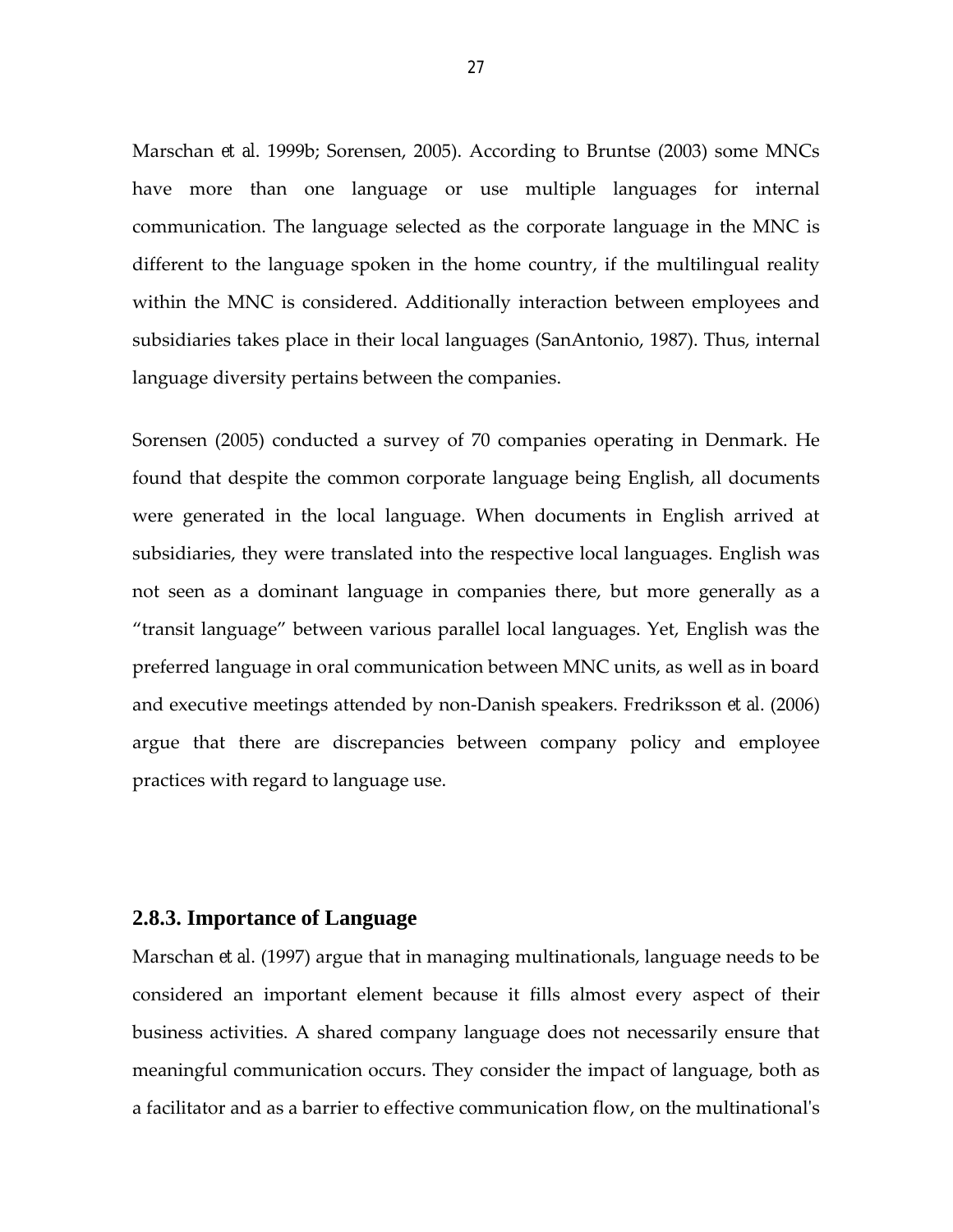ability to control and coordinate its global network. An investigation of the Finnish elevator company, Kone and its diverse subsidiaries, demonstrates the persistent impact of language, and the range of individual responses to language constraints (Marschan *et al.* 1997). An important implication of the analysis is that multinationals need to ensure that language does not become a nonessential or forgotten issue; it should rather be viewed in more strategic terms. An important first step might be to include language aspects at the highest level of strategic planning and implementation: thinking through the language consequences of strategic decisions on global operations; examining the demand for language provision throughout the global entity; and identifying possible barriers to implementation created by the inevitable differences in language proficiency.

Philipson (1992) identifies two particular features of the role of language in international business. The first is the choices made by MNCs regarding language use, whether to adopt a corporate lingua franca (and if so, which language to adopt). The second is the study of the advancement of English as a lingua franca, through linguistic imperialism. Linguistic imperialism is usefully described as the process by which speakers of one language come to feel it necessary to use another language to the point where they believe they can and should use only that foreign language when it comes to transactions dealing with the more advanced aspects of life (Ansre, 1979, cited in Sliwe, 2008).

### **2.8.4. Research on Language**

The role of language in MNCs was first observed by San Antonio (1988) in his study on language use in an American company in Japan. She considered the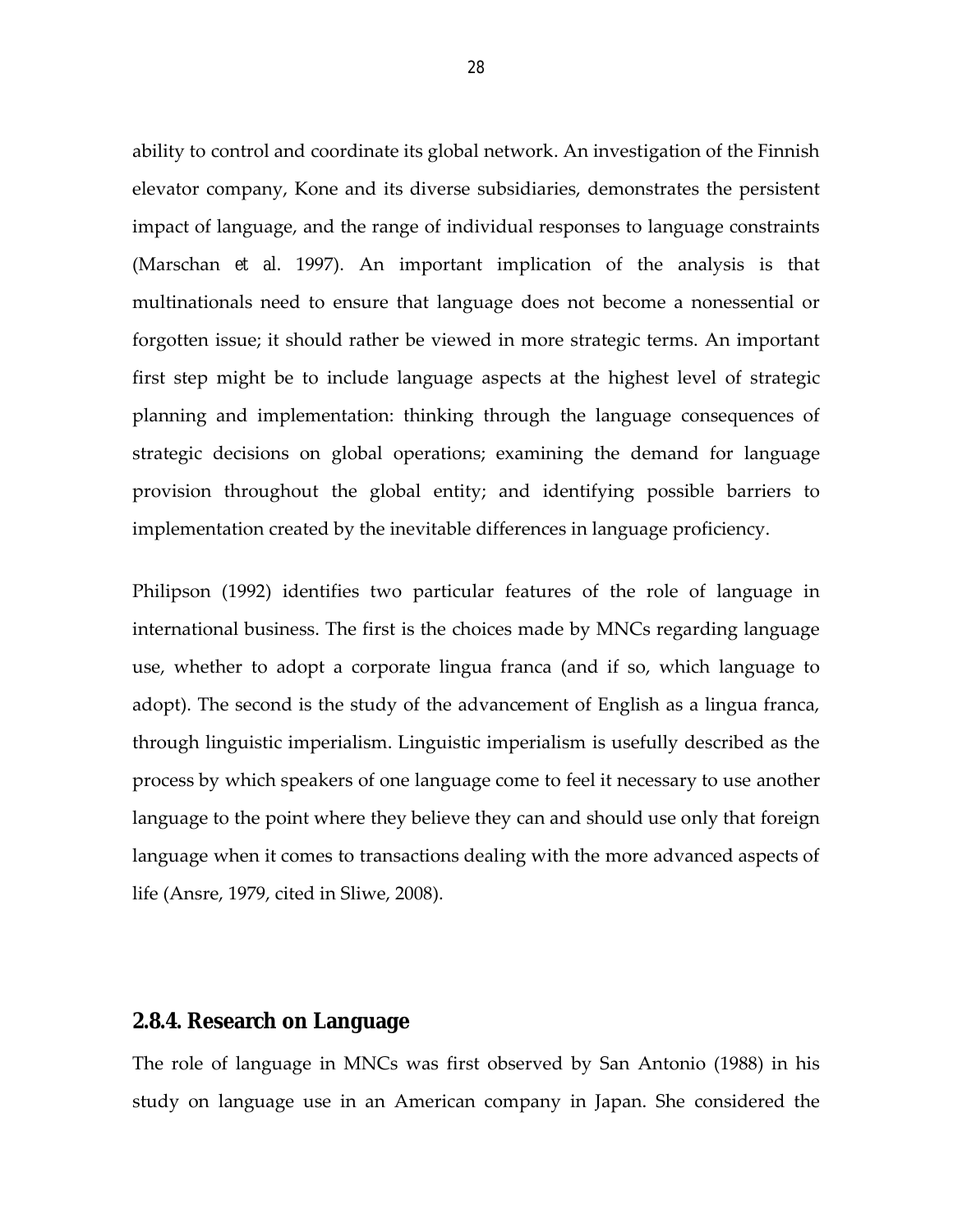significance of language as a symbol of group identity and as a source of power and development for Japanese employees. Marschan *et al*. (1997, 1999a, b) treated Language in many case studies as a source of power in several Finnish companies. Additionally, they also clarified the difficulty of achieving a common corporate culture and disseminating company information.

Feely and Harzing (2003) suggested a number of solutions in terms of management of language differences to MNCs, ranging from interpreters to machine translation and from corporate languages to expatriation. Kingston (1996) emphasizes in an analysis of the Gec Alhstom merger that the many communication difficulties between French and English speakers arise due to language differences .He further noticed that the speaking of French among French speakers lead to frustration and exclusion felt by English colleagues.

Neal (1998) conducted an extensive survey with foreign parent company managers working in UK subsidiaries, and identified language problems as the major source of frustration, dissatisfaction, and friction between them and their UK colleagues. Yoshihara's (1999) research highlights the importance of language issues to Japanese MNCs, describing the two pillars of their international HRM strategy as "Management by Japanese'' and ''Management in the Japanese language''.

Piekkari *et al.* (2005) and Vaara *et al*. (2005) investigated the role of corporate language selection in merged companies. They illustrate that the adoption of a common corporate language to facilitate integration and communication was interpreted by the organization whose language was not chosen as a political choice and as a result led to breakdown rather than integration. How translation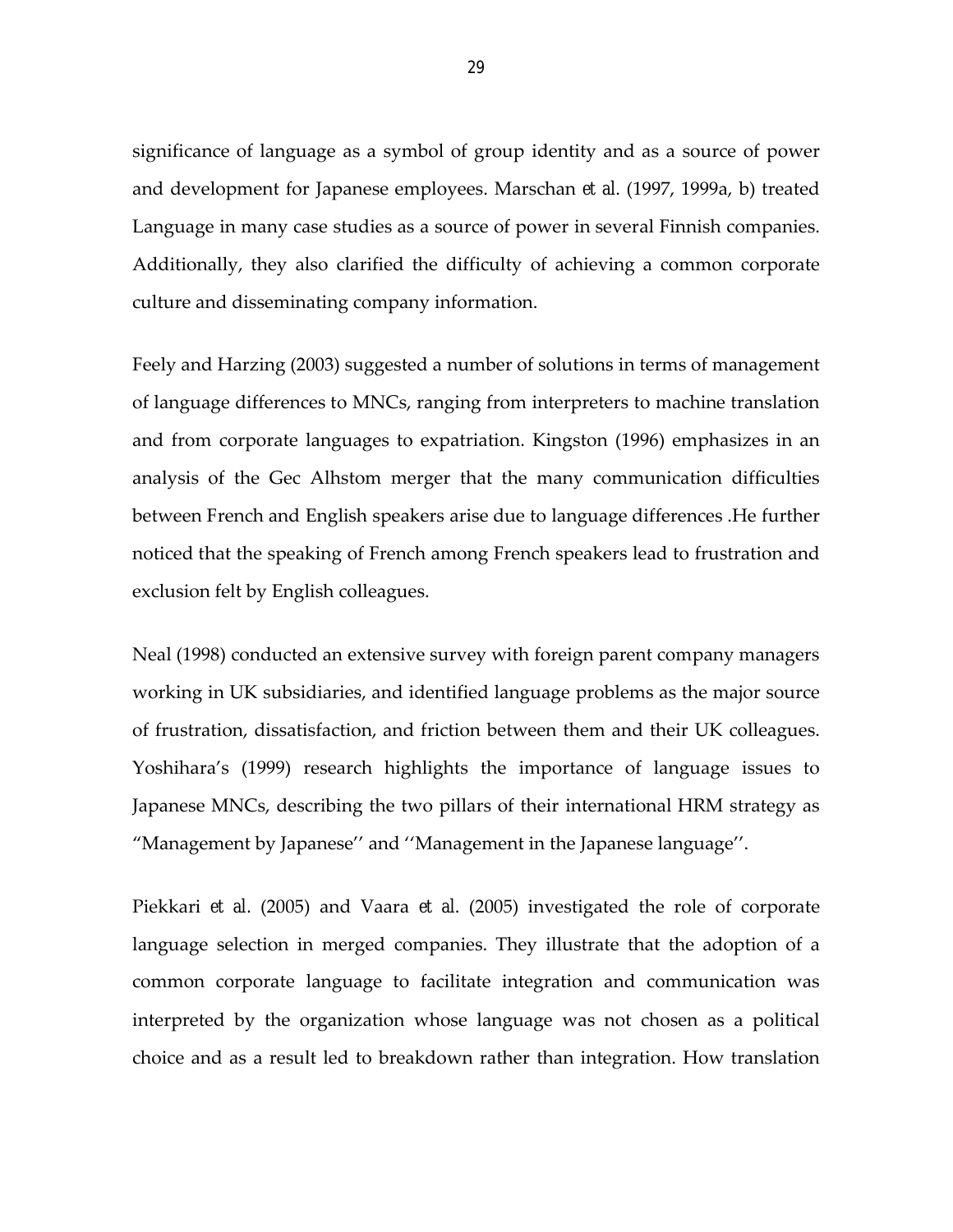studies can be used to separate perspectives on language strategies for MNCs was observed by Jansen *et al*. (2004).

The role of language skills in facilitating communication between HQ and subsidiaries was reflected by Barner-Rasmussen and Bjorkman (2005) and Buckley *et al.* (2005). They considered that by taking into account the mechanistic perspective, language can become an uncomplicated means of communication. According to Henderson (2005) language is seen as closely related to culture. He further emphasized the association between language and cultural diversity. Also looking at the cultural perspective, Zander (2005) found some major differences in communication style preferences between countries in the same language group and challenges the view that language similarity necessarily means cultural similarity. Most recently, Luo and Shenkar (2006) conducted a wide-ranging analysis and identified factors influencing the selection of language use within an MNC ranging from MNC strategy and structure, to subsidiary role and expatriation.

#### **2.9. The Dimensions of Language Barriers**

A language barrier is defined as a problem of miscommunication, which not only causes miscommunication but leads to many other factors, which increase miscommunication and also prevents the flow of information (Harzing and Feely 2008). There are three dimensions to language barriers. The first dimension is the number of different languages that a company has to manage (the language diversity). The second is the number of functions and the number of levels within those functions that are engaged in cross-lingual communication (the language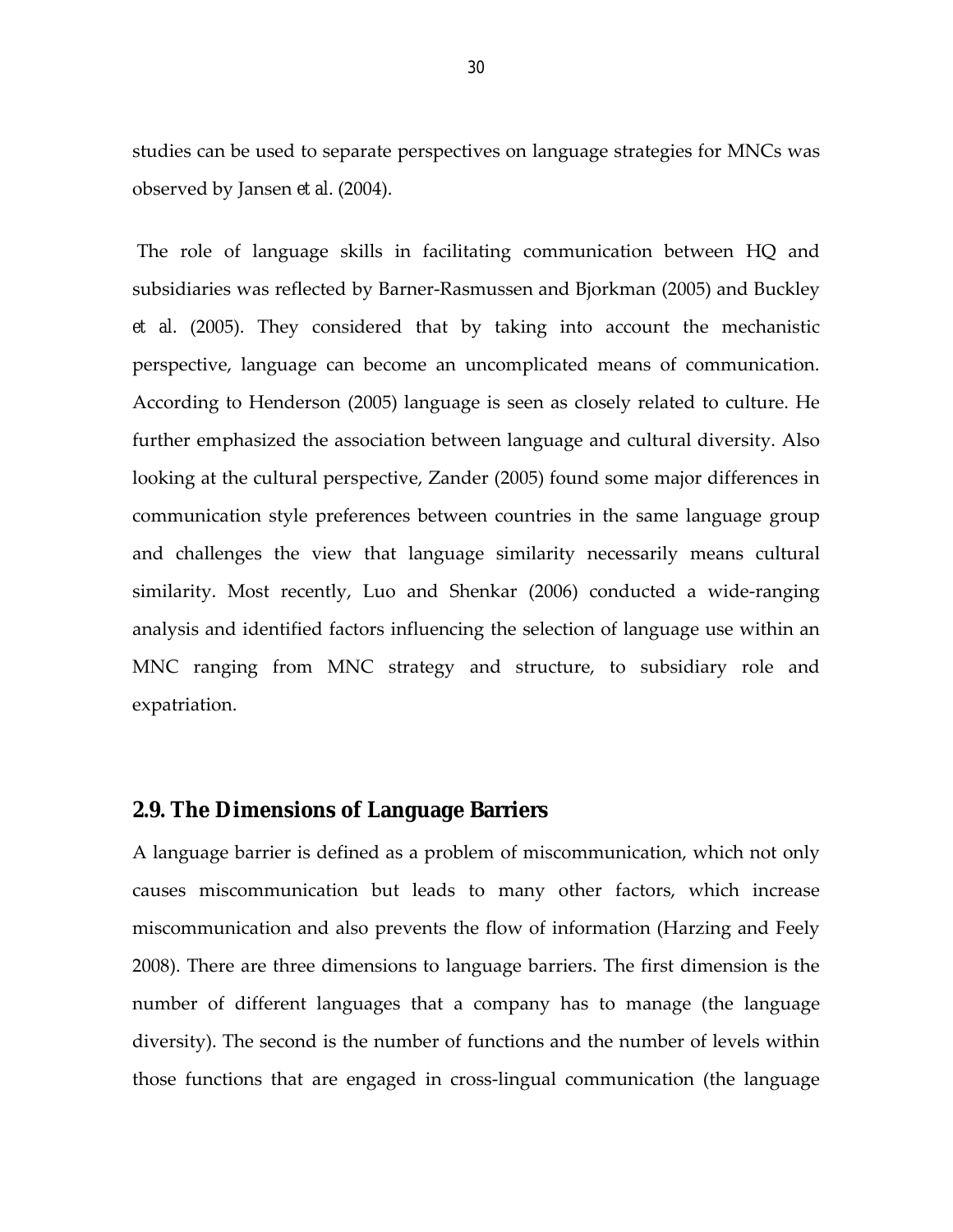penetration) and the third is the complexity and refinement of the language skills required (the language sophistication) Feely and Harzing (2003). See Table 1

**Table 1. Dimensions of language Barriers**



(Feely and Harzing 2003)

# **2.10. The Impact of Language Barriers in MNCs**

According to Feely and Harzing (2003) the true cost of the impact of language barriers has to be seen in terms of the way language barriers distort and damage the relationship. This leads towards pressure and constraints on the strategies followed by the organization. Language barriers affect the level of suspicion, mistrust and conflict between HQ and subsidiaries. Such mistrust will cause the parent company to be more formal and less subjective in its evaluation of subsidiary performance, and may also hinder collaborative processes such as knowledge and technology transfer.

Language barriers hinder successful communication between a parent and its subsidiary company and the communications process can be severely disturbed.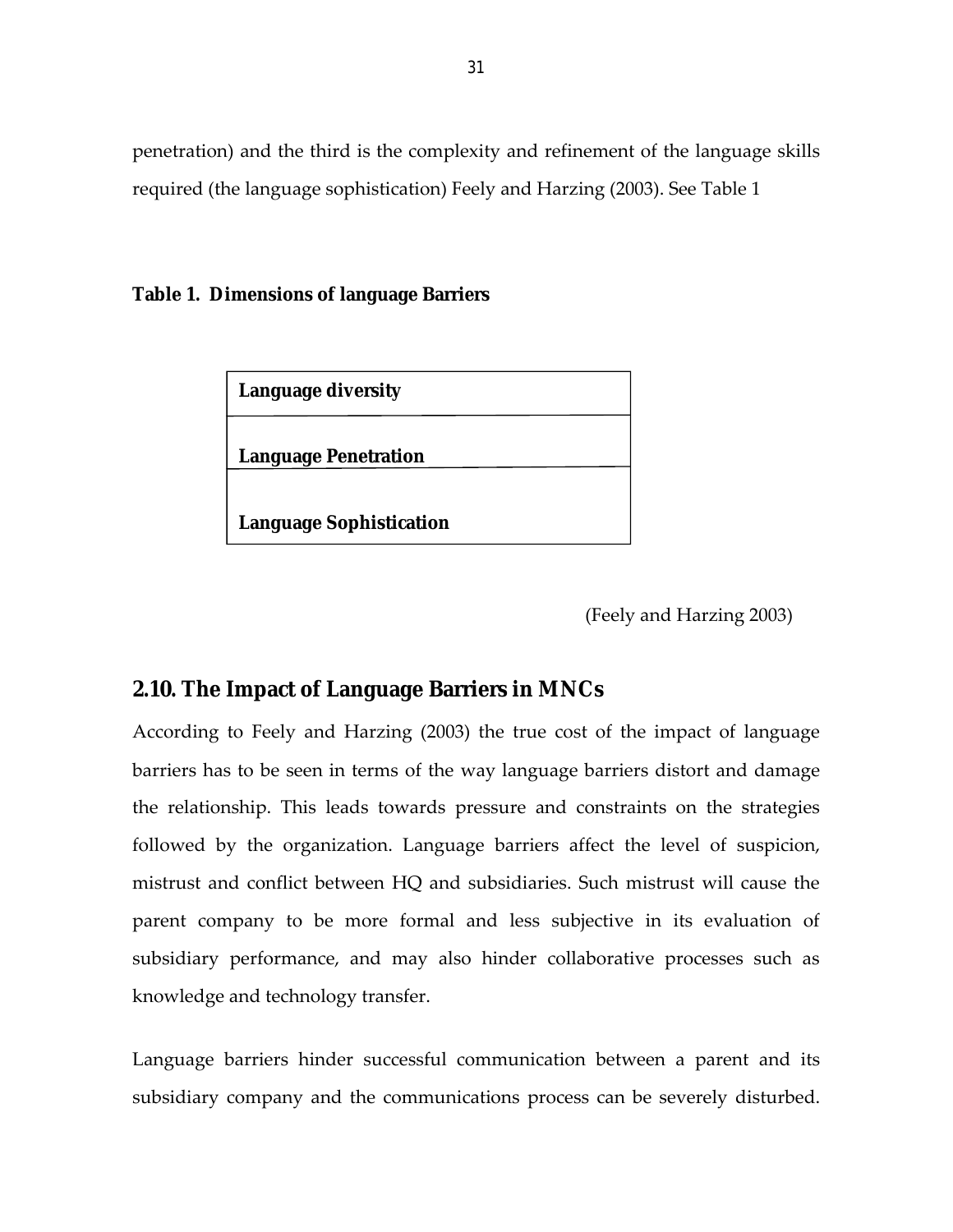Communication failure leads to uncertainty, anxiety, hardened attitudes and a general underestimation of the out-group's capabilities. Factors such as code switching, power-authority distortions, and parallel information networks increase with the risk of affective conflict, which then broadens the sense of suspicion and friction. The combined impact of the anxiety, polarization, suspicion, and negative stereotypes is to increase the sense of separation between the parent company and its subsidiary, and communications between the two become stagnant (Harzing and Feely 2008).

Harzing and Feely (2008) proposed a model of communication in which different components contribute to a vicious circle, which creates language barriers i.e. uncertainty, anxiety and mistrust, which produces misattribution, conflict and cognitive distortion, to which the various parties respond by engaging in greater formality in communication, which is less effective and the circle is completed. Their model focuses on the HQ-subsidiary relationship in MNCs, but the idea that communication problems arising from language differences might produce a vicious circle seems relevant to a range of settings within international business.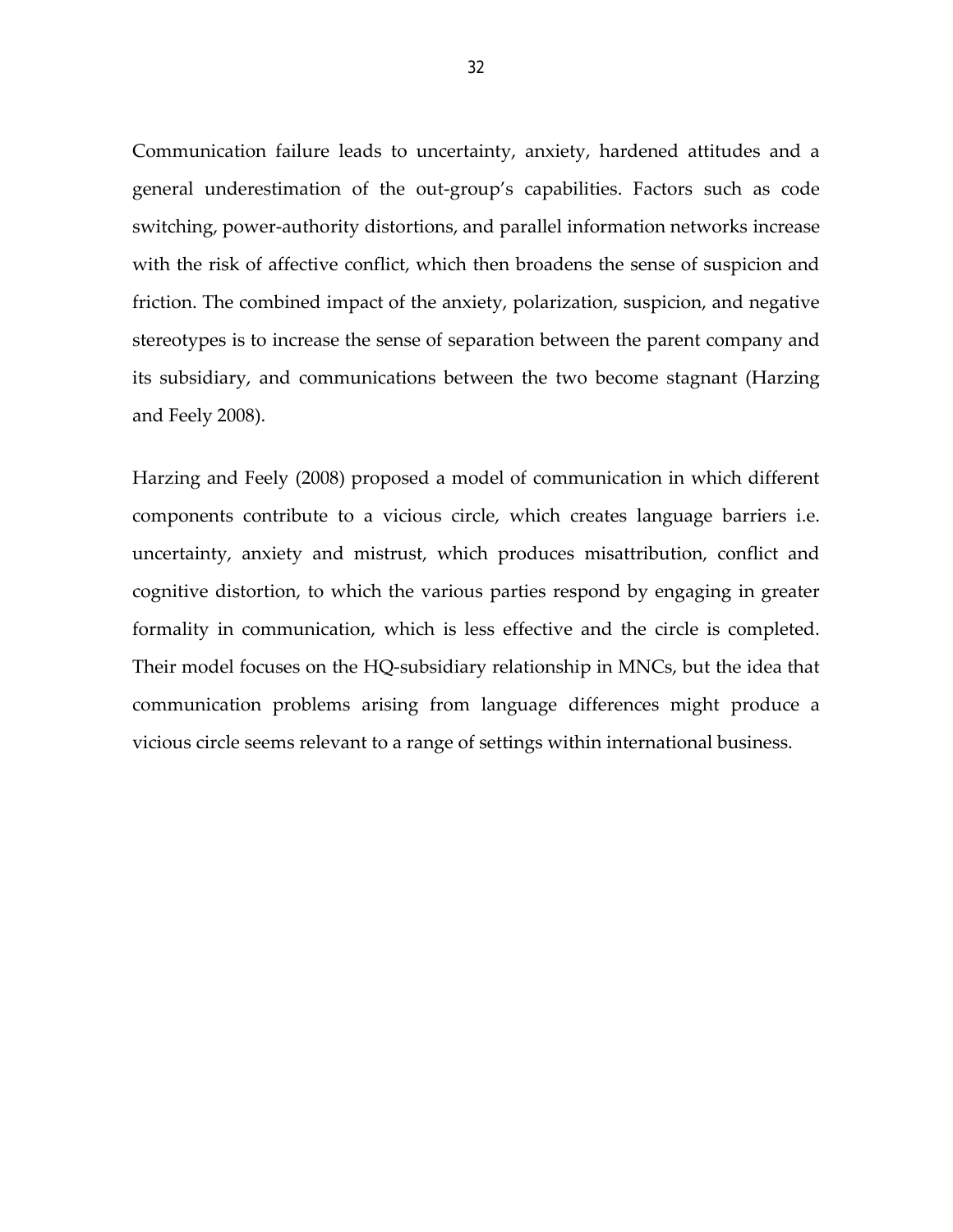

**Figure 1. Communication Cycle adopted from Harzing and Feely (2008)**

In MNCs, managers belonging to different language groups interact routinely. Even if the managers under consideration are relatively competent in the language of the other party, loss of rhetorical skills is always present as the use of humor, symbolism, sensitivity, negotiation, persuasion, and motivation requires a very high level of fluency. These are skills that are more important in managerial positions than in operational positions. Schneider (1996) found that senior managers had more language-related problems than production employees. As a result of loss of rhetorical skills, misunderstandings are therefore easily caused, resulting in uncertainty and anxiety (Gudykunst, 1995; SanAntonio, 1988).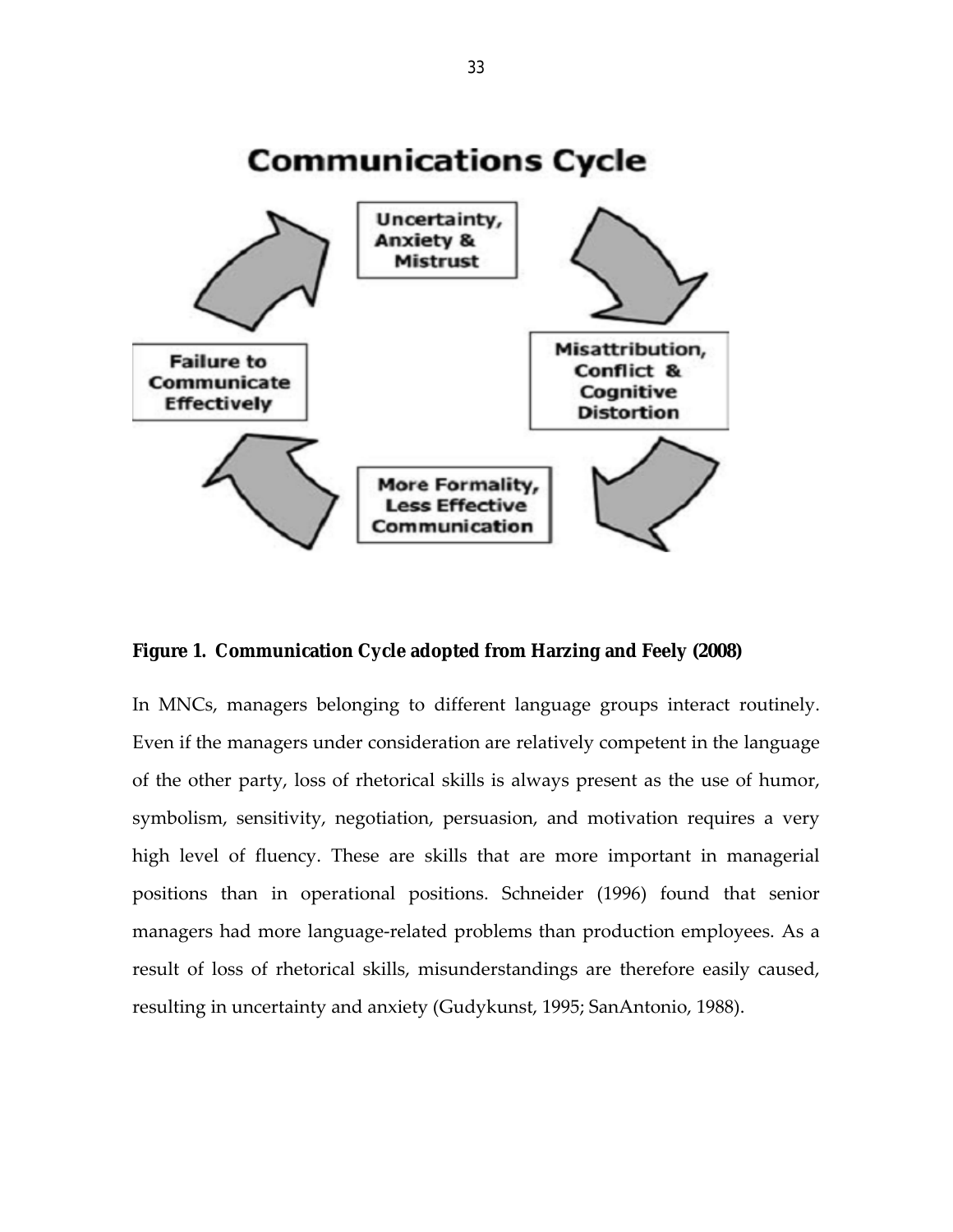Yoshihara *et al*. (2001) indicate that misunderstandings and delays in decisionmaking are the most important costs associated with the language barrier. Employees proficient in company languages and with access to all communication channels are able to bond socially across the organization, but employees lacking in linguistic resources feel themselves separate from the information network and decision making processes (Marschan *et al*.1999). According to Sriussadaporn (2006) a lack of language skills creates different problems in MNCs.

Another barrier to communication within the multilingual workplace is thin communication, which is defined as the removal of organizational members from informal interaction performed in a non-native, corporate language such as English. The reason why language usage appears thin is that non-professional speakers of English are often confined to a relatively limited range of linguistic registers, catering for professional exchanges rather than small talk, and they feel afraid that an exposure of such linguistic weaknesses will reflect badly on their professional competence (Park *et al*. 1996). As a consequence, multilingual organizations see a reduced degree of socializing, small talk and gossiping, which has implications for information transfers.

Not only language barriers themselves affect companies. Language policies also have their influence on the functioning of multinationals. Thomas (2008) argues that corporate language policies are most likely to directly or indirectly affect every person who works within a multinational company. This impact does not only affect the domain of work conduct but also intercultural communication throughout the organization. In other words, the solution picked by a company can be one of great impact. Language, for example, can give certain employees the power to act as informal gatekeepers and position can be used to filter, distort and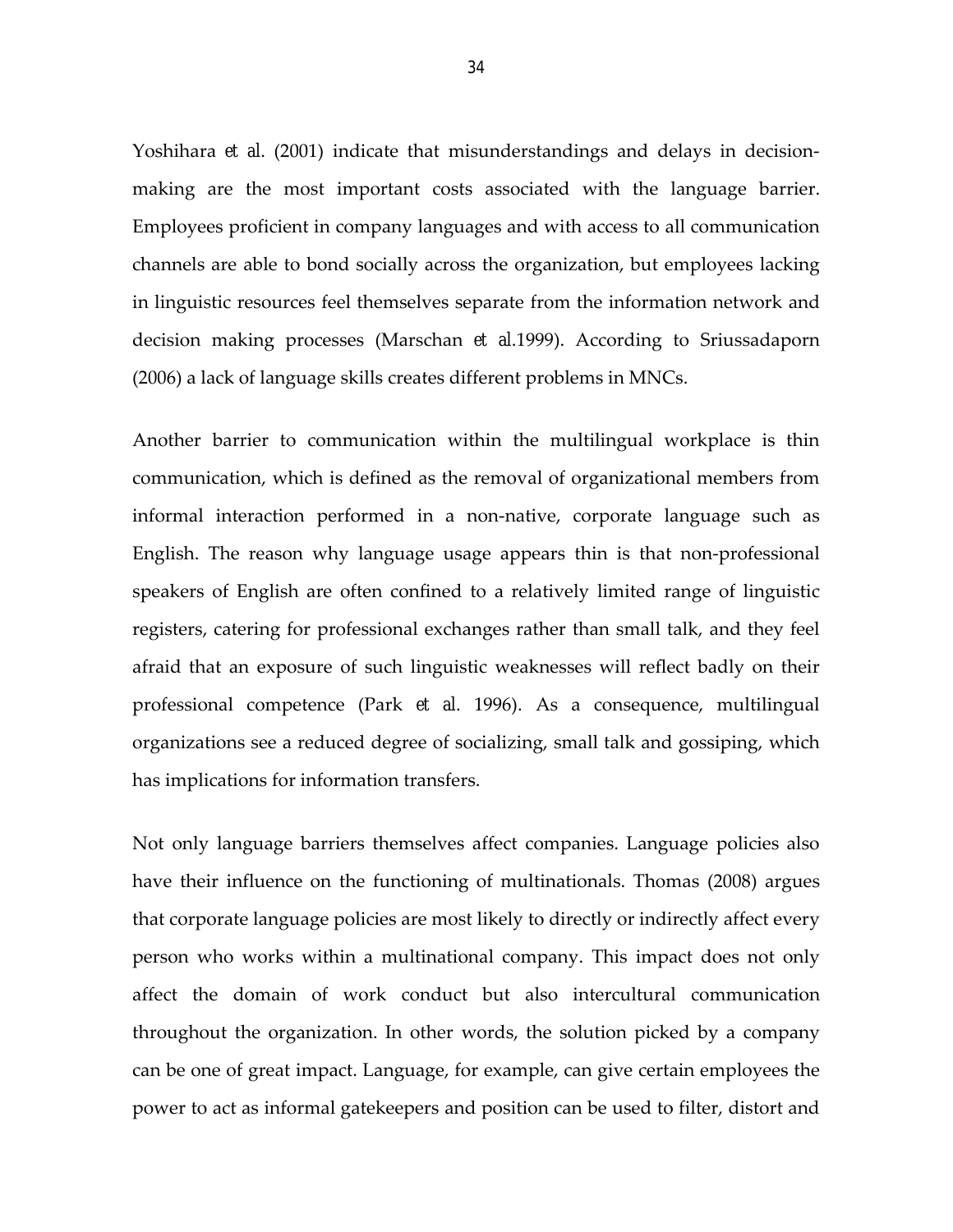even block information (Marschan *et al*. 1997). Additionally, time and distance factors also impact the effectiveness of information being shared among employees working in different units of the company.

### **2.11. Strategies to Overcome Language Barriers**

The first category contains solutions that individual communication partners have come up with on a day-to-day basis. The second category can be distinguished from the first category by the fact they are all formal rather than informal solutions, and are structurally embedded into the company rather than initiated by individuals on a day-to-day basis.

# **2.11.1. Building of Redundancy of Communication**

Building in redundancy is a relatively simple way to overcome the language barrier. It could mean asking your communication partner to repeat information several times, checking on understanding by asking your communication partner to repeat the information you have just given, providing illustrative examples, and building in frequent summaries, especially in meetings (Feely and Harzing, 2010).

#### **2.11.2. Adjusting the Mode of Communication**

An informal day-to-day solution to the language barrier is to adjust the mode of communication. There are several modes which are used for communication i.e. phone, email etc. (Feely and Harzing, 2003). Much research has been conducted on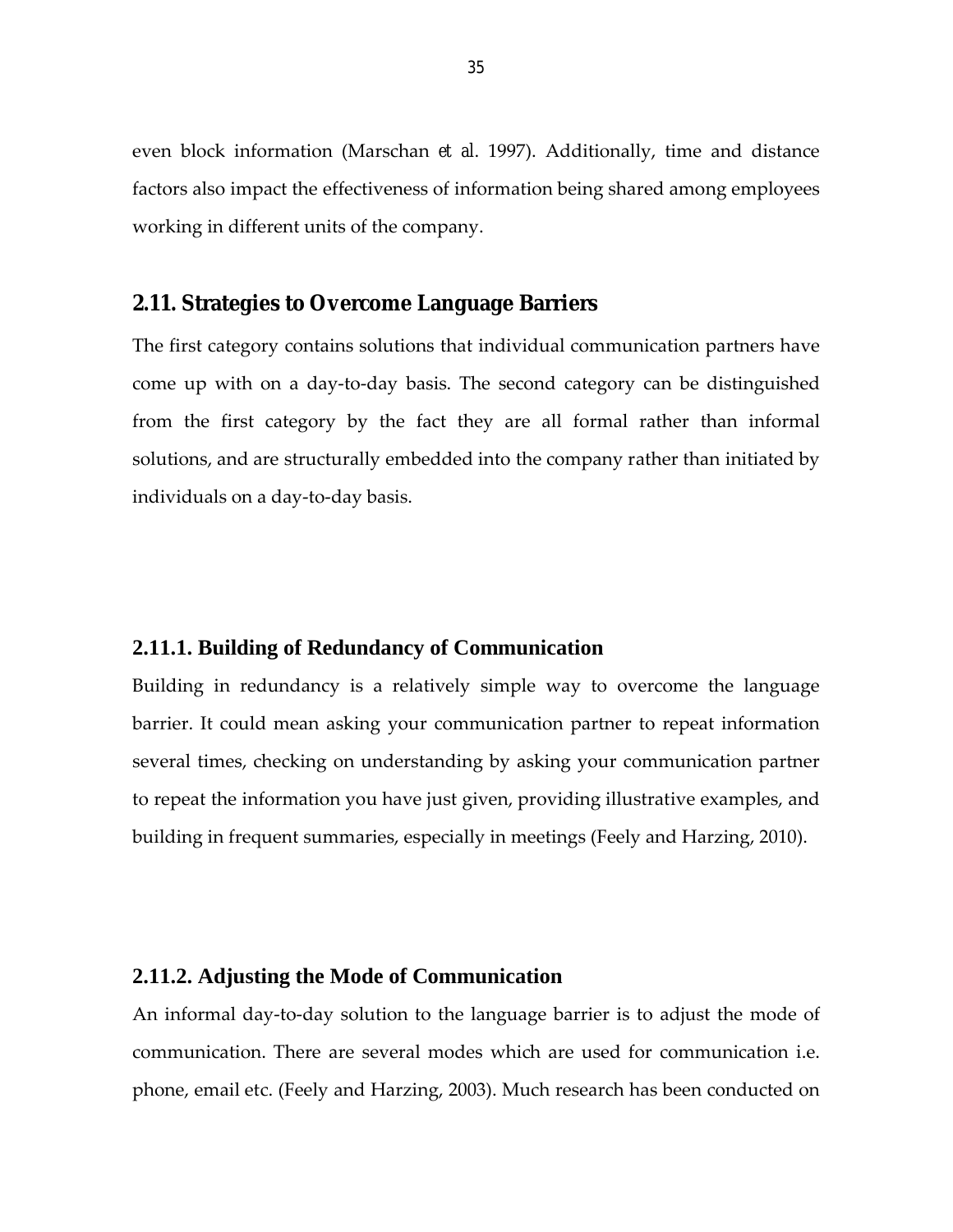media choices. One line of research, which has attracted a lot of interest, is the information-richness theory by Daft and Lengel (1986). The theory basically says that different communication media have different information richness as table 2 depicts.

**Table 2. Media and Their Information Richness**

| <b>Information Richness</b> |
|-----------------------------|
| Highest                     |
| High                        |
| Moderate                    |
| Low                         |
| Lowest                      |
|                             |

(Source: Daft and Lengel, 1986, 560)

# **2.11.3. English as a Lingua Franca**

A lingua franca is a language systematically used to communicate between persons not sharing a mother tongue, in particular when it is a third language, distinct from both persons' mother tongues. Hagen (1999) suggested that to rely on a lingua franca can be a spontaneous approach to overcoming the problem of lack of a shared language in international business transactions. According to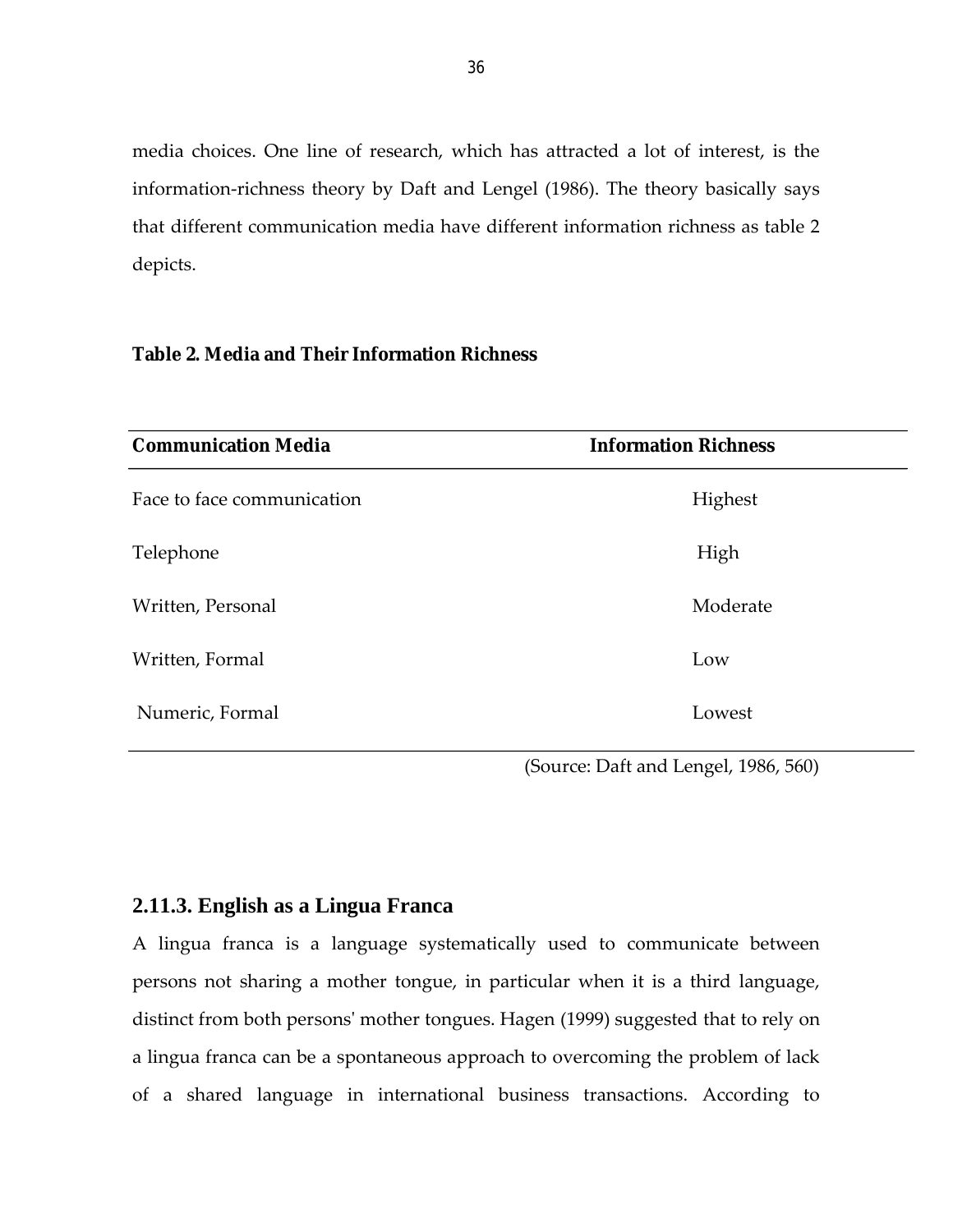Henderson (2005) the key challenge for MNCs is that the team members use lingua franca as a 'surface' language to facilitate exchanges and "continue to use diverse expressive and interpretive mechanisms derived from their respective language systems".

Previous work on language usage within multinational companies has suggested that multilingualism creates a difficult managerial situation with great implications for cross-cultural communication (Marschan *et al*. 1999b). The main problem increases when a number of languages used within a corporation, and an obvious solution to this problem has been to introduce lingua franca (mostly English) in order to improve managers' ability to control and coordinate international activities (Feely and Harzing, 2003). The introduction of a company language has proved helpful to internal and external communication since it provides a common medium for all members of the organization and offers easy access to all the information channels.

#### **2.11.4. Machine Translation and External Translators or Interpreters**

A solution that is practical only for written materials (though portable translation machines for face-to-face interaction do exist) is machine translation. Machine translation and interpreters are also used to overcome the language barriers. However, because of the substantial costs involved in using professional translators and interpreters, they were only used to translate significant documents such as contracts and technical documentation and to provide simultaneous interpretation at important board meetings or video-conferences. (Feely and Harzing, 2010)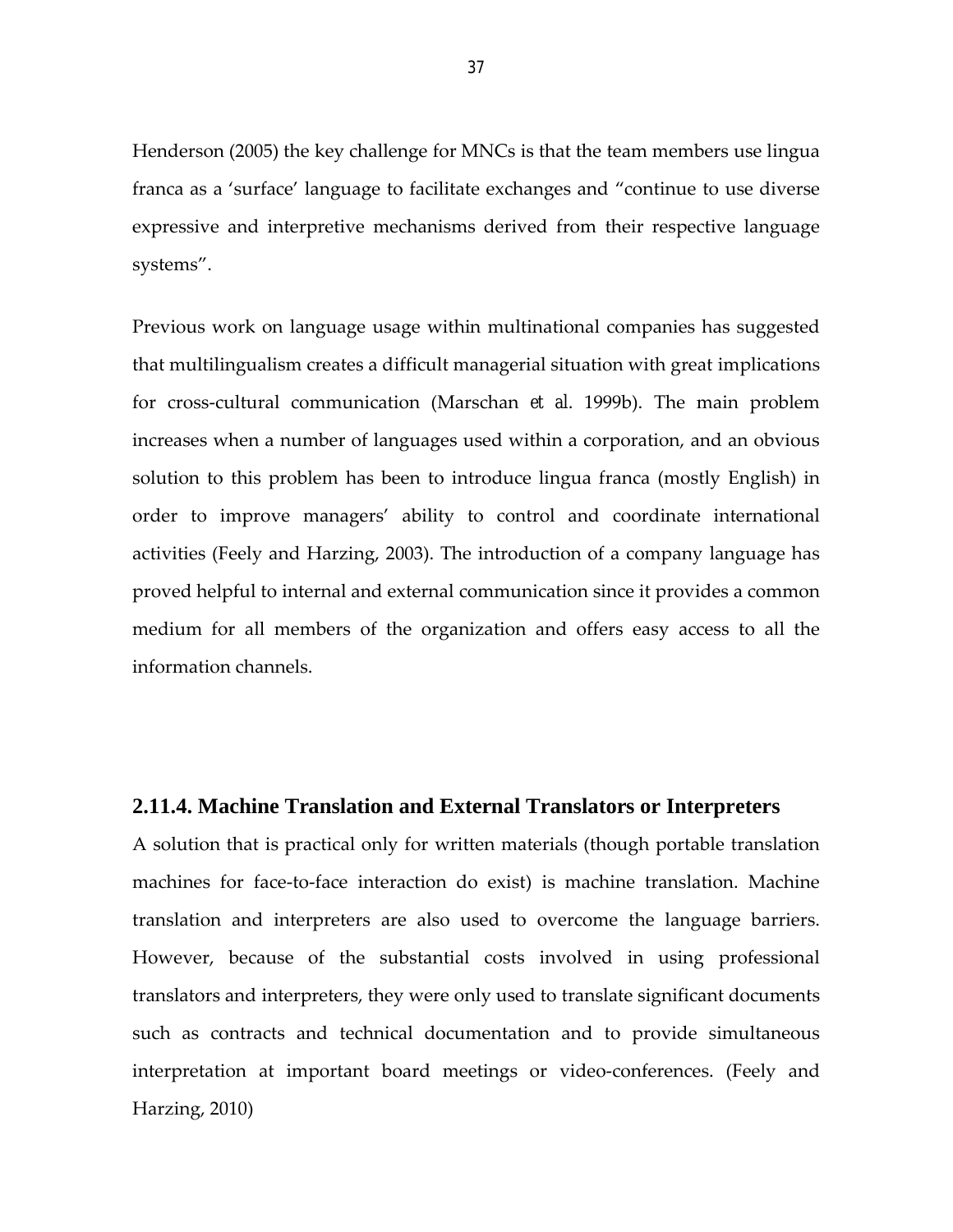## **2.11.5. Language Management Training**

Language management problems exist in multinational companies. These problems, however, are not only language problems (e.g. the absence of linguistic competence), but also communicative and socio-cultural problems. Language management training is thus systematically devoted, not only to management of language (in a narrow sense), but also to communicative and socio-cultural management. These three dimensions are interrelated (Neustupny, 2003). Research confirmed that not even good knowledge of the corporate language guarantees that communication between expatriates and local employees will not be 'managed'. Reasons for this can include different communicative norms or different socio-cultural expectations. On the other hand, it is true that communicative or socio-cultural management is easier if the employees possess advanced language competence. It is indicative that organized management in the branches of multinational companies in Central Europe was initially devoted primarily to linguistic problems and only then to communicative and sociocultural problems. This is most visible through the fact that the companies organize intercultural training sessions (Nekvapil and Sherman, 2009). Eliminating group differences through training programs for culturally diverse employees can generate respect for individual differences in attitudes, values and behaviors (D' Netto and Sohal, 1999). Some practices suggested (D' Netto and Sohal, 1999) in the area of training include:

"*Identifying specific training needs which are linked to the organization's goals and objectives; assessing individual workers training needs to enable participation within a training program; developing individual annual training plans which cover knowledge, operational and interpersonal skills, facilitating individual's entry into job skills training; evaluating literacy language and numeracy to access ability to undertake job training;*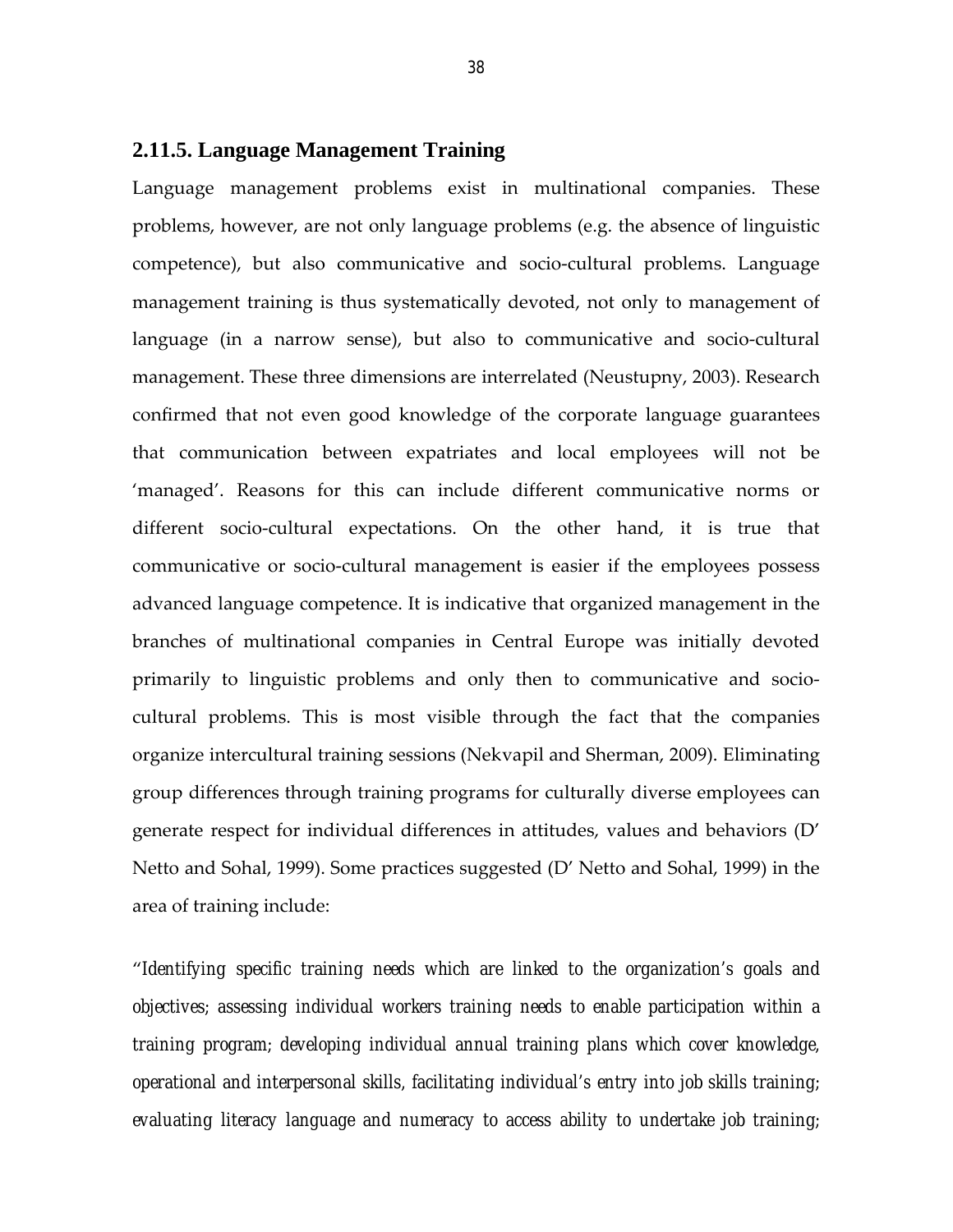*linking training to award restricting, enterprise agreement, process improvement and pay scales; and identifying present skills of staff through an audit process which assesses language, literacy, numeracy and skill competency levels".*

## **2.12. Theoretical Framework**

The theoretical framework is built to address both research questions, considering the mediating factors that could affect the core consequences of the research study. Below is the theoretical framework of the study.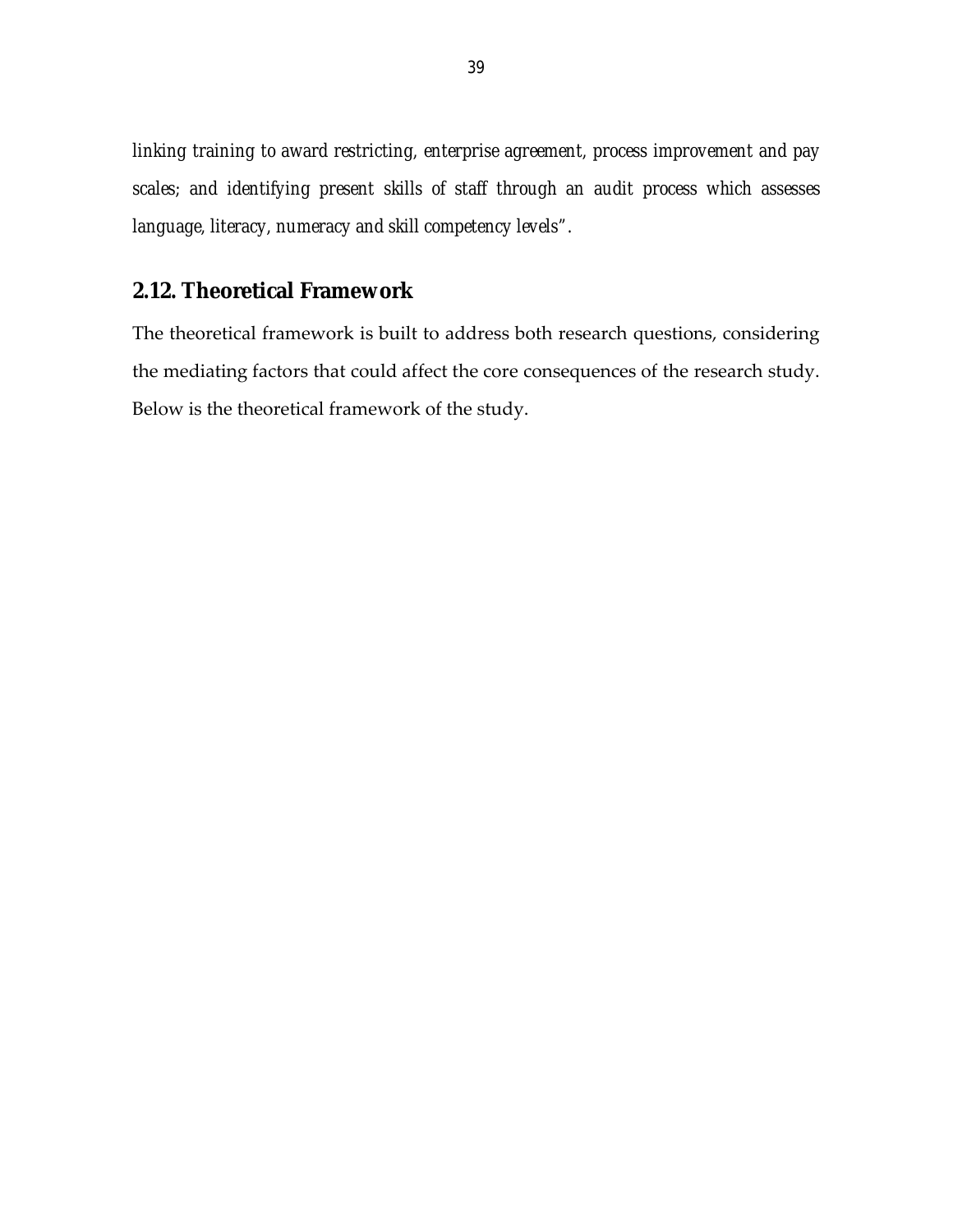

Author own construct

**Figure 2.Theoretical Framework of the Study**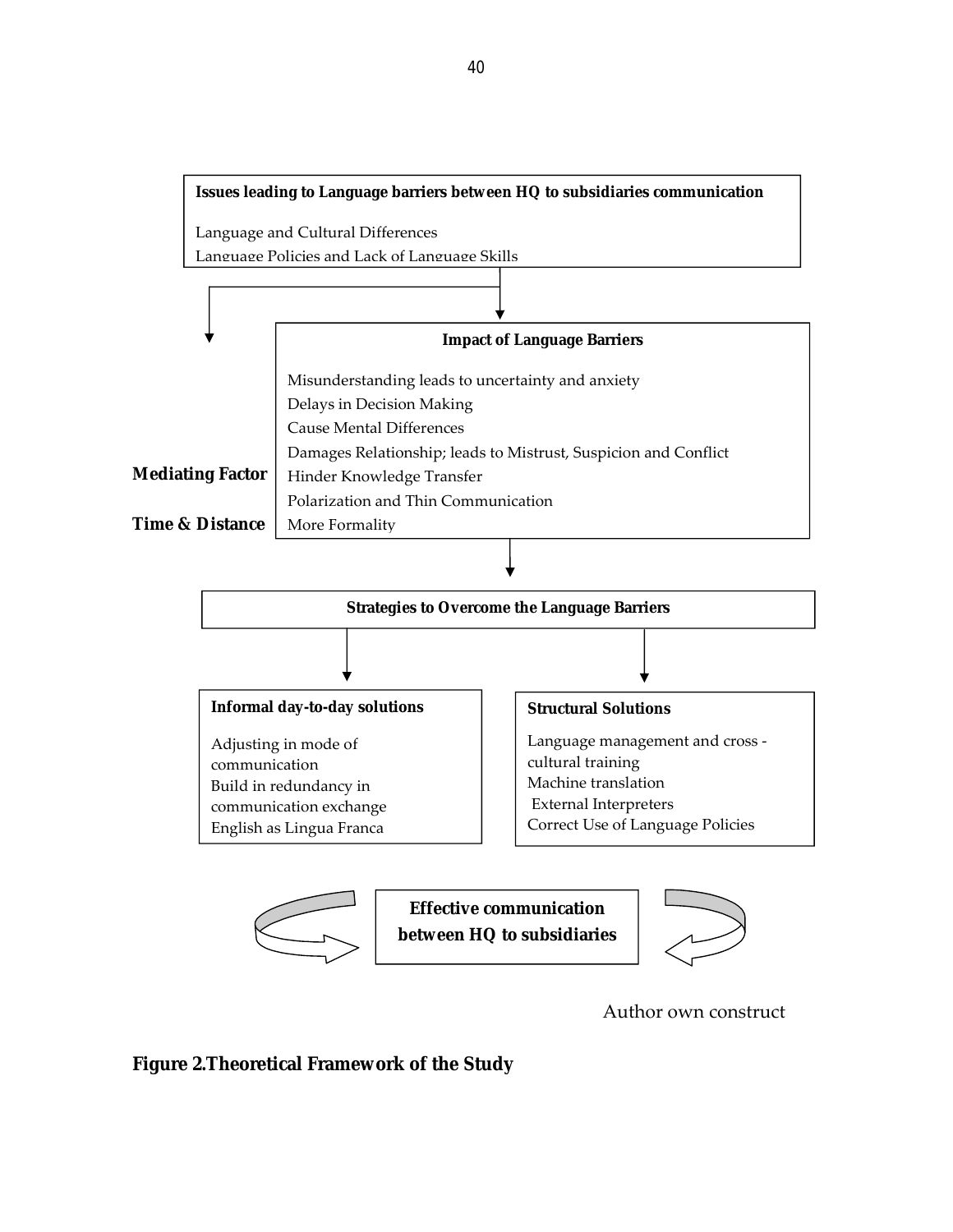The theoretical framework is built up in accordance with the literature review. In the above figure the issues leading to language barriers and their impact on communication are shown. The impacts, which are discussed in the literature, are misunderstanding, delays in decision making, mental differences, relationship damages, hindering of knowledge transfer, polarization, increased formality in relations, and thin communication, which hinders the effective communication process. In the framework there are also some mediating factors, such as time and distance, which can also cause problems in the communication process.

A number of informal and formal strategies are presented in this framework to overcome the consequences caused by language barrier.

Last in this section the role of communication and its various levels and types are discussed. Language was found to be defined in various ways and classified in multiple categories. The study then highlighted different dimensions of language barriers and the impact of language barriers on communication in the MNC. Finally some solutions to deal with the language barriers are mentioned.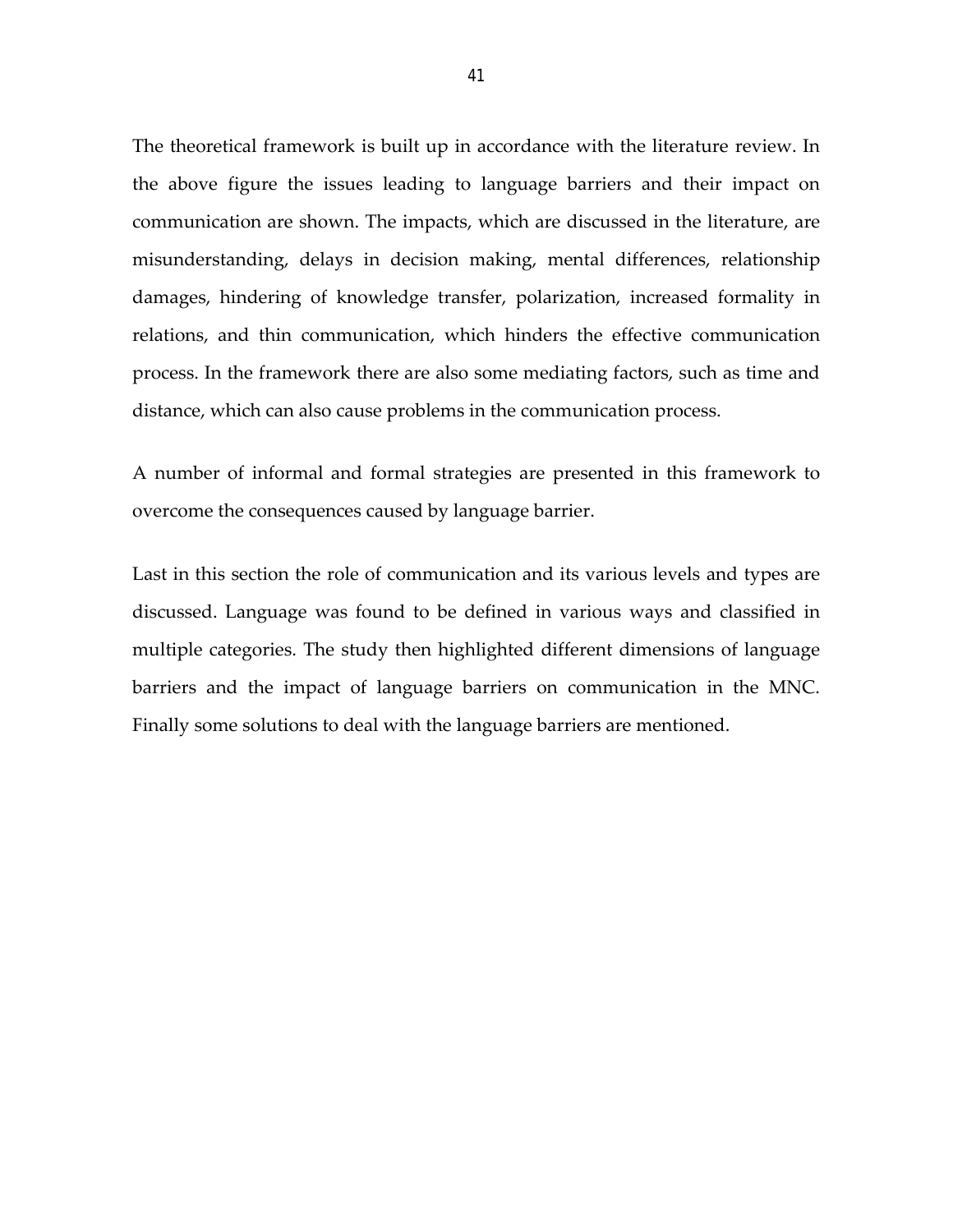#### **3. RESEARCH METHODOLOGY**

This section first presents the general research approach applied in this thesis. It then describes in more detail the particular methods used for gathering the data that make the empirical base of the thesis. Finally, the section includes methodological discussions that contribute to the credibility of this thesis. Furthermore, the purpose of this section is to explain the research methods further and to identify the research approach for facilitating readers to position the work within the research designs.

#### **3.1. Qualitative Research Approach**

Due to the nature of the research problem the study will be of qualitative nature. As Glatthorn (1998) put it, studies deriving from a qualitative perspective focus on meaning and understanding, taking place in naturally occurring situations. This research follows a qualitative approach. A qualitative approach is particularly helpful in understanding the views, opinions and attitudes that may be encountered during the collection of the empirical data. It leads to in-depth examination of the research topic due to the collection of the data through openended questions. Another significant characteristic of the qualitative approach (Joppe, 2000) is a larger level of flexibility offered to the researcher, since this method is considered less structured than the quantitative method.

All the above tend to act as facilitating factors during the study by allowing more space for investigation. Moreover, the qualitative approach is valuable in studies related to human behavior, since its results reveal a considerable amount of information regarding people's attitudes. However, it is important to bear in mind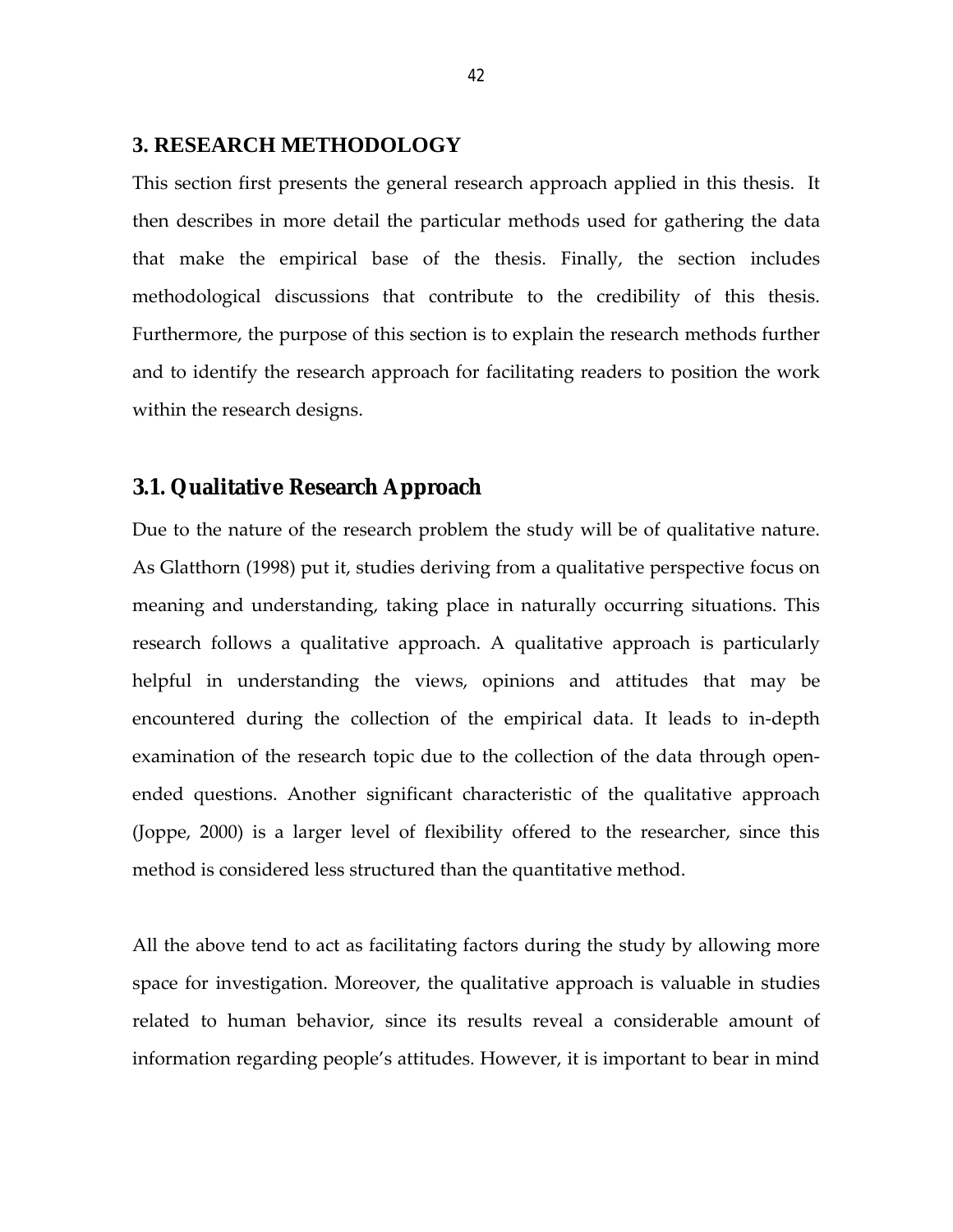that qualitative research is applied to a much smaller sample than the quantitative approach and thus, tends to be less representative. In addition, such in-depth analysis based on a less flexible structure cannot be easily repeated.

The selection of the qualitative approach has been based on the previously discussed characteristics of this method. Since the topic of this research is highly related to the human behavior, the qualitative method was considered as the most appropriate to capture the dynamics of the members' interactions within an ethnically diversified organization. Furthermore, by using this flexible method, the researcher obtained the opportunity to collect the empirical data through semistructured interview questions. Therefore, the interviewees did not have to follow strict guidelines and could discuss a wider range of issues regarding the research topic. All the above increase the possibilities for a deeper examination of the matter. Moreover, the empirical data has been collected from a relatively small sample, a practice that is applied in the qualitative method.

## **3.2. Case Study Approach**

The research method will be the case study approach. According to Yin (1994) the form of the study questions provides an important clue regarding the most relevant research strategy to be used. The case study strategy is most likely to be appropriate for 'how' and 'why' questions and the aim of this study is to answer these types of questions. Furthermore, the case study method is a fruitful approach when studying contemporary phenomenona within a real life context, especially when the boundaries between phenomenon and context are not clearly evident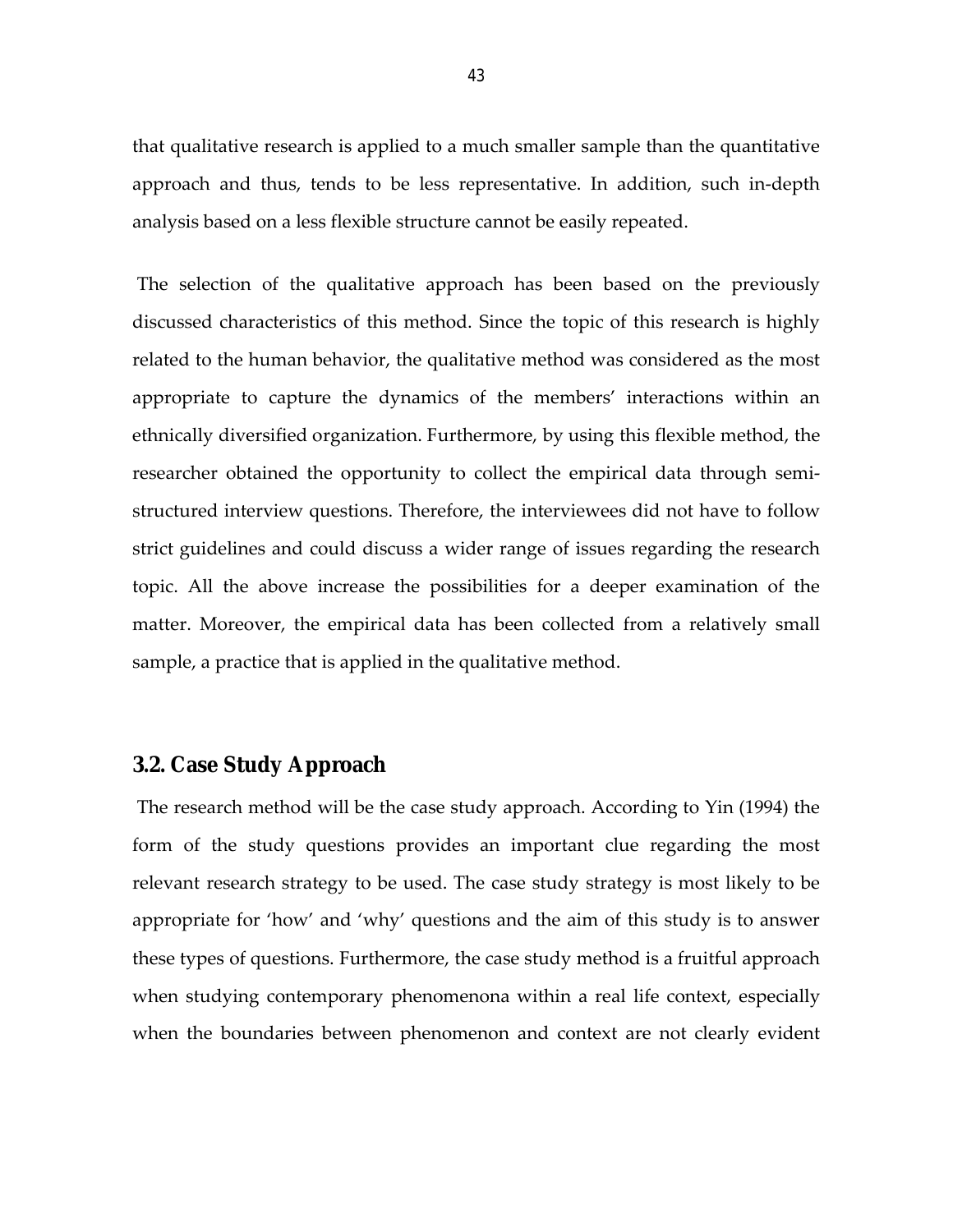(Yin, 1994) and when the aim of the research is to explore, describe, and explain a phenomenon (Glatthorn, 1998).

According to Yin (1994) a case study is an empirical inquiry that investigates a contemporary phenomenon within its real-life context; when the boundaries between phenomenon and context are not clearly evident; and in which multiple sources of evidence are used. The case study method is especially suitable for studying real life events such as organizational and managerial processes (Yin, 1994).

## **3.3. Data Collection**

An in-depth semi-structured interview was chosen to be the most suitable method for data collection as it allows for large quantities of information to be passed on in a relatively short period of time (Marshall and Rossman, 1999). In a semistructured interview, it is possible to change the order of questions and clarify the given answers. Instant clarifications and explanations can be made face-to-face, thus greatly diminishing the potential for misunderstandings to occur (Marshall and Rossman, 1999). While constructing the questions of the interview, the researcher must apply means which will encourage the process of obtaining answers. In other words, different forms of questions have different implications. Variations in the used language, as well as the speaking style of the interviewer may influence the results of the interview. Therefore, the questions have to be expressed in clear words that will be understood by the interviewees and will lead to relevant answers. Also, the questions must not be offensive.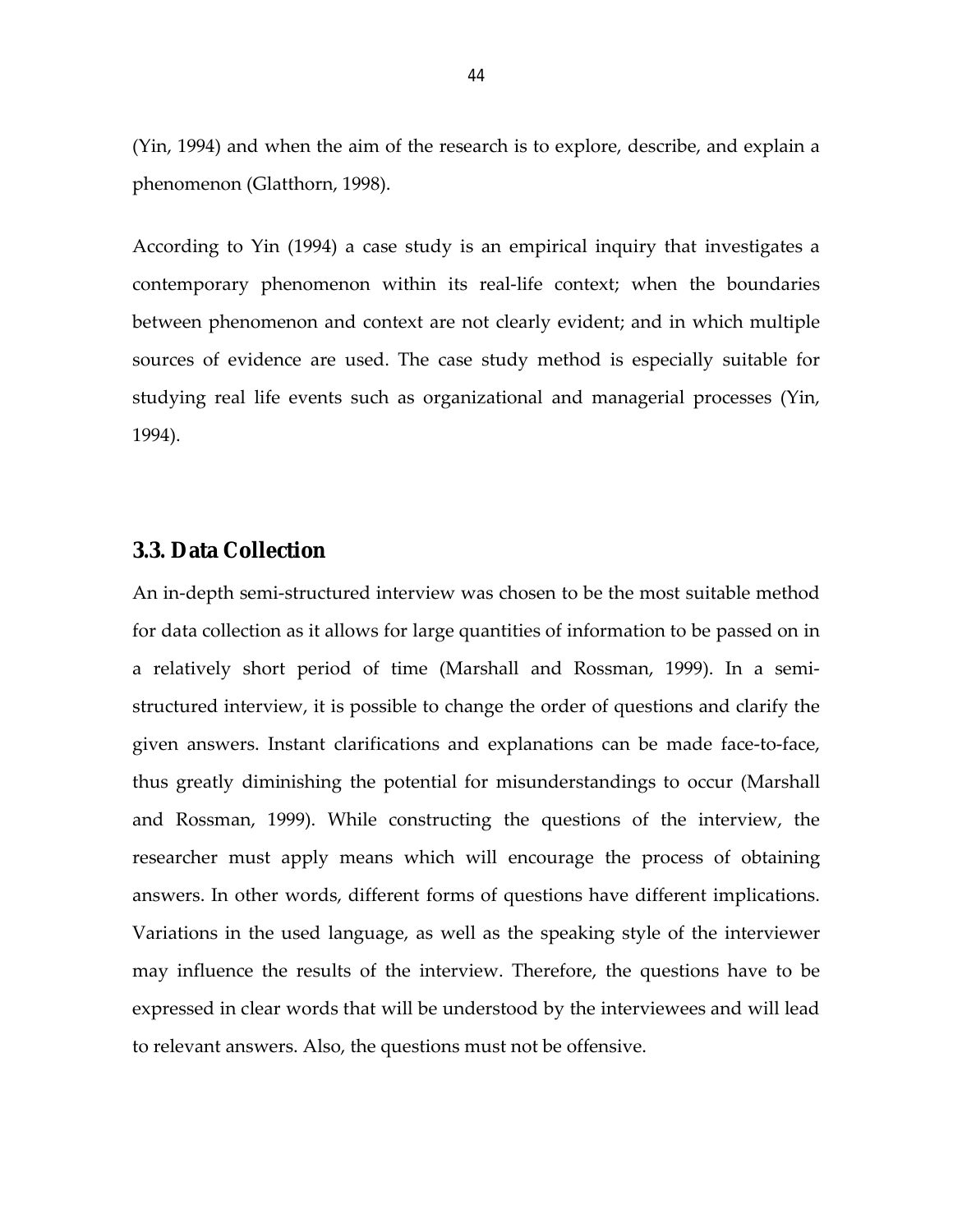Moreover, when constructing the interview questions, the researcher has to bear in mind the dangers of bias. Bias may appear in a question that is expressed in a way, which excludes some answers. Thus, questions that lead the respondents towards a particular direction are considered biased, since they do not allow the interviewees to respond in an alternative way (Gillham, 2005).

Taking all the above into consideration, the empirical data was collected through semi-structured interviews. All nine interviewees are members of the case company. The researcher has attempted to select a representative group of interviewees, including managers and employees of different nationalities.

The study dealt with non-native speakers of English in three countries. The sample area of the study is the company's Danish headquarters and its two foreign subsidiaries, one in Norway and one in Sweden. The data collection for the qualitative analysis was conducted during a two-month period between April and June 2010. The data collection was exploratory and inductive in nature.

Semi-structured interviews were the primary sources of data, but were used in conjunction with several other sources. The interviews were 30 to 40 minutes on average. The first two interviews were pilot interviews, where follow up questions were asked at the end of the interviews. The pilot interviews were quite productive in the sense that they allowed appropriate wordings and consecutive ordering of the question to be designed. Some minimal changes were made with words and follow up questions were formulated to get better responses. All the interviews were carried out in English and were recorded and transcribed as soon as possible after the interview. (For a detailed description of the interviewees, see Table 3)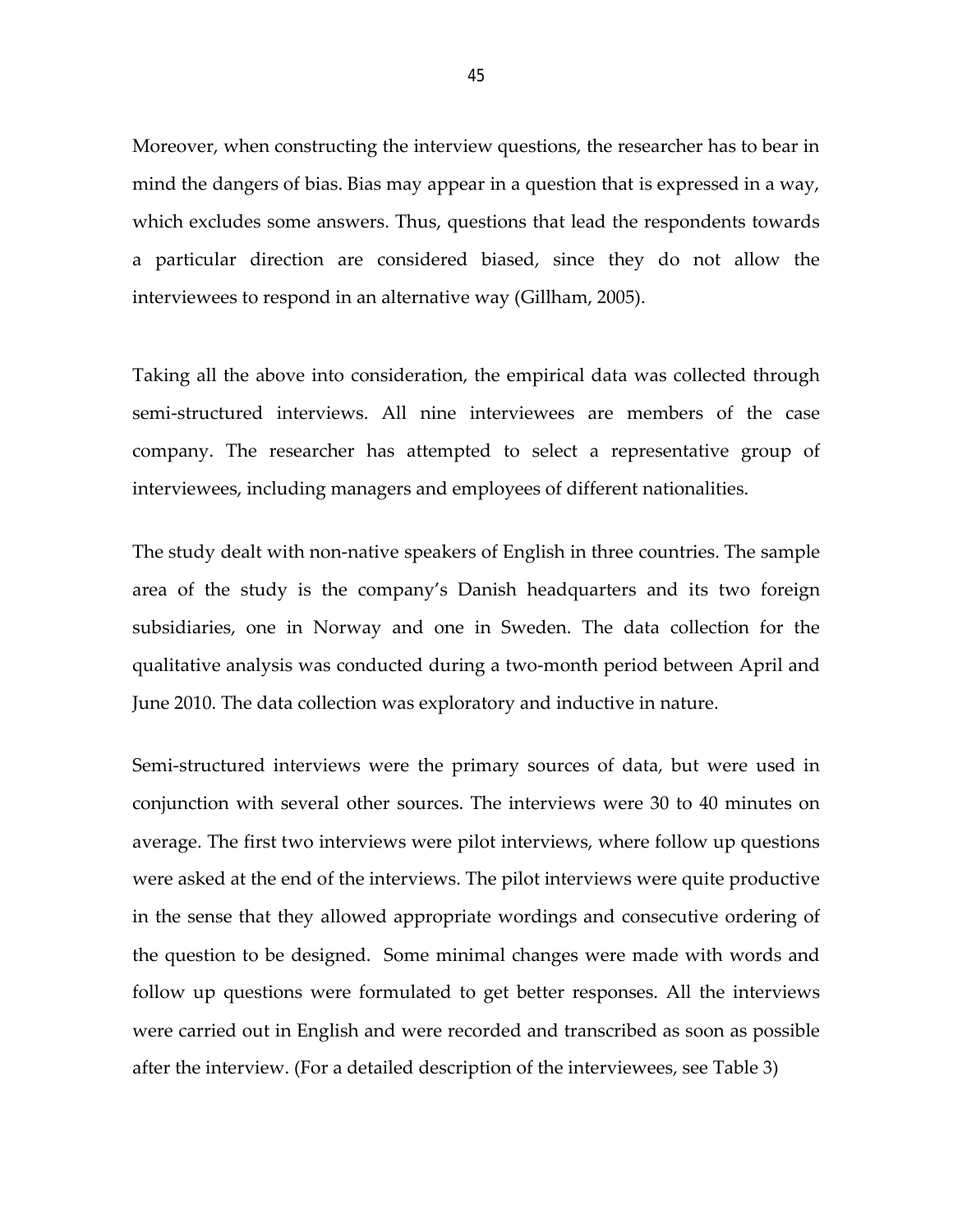# **Table 3. Details of Interviewees**

 $\hat{\mathbf{r}}$ 

| Number & Place                        | Age | Designation                   | Nationality        |
|---------------------------------------|-----|-------------------------------|--------------------|
| Interviewee 1<br>Danish HQ            | 52  | Logistic Director             | <b>Netherlands</b> |
| Interviewee 2<br>Norwegian Subsidiary | 29  | Warehouse Manager             | Norwegian          |
| Interviewee 3<br>Swedish Subsidiary   | 27  | Ledger Assistant              | Swedish            |
| Interviewee 4<br>Norwegian Subsidiary | 29  | <b>Receiving Manager</b>      | Norwegian          |
| Interviewee 5<br>Norwegian Subsidiary | 40  | <b>Custom Service Manager</b> | Norwegian          |
| Interviewee 6<br>Danish HQ            | 42  | Maintenance Ledger            | Danish             |
| Interviewee 7<br>Norwegian Subsidiary | 35  | Sales Manager                 | Norwegian          |
| Interviewee 8<br>Norwegian Subsidiary | 35  | Sales Manager                 | Norwegian          |
| Interviewee 9<br>Norwegian Subsidiary | 33  | Sales Manager                 | Norwegian          |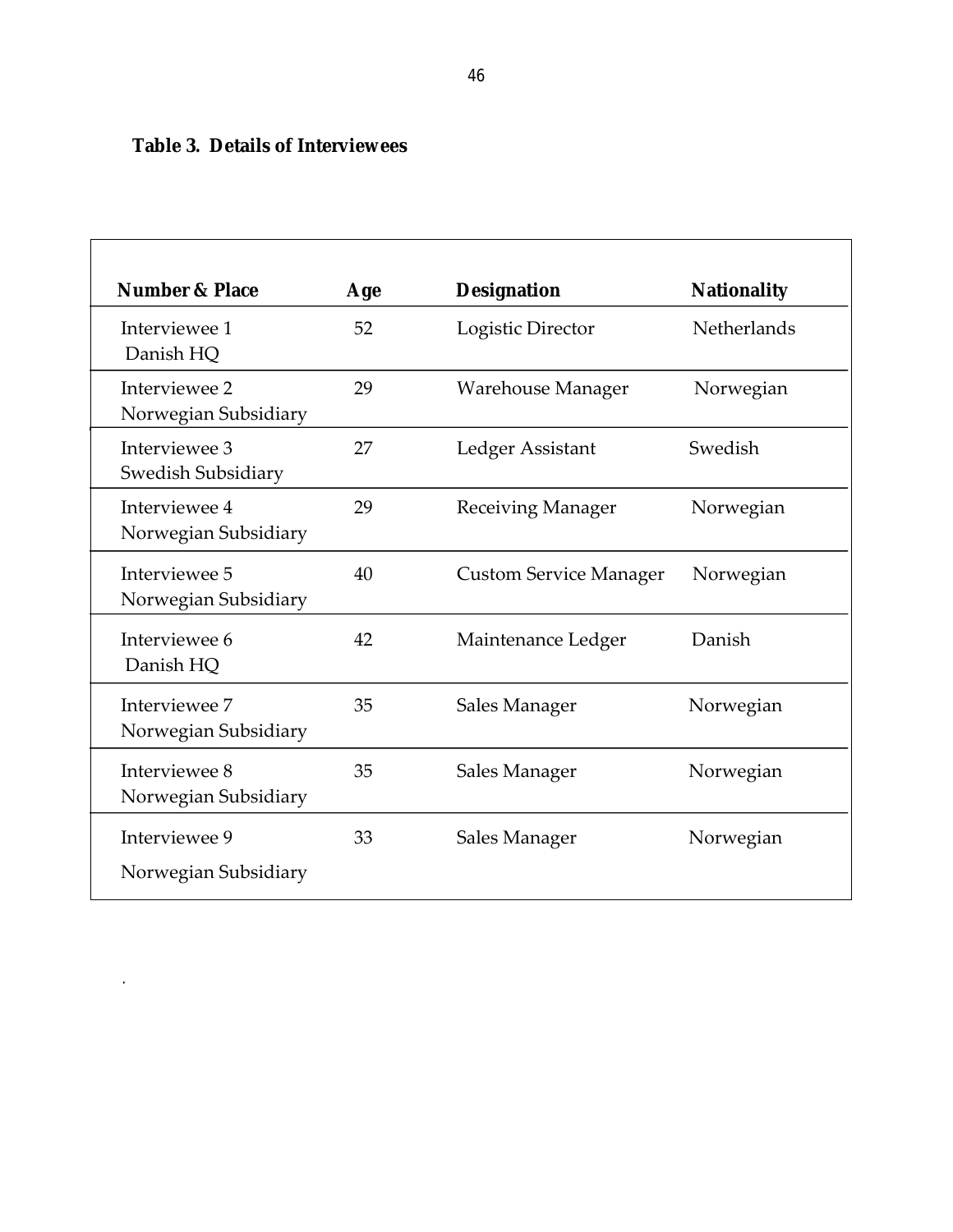While the selection of employees from different nationalities, departments and with different employment status facilitates the presence of a broader range of opinions and perceptions, the selection of the semi-structured questions aims at the achievement of considerable balance. In other words, this type of interview question allows the respondents an important degree of flexibility. They may express their opinions in a more open way. However, contrary to the open questions, a semi-structured interview offers some level of control to the researcher, since the basic direction for the responses of the company members is still provided by the interviewer. A detailed interview guideline is given in the appendix.

#### **3.4. Data Analysis**

According to Yin (1994) 'data analysis' includes examination, classification and sorting of the gathered evidence in order to apply it to the topic under the investigation.

Data analysis is working with data, organizing it, breaking it into manageable units, synthesizing it, searching for patterns, discovering what is important and what is to be learned, and deciding what you will tell others.

According to Yin (1994) analyzing case study evidence is difficult because the strategies and techniques have not been well defined in the past. Nevertheless, every investigation should start with the general analytic strategy-yielding priorities *what* to analyze and *why*. Within such a strategy, there are four dominant analytic techniques, which are applicable to any case study: pattern-matching,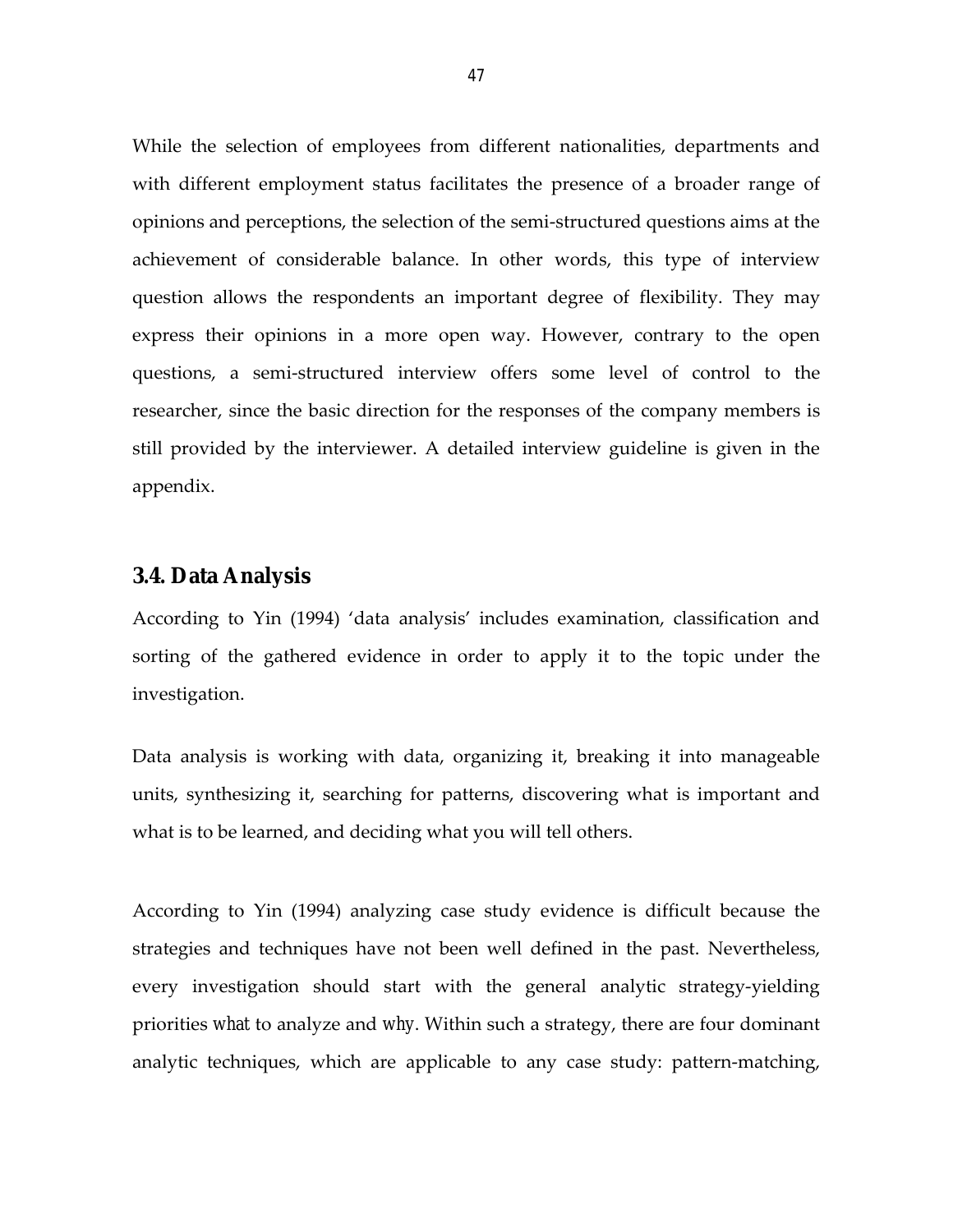explanation-building, time-series analysis, and program logic models (Yin, 1994). Therefore, when analyzing the collected data, the researcher must include the above techniques.

After reviewing the relevant literature and developing the research questions, a theoretical framework has been formed based on the research questions. Taking into account the above, the interview questions have been developed. They aim at answering the established research questions and at providing the researcher with the empirical data. This data has been collected through the conducted face-to-face interviews. Afterwards, the researcher has been documenting all the empirical data and organizing it according to the described issue. By classifying the collected data, the researcher has been able to proceed with the reduction process. In order to avoid any possible repetition of the interviewees' statements, a thorough analysis of the documented data is essential.

All interviews were taped and transcribed, and a record was created for each case. Simultaneously, the empirical data was first carefully re-read and replicated several times to allow deep familiarization with it and analysis with respect to the literature review.

To obtain a proper understanding of the interviewee responses relevant literature was analyzed wherever possible and then the responses analysed by the use of data coding. During the coding process some categories that had not been considered initially, such as cultural differences and mediating factors, were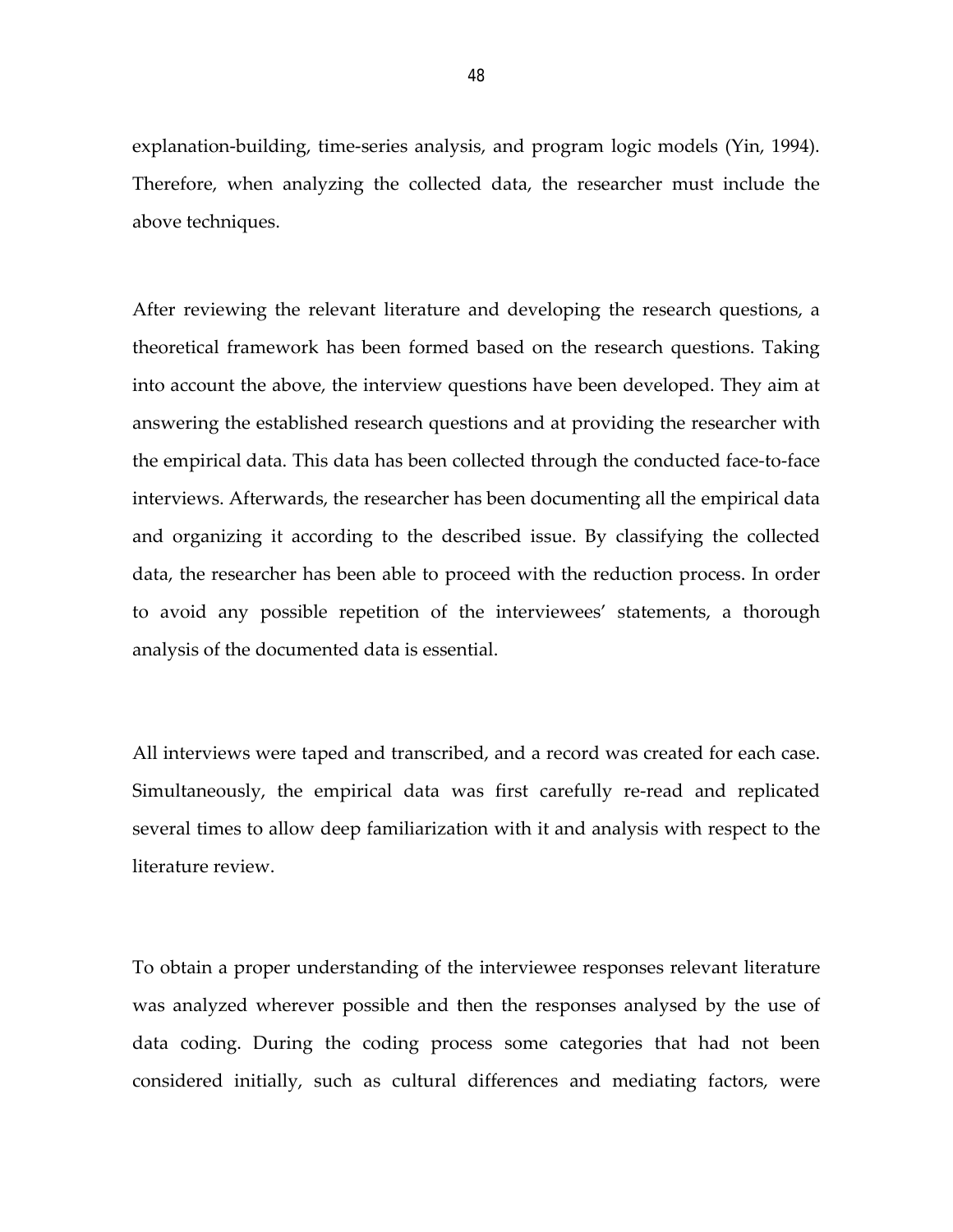introduced as soon as it became apparent that these topics were important in more than just a small number interview. The reflections from reading of the data as well as insights arising during that process obviously impacted the data analysis process.

#### **3.5. Validity and Reliability**

The three aspects of validity namely construct validity, internal validity, external validity and reliability of the study (Brymanand Bell, 2003; Yin, 2003a), will be discussed in this section. Reliability is generally about getting the same results from research that has been conducted on different occasions. Reliability includes reliability of measurements, accuracy of type and consistency. Reliability of measurement concerns the accuracy of the measurement system. It means the repeatability of the results of the study. Accuracy of type is about the reliability of the instrument used to collect the data. This means that if we measure the same thing with other instruments, the same results are obtained (Shank, 2006).

The reliability of measurement has been optimized by realizing many qualitative interviews. Nine interviews were carried out, some of them having different cases or experiences to refer to. Thus, the accuracy of the measurement system is here ensured. The accuracy of type has been verified carefully in accordance with the design of the study. The semi-structured interview is a perfectly accurate instrument for the qualitative research undertaken. To preserve consistency, each question has been carefully created and verified according to the research questions and the whole set of questions. Moreover, the researcher conducted by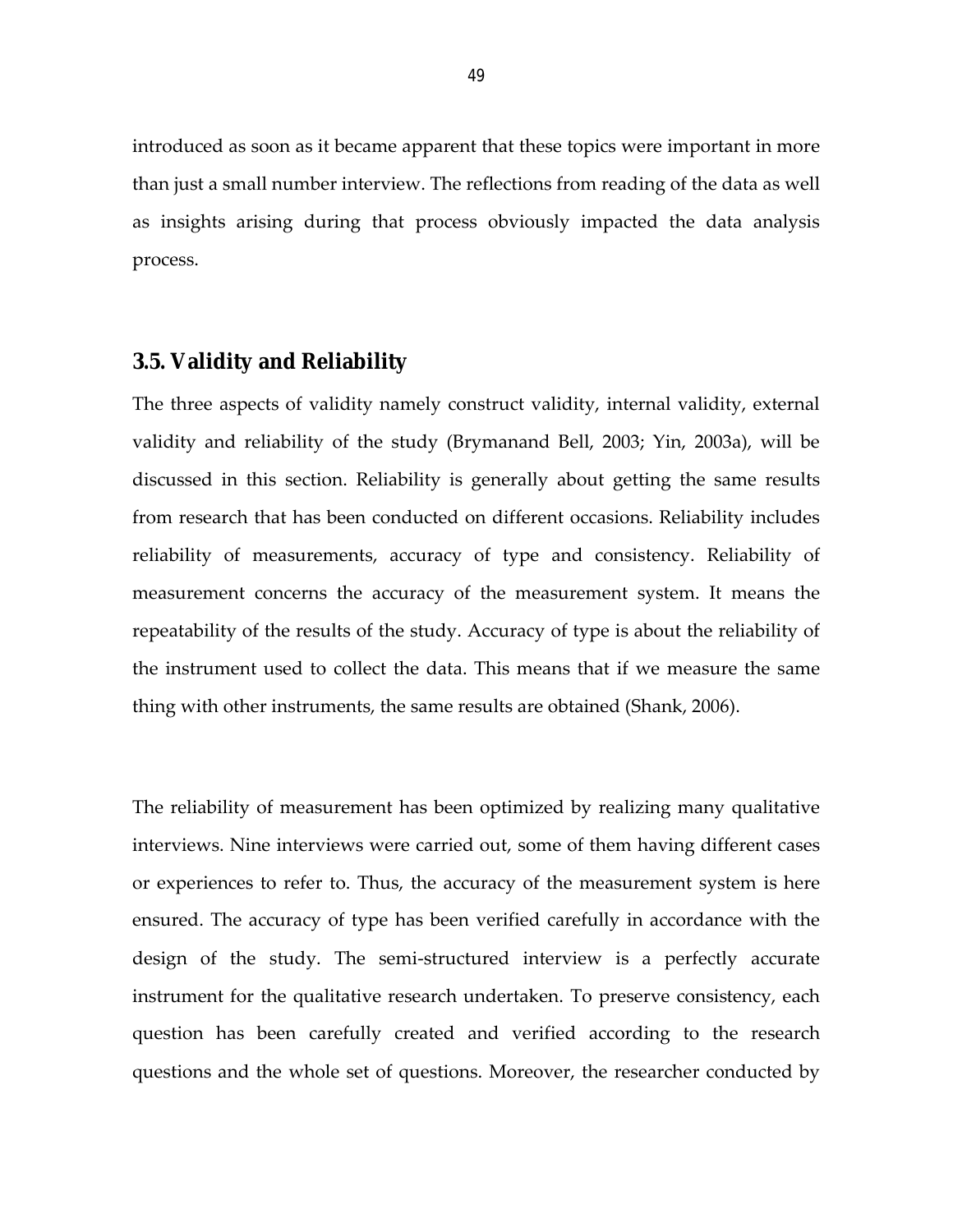himself all of the interviews to ensure all questions are asked and understood in the same way. The interviewer also made sure he well understood the answers given by repeating the main points and asking for confirmation.

Validity is concerned with whether the research findings represent the reality and are true. Validity refers to truth. The results found and observed are then required to correspond to what actually happened in reality. Many biases can prevent the validity of a research. For example, contextual factors such as company lay-offs, management instructions, and changes in the interviewee's profile during the research can have a major impact on the data and the findings at a certain time. Moreover, personal factors such as the interviewee's interest in answering in a certain way or willingness to answer in the way the interviewer wishes them to, are also likely to intervene in the validity of the findings. Finally, ambiguity about causal relationships between two variables can also affect the validity. (Saunders *et al*. 2000)

All the background information regarding the respondents, their companies and their career paths has been checked carefully. Possible biases about personal factors were also examined and taken into account. Moreover, the diversity of cases was a priority for the interviews. Persons from different nationalities, fields, home countries, ages and gender were chosen to preserve the validity of the results. Two pilot interviews were conducted in the beginning of the data collection to test the set of questions. No major change was required. Only the way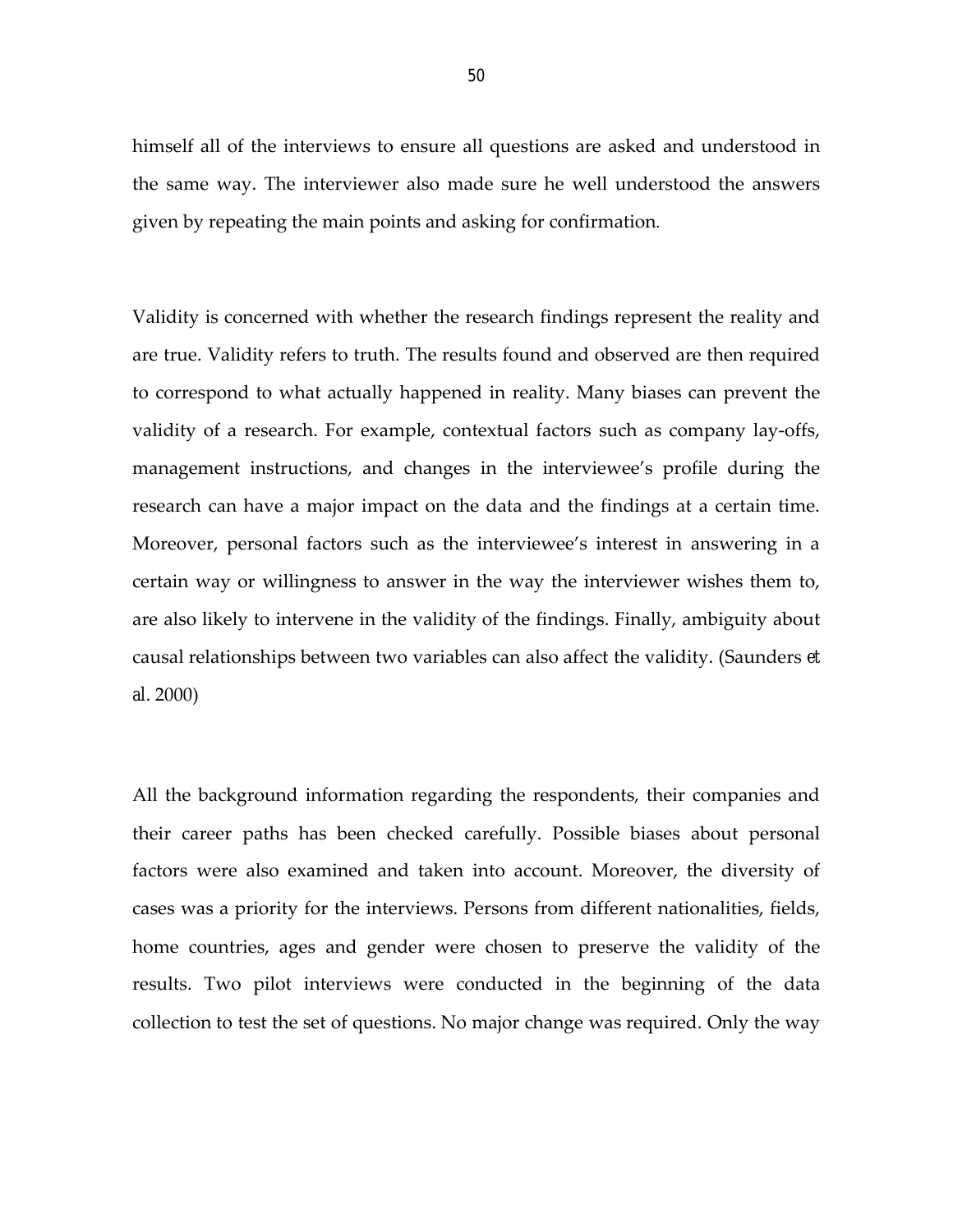of asking some questions was modified to ensure a full understanding of the respondents.

In addition to the tape recording, some notes were taken in each interview, particularly about the contextual elements that could affect the findings. The transcription of the records was done as soon as possible after the interview. Data collection and analysis were carried out during a relatively short period of time. Thus, the interviews were still present in the mind of the researcher when analyzing and interpreting the data. These measures ensure that the transcription and analysis of the interviews is as close to reality as possible. Finally some precautions have been taken in order not to influence the respondents in their answers.

Similarly, internal validity refers to the issue of causality, i.e. whether a suggested causal relationship holds (Bryman *et al*. 2003). Such issues were carefully considered during the interpretation. Re-reading, analysis and presentation of the data was carried out following established procedures (Yin, 2003a). External validity, on the other hand, refers to the question of whether the findings of the study can be generalized beyond a particular research context (Bryman *et al.* 2003). The theoretical generalization was applied. In other words, findings, explanations and conclusions were used to frame relevant questions in the qualitative part of the study.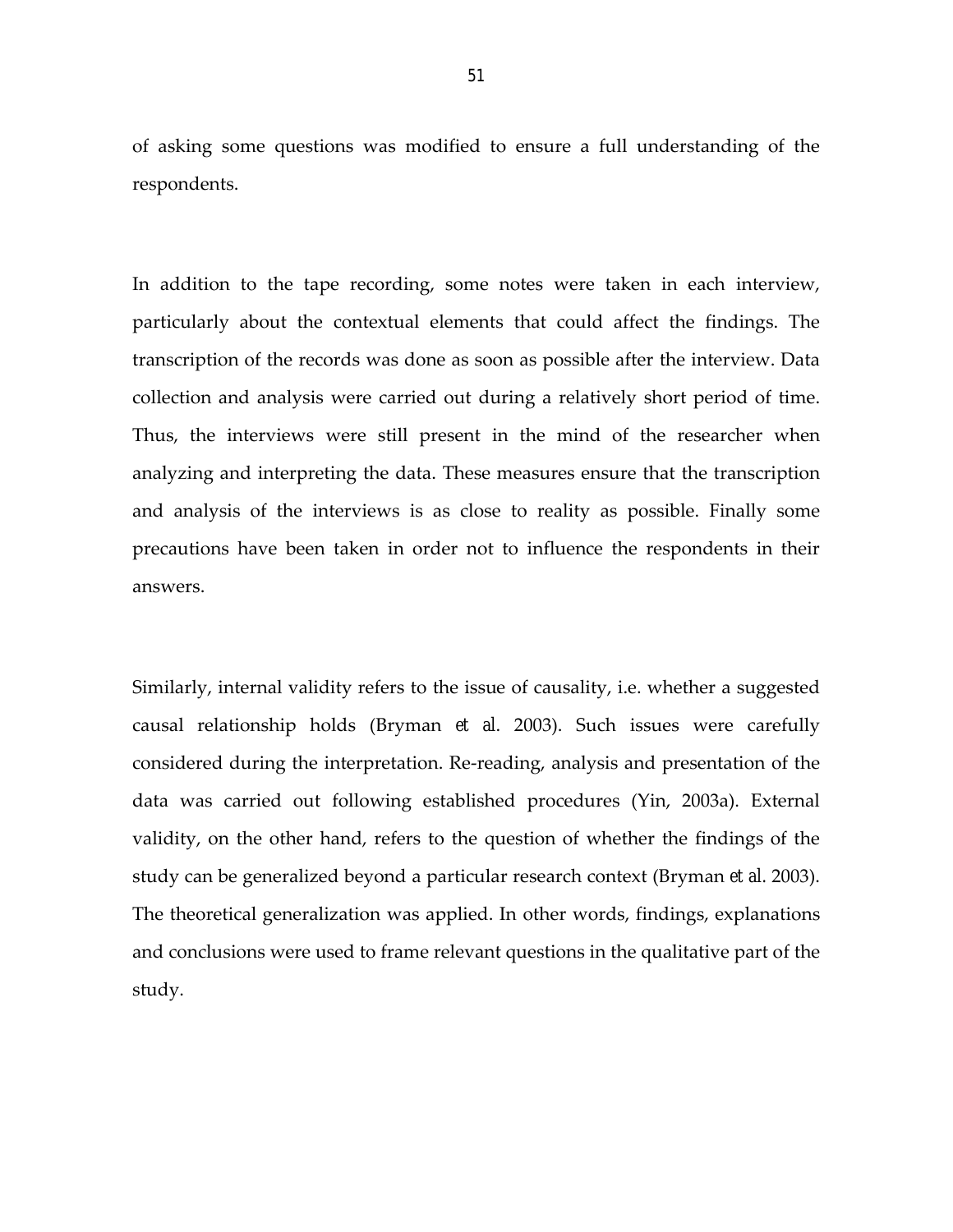#### **3.6. Case Company**

Lyreco is a global company established in 1926 in France. The company originated as a distribution company, and first concentrated on the domestic market. The company gained significant domestic experience, and then went across national borders. The strength of the company is based on high quality service in distribution networks. The domestic experience helped the company to also benefit from international markets. Today, the company is operating in 5 continents, namely Asia, Europe, North America, Africa, and Oceania. Its vast experience helped the company to choose more integrated entry modes when entering foreign markets. In order to have more control, the company has relied only on wholly owned subsidiaries. The geographical coverage of the company is presented below as specific countries:

**North America** (Canada)

**Europe** (Austria-Italy-Norway-Poland-Slovakia-Spain-Sweden-Switzerland United kingdom-Ireland-Hungary-Germany-France-Finland-Demark)

**Asia** (Hong Kong-Japan-Korea-Singapore-Malaysia-Taiwan-Thailand)

**Oceania** (Australia)

**Africa** (Egypt)

This extensive geographical presence requires a huge number of employees. Today, Lyreco has more than 10,000 employees worldwide.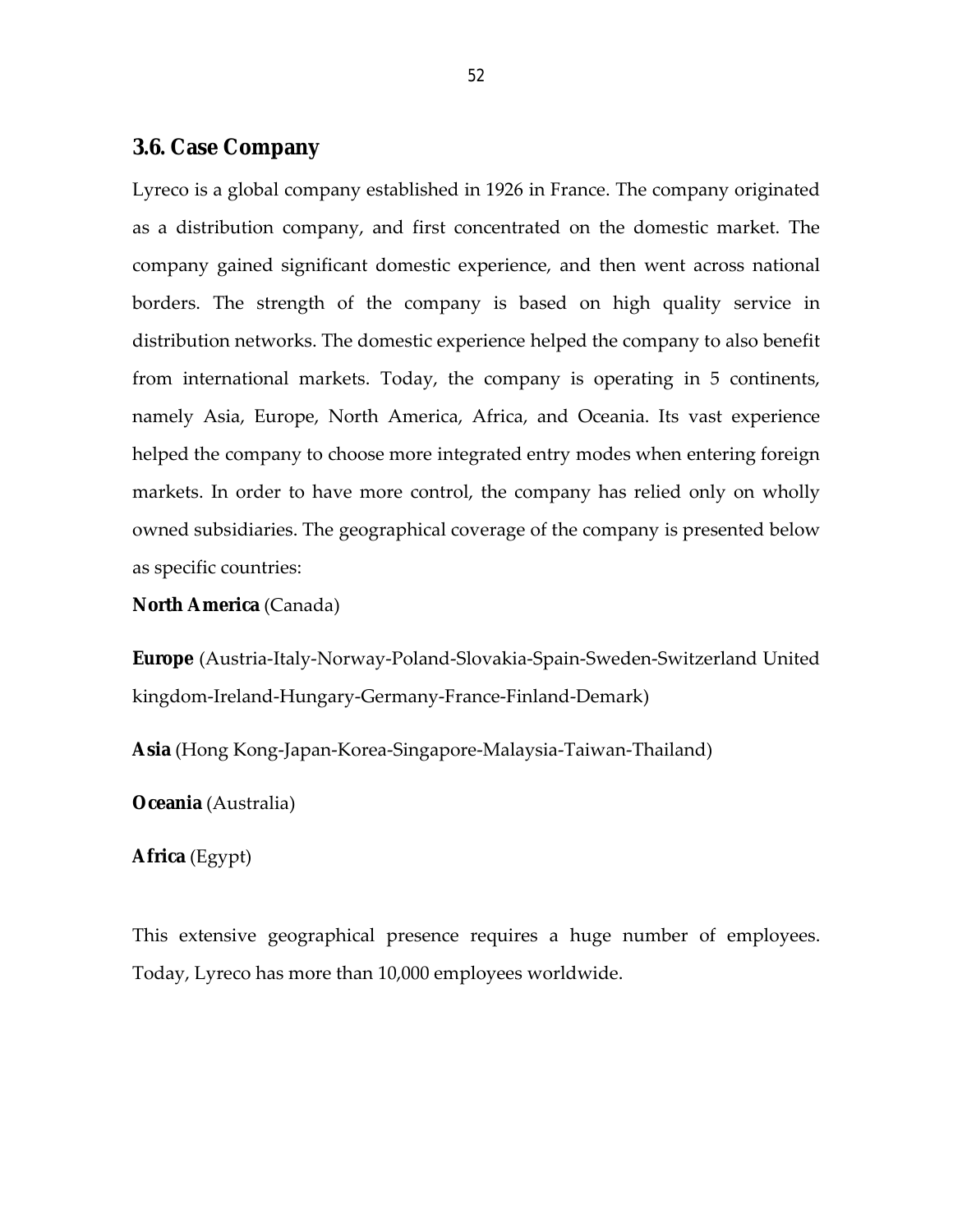Lyreco, a leading distributor of office supplies to businesses, provides its customers with online, fax and telephone ordering services that complement its face-to-face sales function. In a fast moving market, the company's ability to convert new enquiries into sales is critical. Therefore, when Lyreco was advised to upgrade its ageing Unix-based automatic call distribution system, the company seized the opportunity to improve internal communications and enhance management information by refurbishing the company's contact center architecture and telephony requirements across the UK and Ireland. Office products company Lyreco adopted BT-supplied IP-based contact centre architecture to enhance customer service. The managed end-to-end BT solution has removed internal communication barriers and resulted in significant performance improvements.

Lyreco's Scandinavian headquarters are in Denmark. The corporate language is English. However, communication between HQ and Scandinavian subsidiaries mostly takes place in Danish. Lyreco personnel use e-mails and telephones for nonface-to-face interaction.

Some high officials use video or call conferencing to interact with other colleagues based in different regions, mainly at international level. The overall interaction seems to be undertaken through talks and sharing facts, ideas and opinions through e-mails and telephones. Lyreco holds regular meetings. Such meetings are arranged once a week at managerial level. Operation consultants, training personnel and other staff also meet once a week. Similarly, managers working in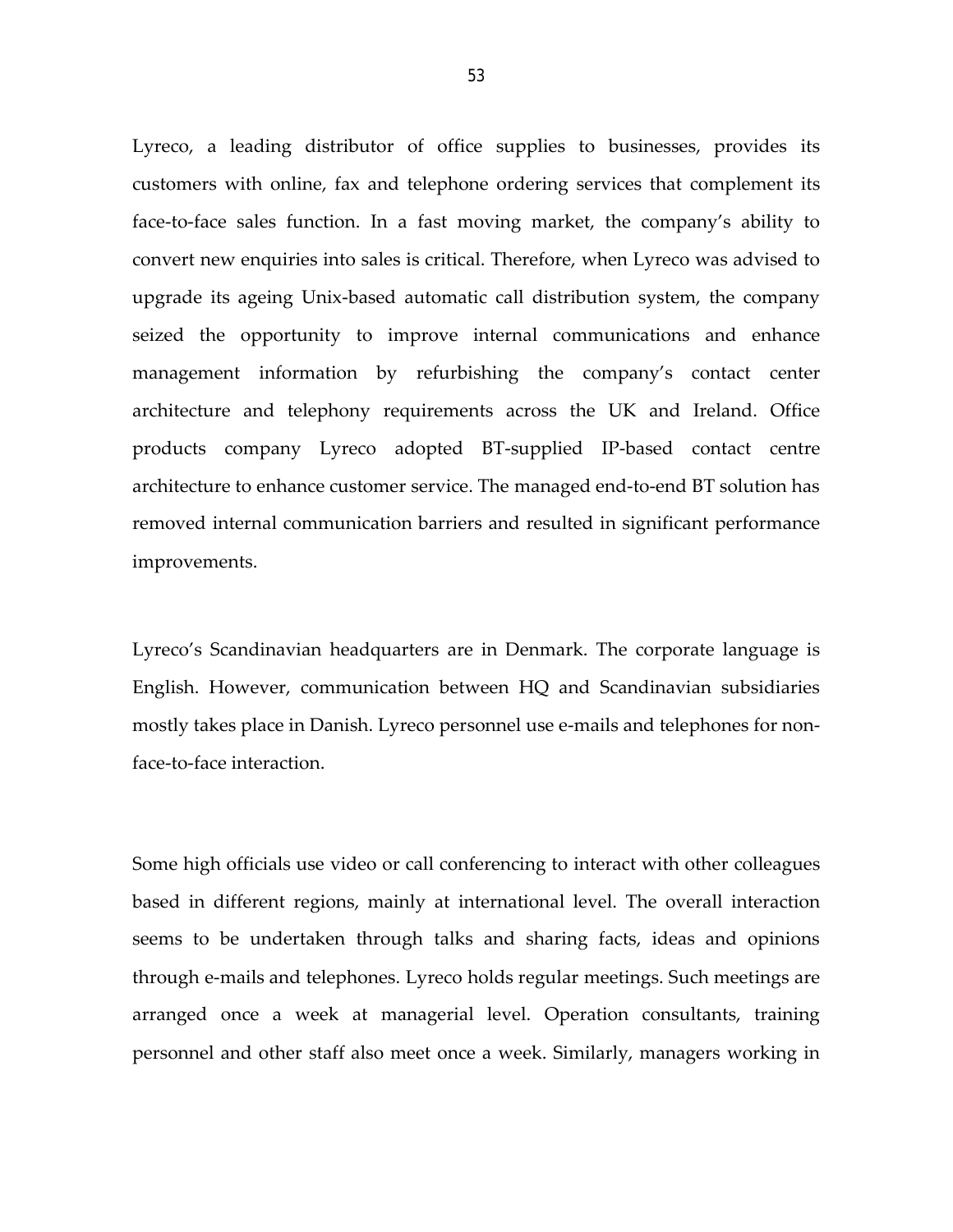different positions meet quarterly. These meetings are platforms where basic decisions are clarified and planning for the next period is discussed and approved through consent of all involved personnel.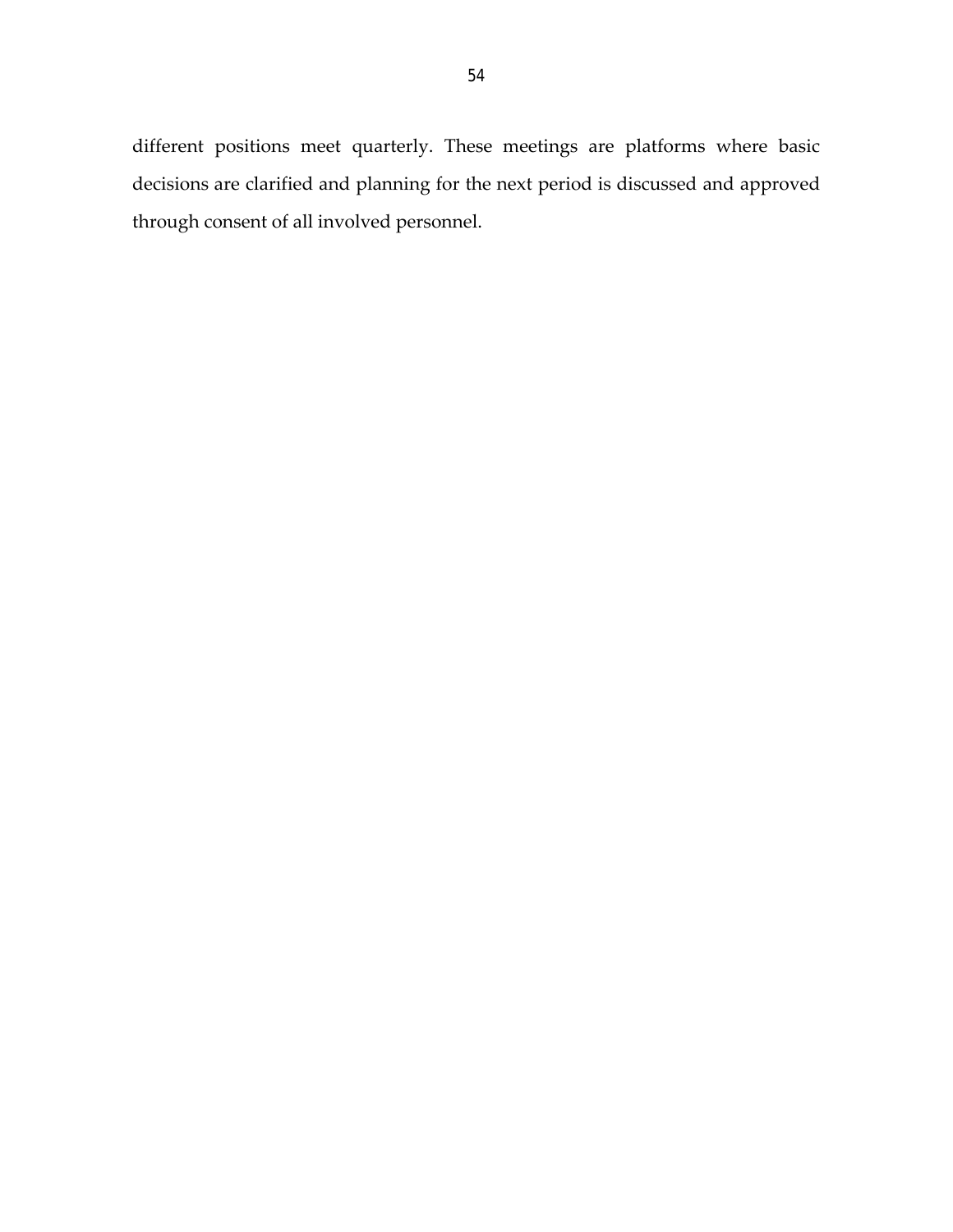## **4. EMPIRICAL FINDINGS**

The purpose of this section is to present the empirical findings of the study and to link them to the previously discussed theory. The findings are classified according to the following research questions. How can languages related issues and their impact on communication between headquarters and subsidiaries located in countries with different national languages be described? What strategies are used to resolve the language barriers and how effective are these strategies?

The purpose of this section is to discuss the findings and analyze those findings with regard to the research questions of the study.

## **4.1. Language barriers between HQ and Subsidiary**

The issue of language seems to be an important point. In response to the research question, the vast majority of our interviewees indicated that a language barrier was indeed present in the interaction between corporate HQ and subsidiaries. However, the opinion about its importance differs significantly from respondent to respondent. Some of the participants view this issue as an important barrier in the communication process, while others consider it as one of the minor problems without serious negative impacts.

In about one third of these cases, the interviewer had specifically discussed language as a potential barrier in one of his questions and hence the interviewee's response might have been biased. However, this generally only happened when in initial pre-interview exchanges with the interviewee (when they asked what the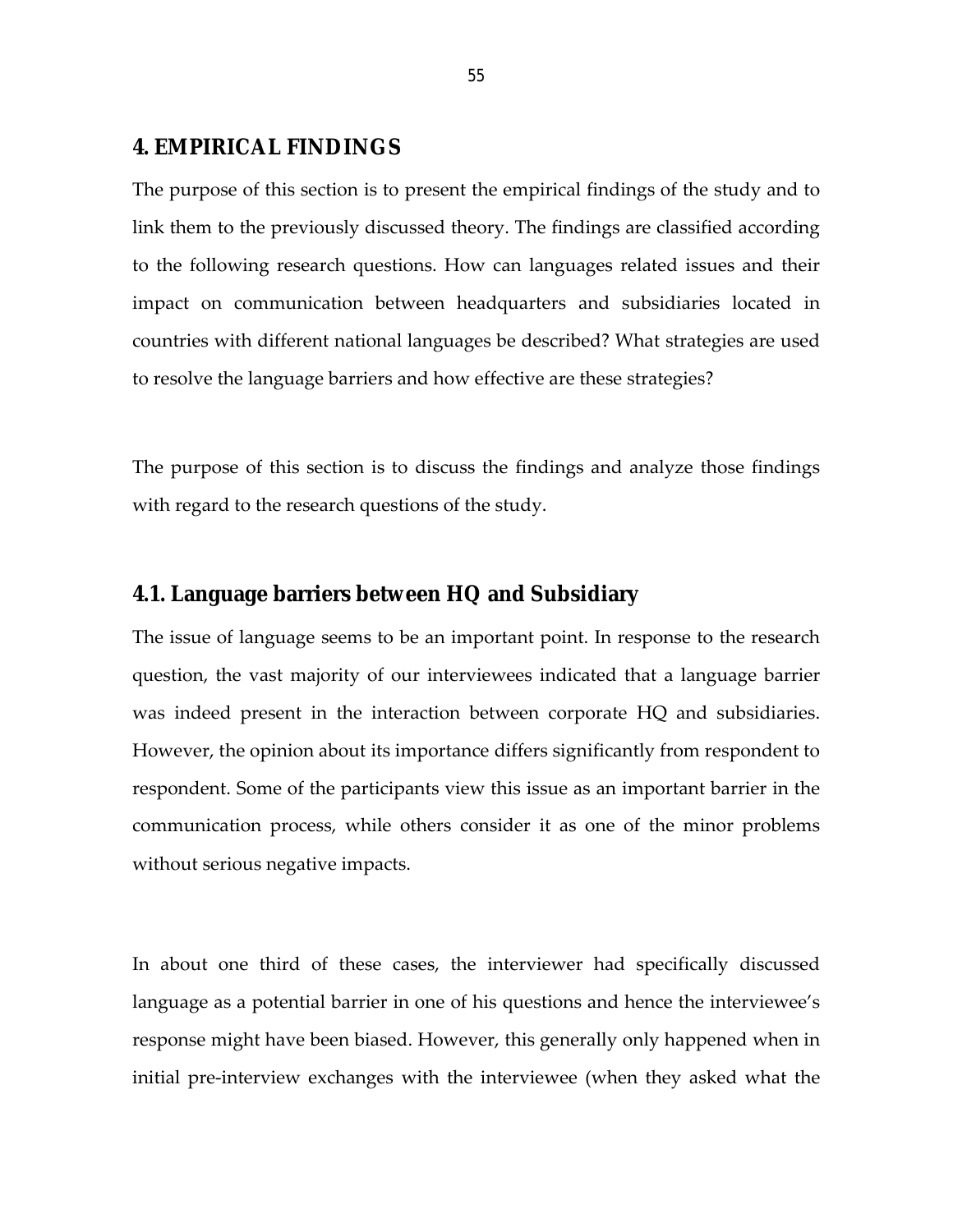interview would be about and the interviewer referred to language diversity). The interviewee himself concluded that it would be about language barriers. Also, in all the other cases the interviewees mentioned the existence of a language barrier spontaneously in another context or after a broad probing question about the advantages and disadvantages arising from the fact that people in their company speak different native languages. It is also important to note that the issue of language as a barrier was often not just mentioned once in the same interview, but was mentioned multiple times in different contexts.

However, more than half of the interviewees also indicated that it was not only language differences that caused a barrier between headquarters and subsidiaries, but also cultural differences; whilst some indicated that in their experiences it was mainly cultural differences that were causing a barrier. As one of the interviewee pointed out:

"*The most challenges and problems during communication come from cultural differences of the people; their different backgrounds and different ways of doing things. And when you communicate with people in a way you used to communicate with your own cultural background, it often does not bring the desired results*."

Another interviewee points out the following: "*The problem is not so much of language, but mentality differences and variations in the cultural background*."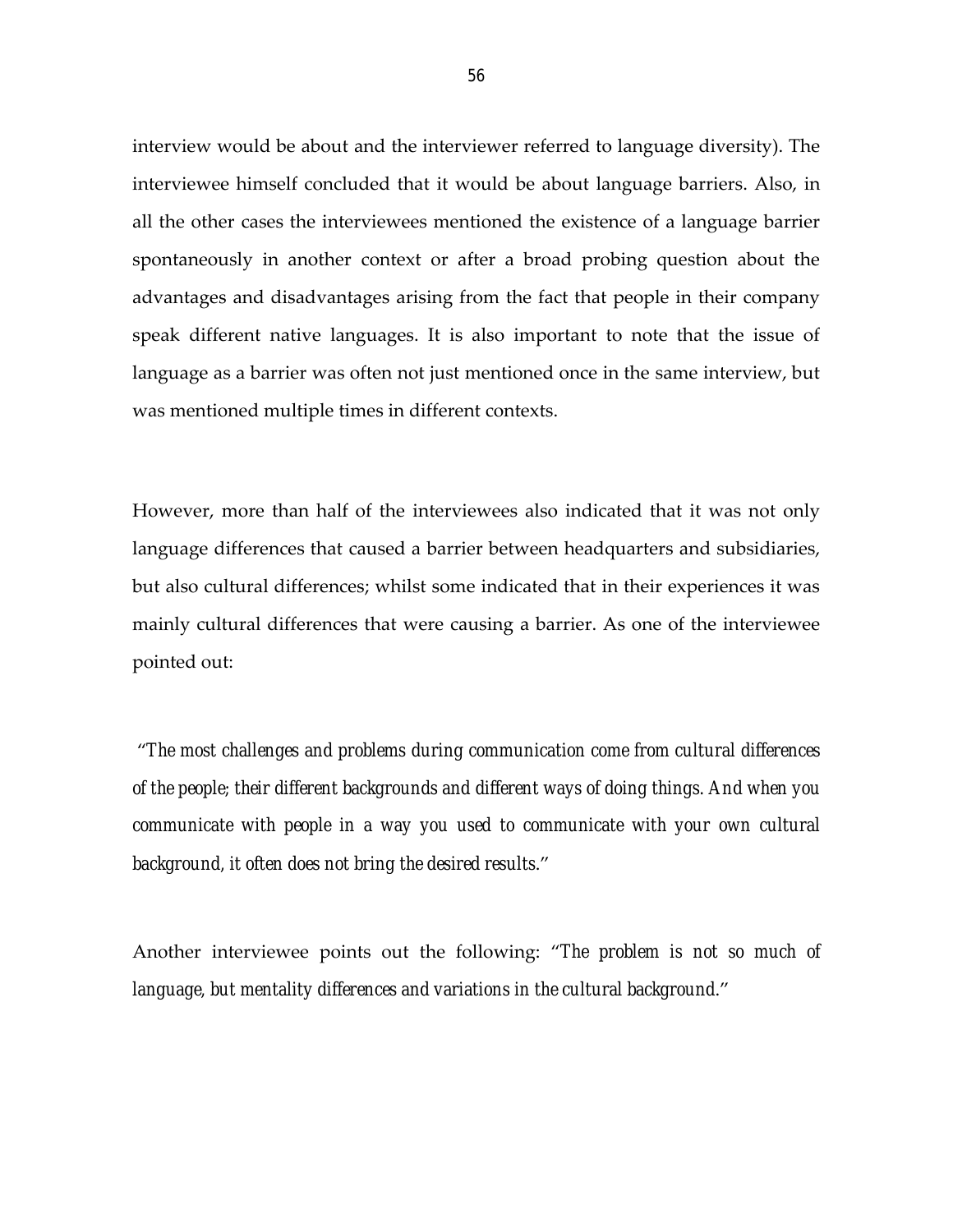In addition, just over a quarter of the interviewees felt that although a language barrier might be present, they either did not feel it was very significant or they had solved it through various means and hence they did not feel it acted as a barrier anymore.

According to one interviewee, "*Language is an important barrier in expressing and understanding each other. It is much easier to communicate in my native language. I do not have to keep cultural background in mind. I do not have to explain myself in details."*

Three in nine of the interviewees saw the existence of different national languages in the company as an advantage rather than only as a problem, most often listing a variety of perspectives related to different languages and cultures. The most important direct problem that was identified with the language barrier was that everything takes more time and is more costly.

Hence, decision-making would generally be slower and less efficient if different languages are involved. This echoes findings by Yoshihara *et al.* (2001) who indicate that misunderstandings and delays in decision-making are the most important costs associated with the language barrier.

According to interviewees, whenever language acts as a barrier, it results in misunderstanding, which then leads to uncertainty and anxiety.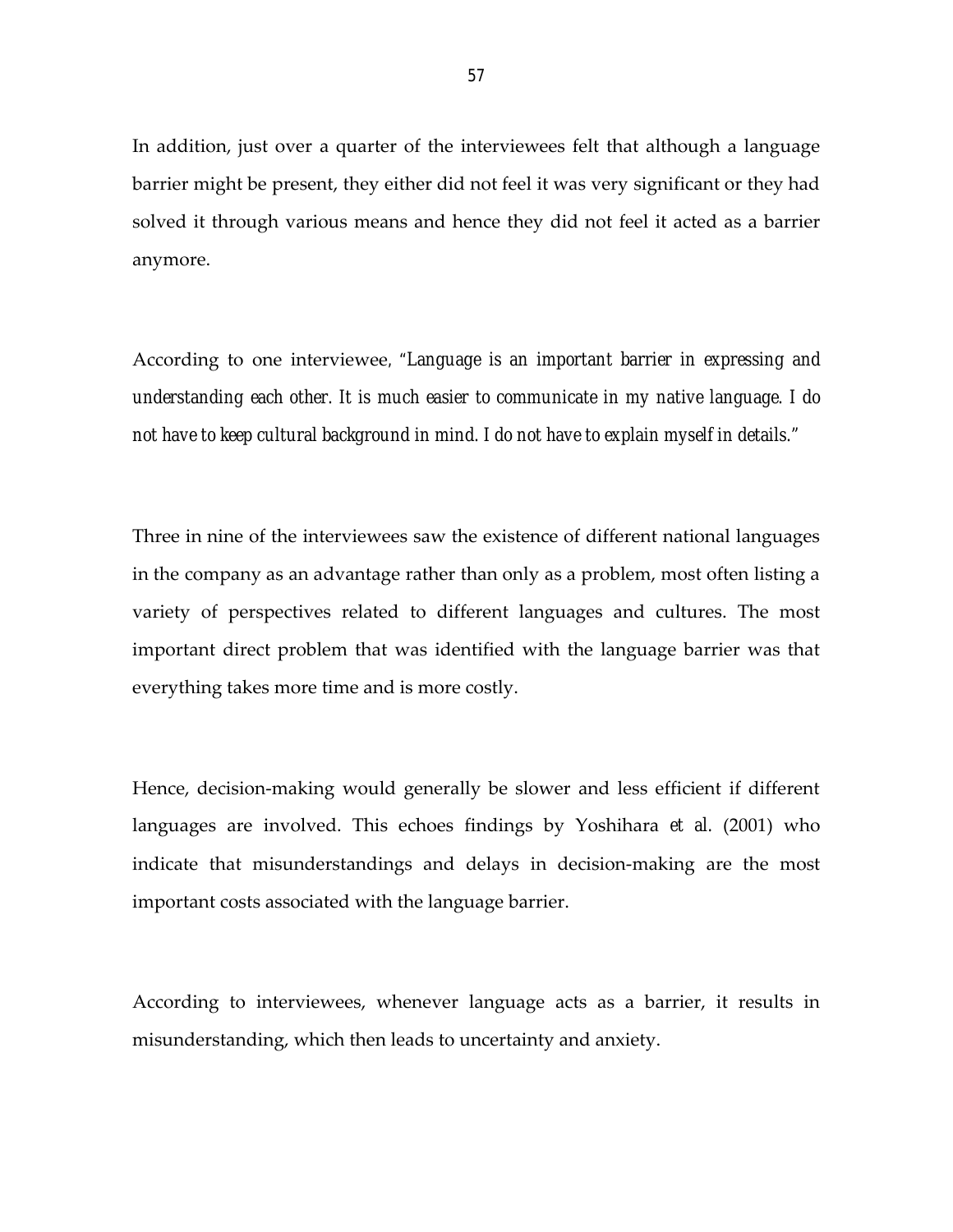According to another participant, "*It is harder to communicate due to the change of*  language. It just makes the whole process more difficult and it creates problems for a full *integration of the HQ and subsidiary employees."*

The relationship between HQ and subsidiary is greatly influenced by language differences. These findings are consistent with the study of Feely and Harzing (2003). According to them the true cost of the impact of language barriers has to be seen in terms of the way it distorts and damages the relationship. Language barriers lead towards suspicion, mistrust and conflict between HQ and subsidiaries.

Another point of view related to the role of language is revealed in the following statement given by a respondent: "*When language diversity is involved, strong needs for clear instructions appear. Communication problems can be created, since some of the cultures are more sensitive in admitting lack of understanding or asking for more details. This situation can become more problematic due to time pressure*."

We only have one Danish corporate HQ in our sample; here interviewees indicated that the corporate language is English, whilst our empirical findings did not support this statement. However, views on the corporate language seemed to differ to a significant extent depending on the geographical location, the managerial level, as well as the native language of the respondents, thus confirming the earlier findings of Fredriksson *et al.* (2006), who identified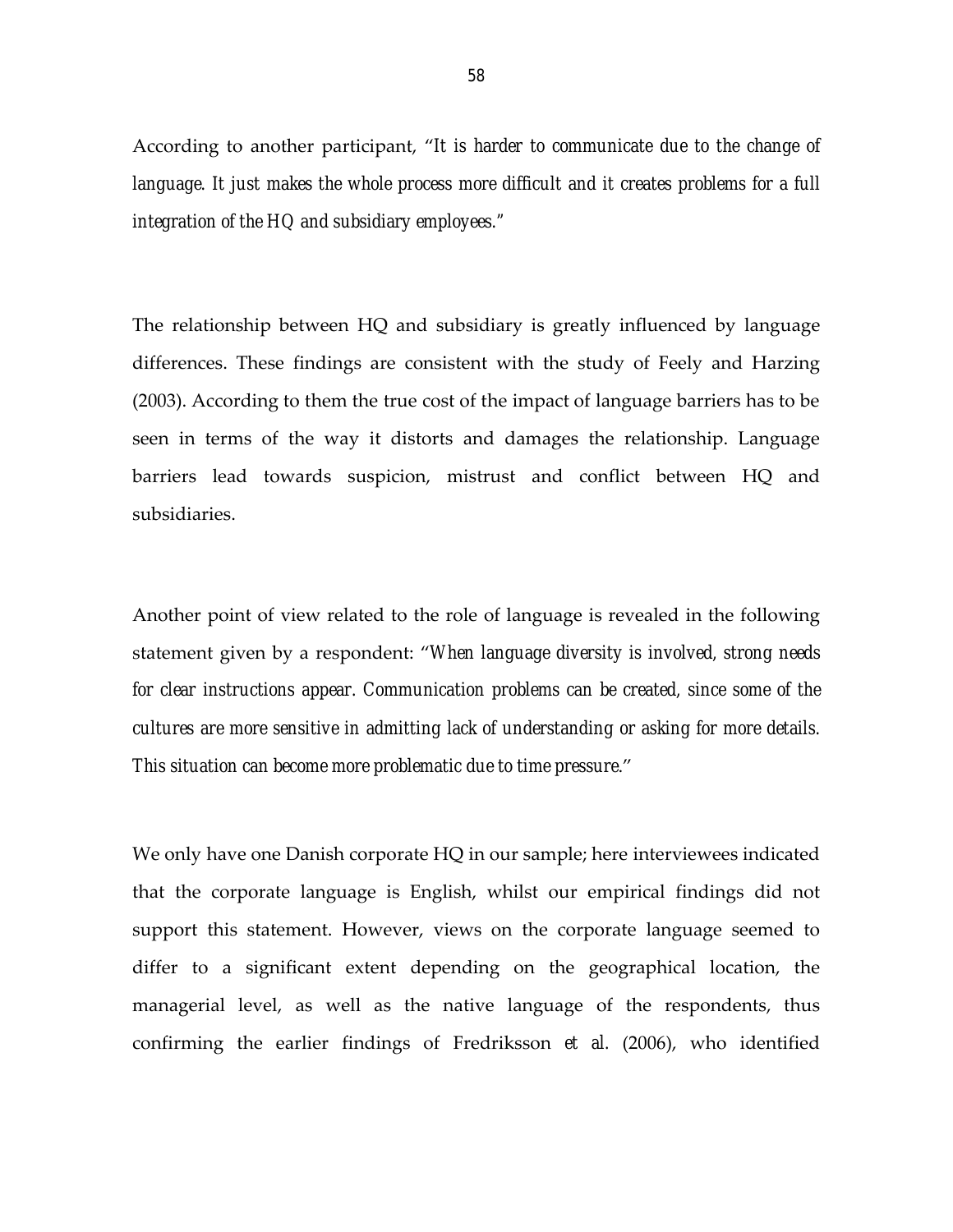discrepancies between company policy and employee practices with regard to language use.

In sum, it is clear that most interviewees were aware of language differences as a barrier. It is essential to describe that the differences between Danish, Norwegian and Swedish vocabulary are not great. The languages are probably mutually understandable. Danes and Norwegians can understand each other. Most Norwegians can understand Danes; they often say it sounds like they are speaking Norwegian with a potato in their throat. Therefore, if you learn one it will be easier to learn the other. However, they are still two different languages and they have many differences, especially in spoken language. The written languages are very similar but the sounds of Danish are very different to those of Norwegian. Swedish and Danish do not have quite as much in common and a lot of Swedes simply cannot understand spoken Danish, and many Danes also have problems with Swedish. It is not unusual for Swedes and Danes in particular to switch to English because it is difficult for them to understand each other. The Scandinavian languages are similar and closely related, but chances of mistakes can still lead toward language barriers, especially in the case of spoken language.

At HQ, training in the various local languages of the subsidiaries is provided to the managers in order to tackle the situation. However this training is not provided to the staff of the subsidiaries. Companies often expect subsidiary employees to speak the home country language. Tung (1988) states: "Although local nationals can effectively manage their compatriots and relate well to domestic clients, they might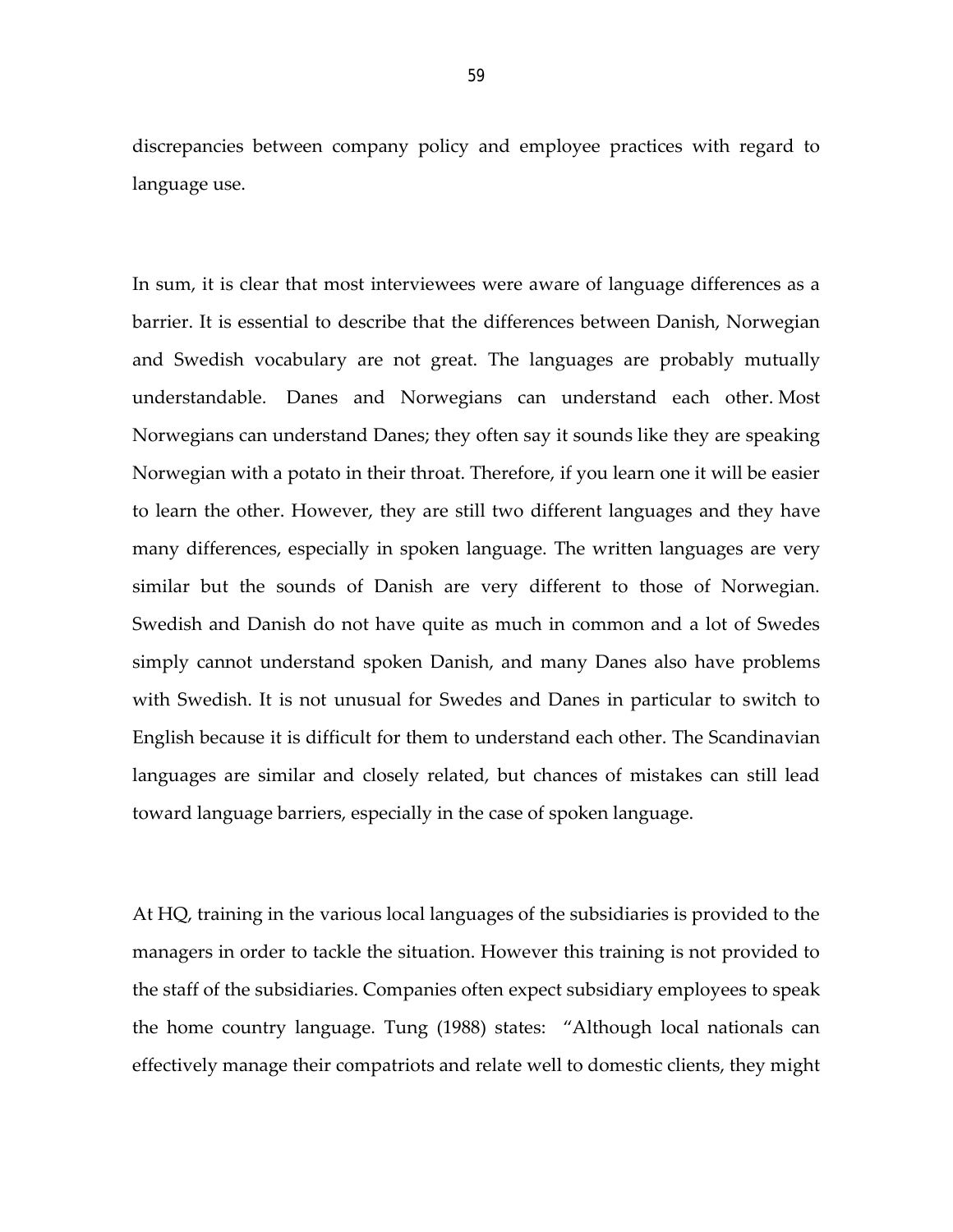have problems with in communicating with corporate headquarters because of their unfamiliarity with the language".



**Figure 3. Impact of Language barriers on communication**

## **4.2. Strategies to overcome language barriers**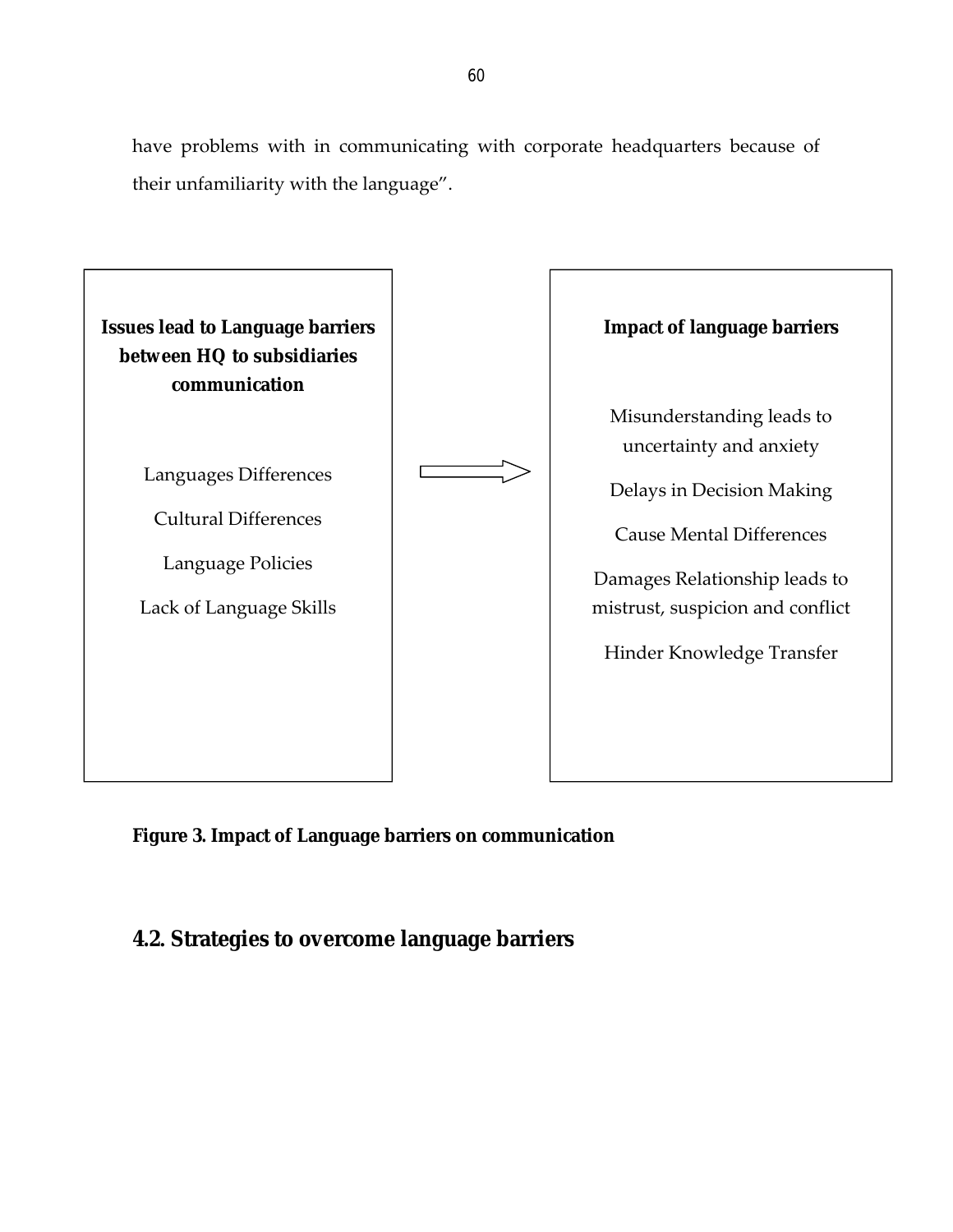#### **4.2.1. Build in redundancy in the communication exchange**

According to two thirds of the interviewees this is the single most frequently mentioned solution to the language barrier. Seven out of nine interviewees mention that this can be a useful solution in reducing the language barrier; however, other respondents' answers were unsure; i.e. it can be useful, but also may not be. Some of the interviewees highlighted that:

*"When talking to my boss at HQ, we sometimes double check the information which I do not understand exactly; by asking my boss that did you mean by this? So double checking definitely reduces misunderstanding".*

*"In our company meetings I repeat important information several times so that all the other members understand this exactly as it is harder to understand the exact meaning of the message when the language is not you native."*

Managers many times assume that employees understand the message exactly. However, this is not necessarily true, so repeating the information can reduce this communication barrier.

## **4.2.2. Adjust the mode of communication**

All the interviewees talked about different modes of communication, i.e. e-mail, phone, face-to-face meeting, etc. Given that many of the communication exchanges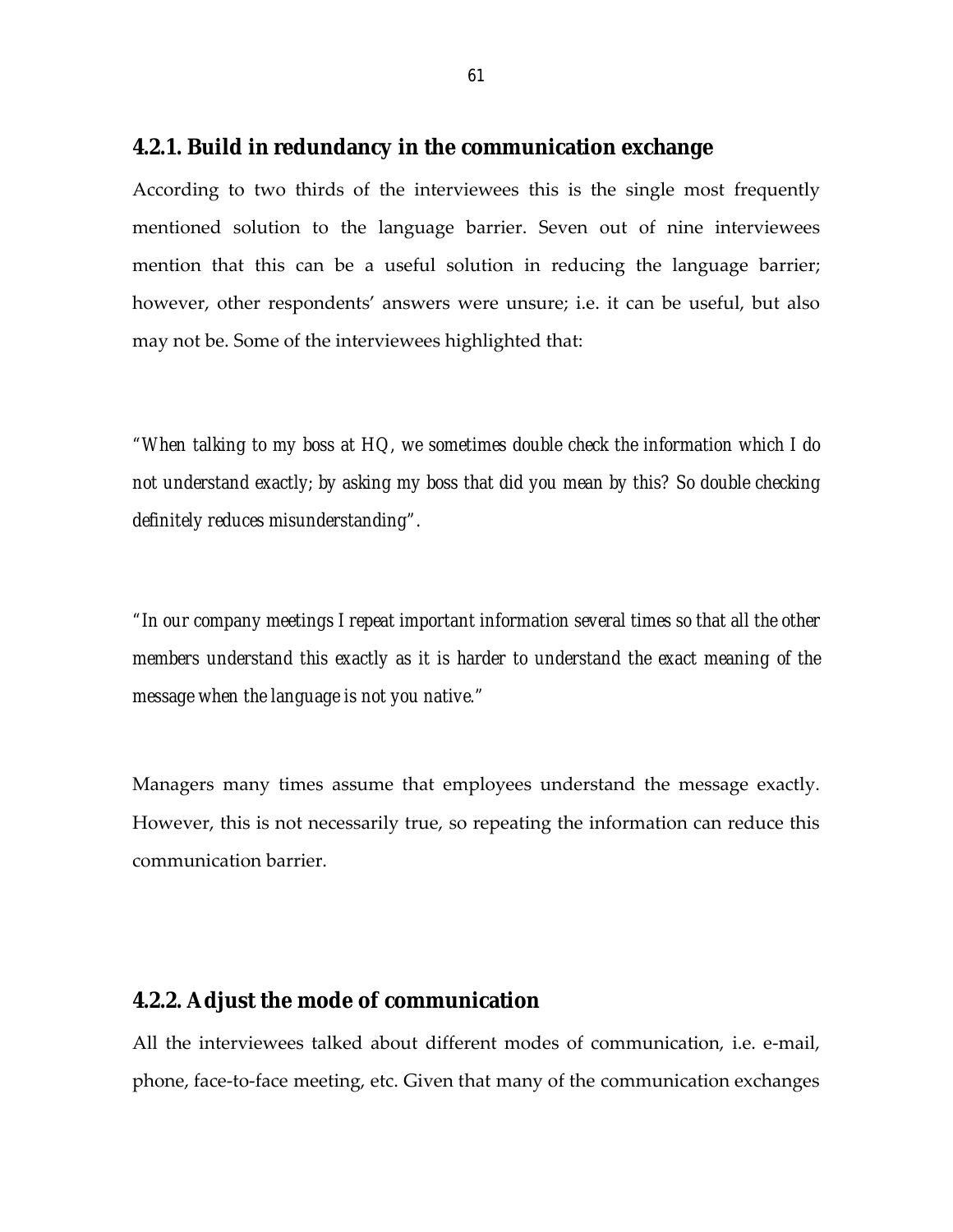occurred between communication partners, who were not located in the same geographical location, it is not surprising that phone and e-mail were the most discussed communication methods.

Overall, the interviewees had a preference for e-mail over phone calls because it saves time. However, all the interviewees stated that face-to-face meeting is the greatest source of information exchange, but due to distance and shortage of time it cannot be preferred. In the nine interviews, in which the mode of communication was discussed, seven interviewees indicated they preferred e-mails, whilst the remaining two indicated that the most suitable mode of communication depends on the situation. As Charles and Marschan-Piekkari (2002) indicate, oral communication presents an additional challenge over written communication, because of differences in accents. However, even within the same mode of communication, adjustments might need to be made to overcome the language barrier.

Three out of nine respondents indicated that change in the mode of communication (i.e. from e-mail to phone or from phone to face-to-face) can reduce the language barrier to some extent. However, all the other respondents mentioned that it hardly makes any difference, and from their point of view this is not a useful strategy in the reduction of language barriers. Some of the interviewees highlighted that: *"The mode of communication I should use depends on the situation. However, I mostly interact with the HQ manager by mail and when there is a serious issue,*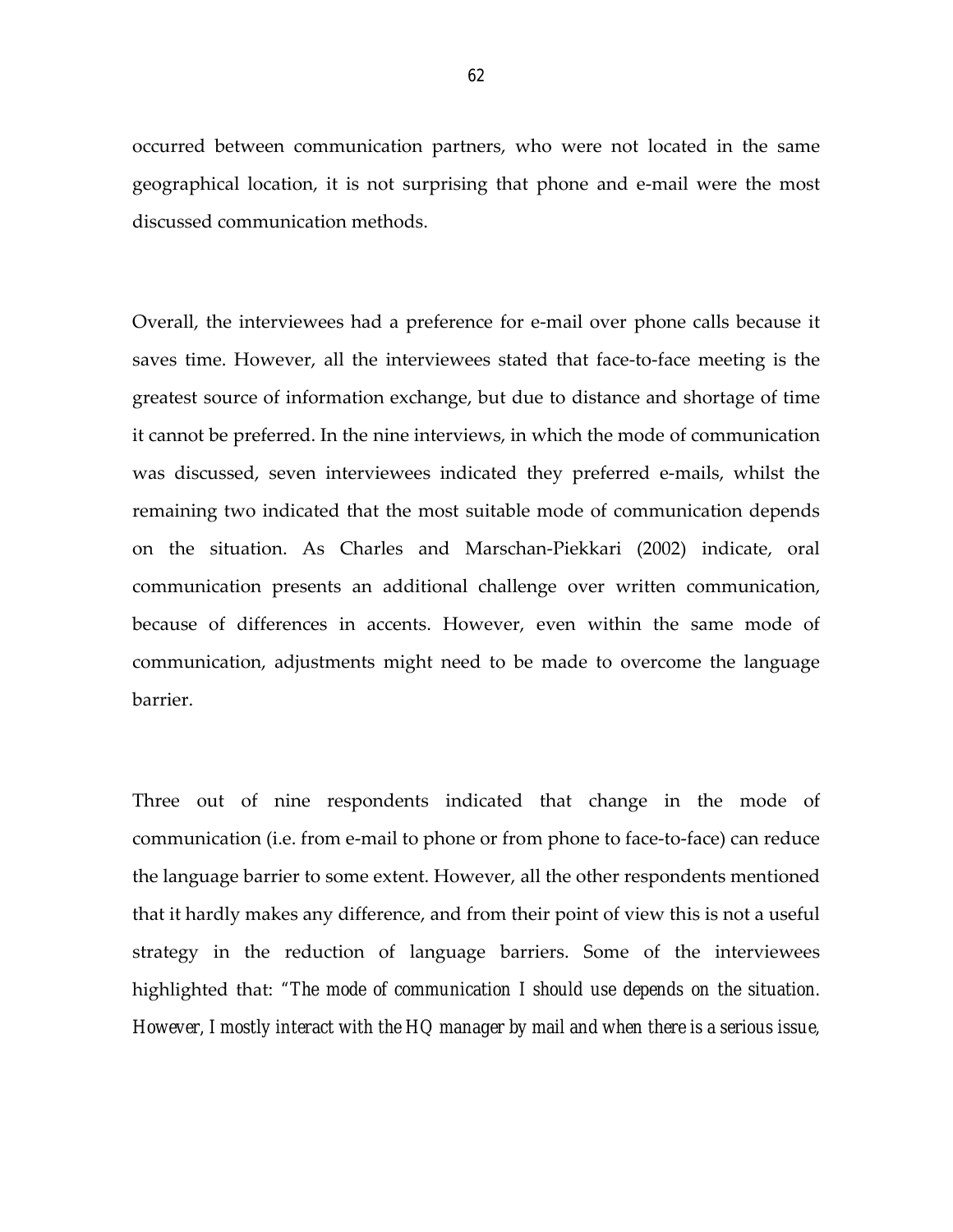*we talk on the phone. I will say that to some extent adjusting the mode of communication can reduce the language barrier".*

## **4.2.3. English as a Lingua Franca**

A workforce within each nation has its own native language or more than one language or form of discourse and cultural environment (Adler, 1983). When MNC members belong to a different number of countries, such global and multinational backgrounds would suggest a multilingual setting. Such individuals from different countries often speak different languages, but the use of a lingua franca enables these individuals to communicate with each other.

Nearly every single interviewee indicated that English language capability was very important for promotion within the company, and many indicated that it played a role in recruitment as well, thus further reinforcing the current dominant role of English in business. Communication between Danish HQ and its Scandinavian subsidiaries takes place in Danish. One of the interviewees mentioned:

*"There are some words which are used by both the countries languages but have different meanings from one another i.e. the word 'Må' is used in both of the languages however, In Norwegian it means 'must' and in Danish it means 'would you like to do' so these little*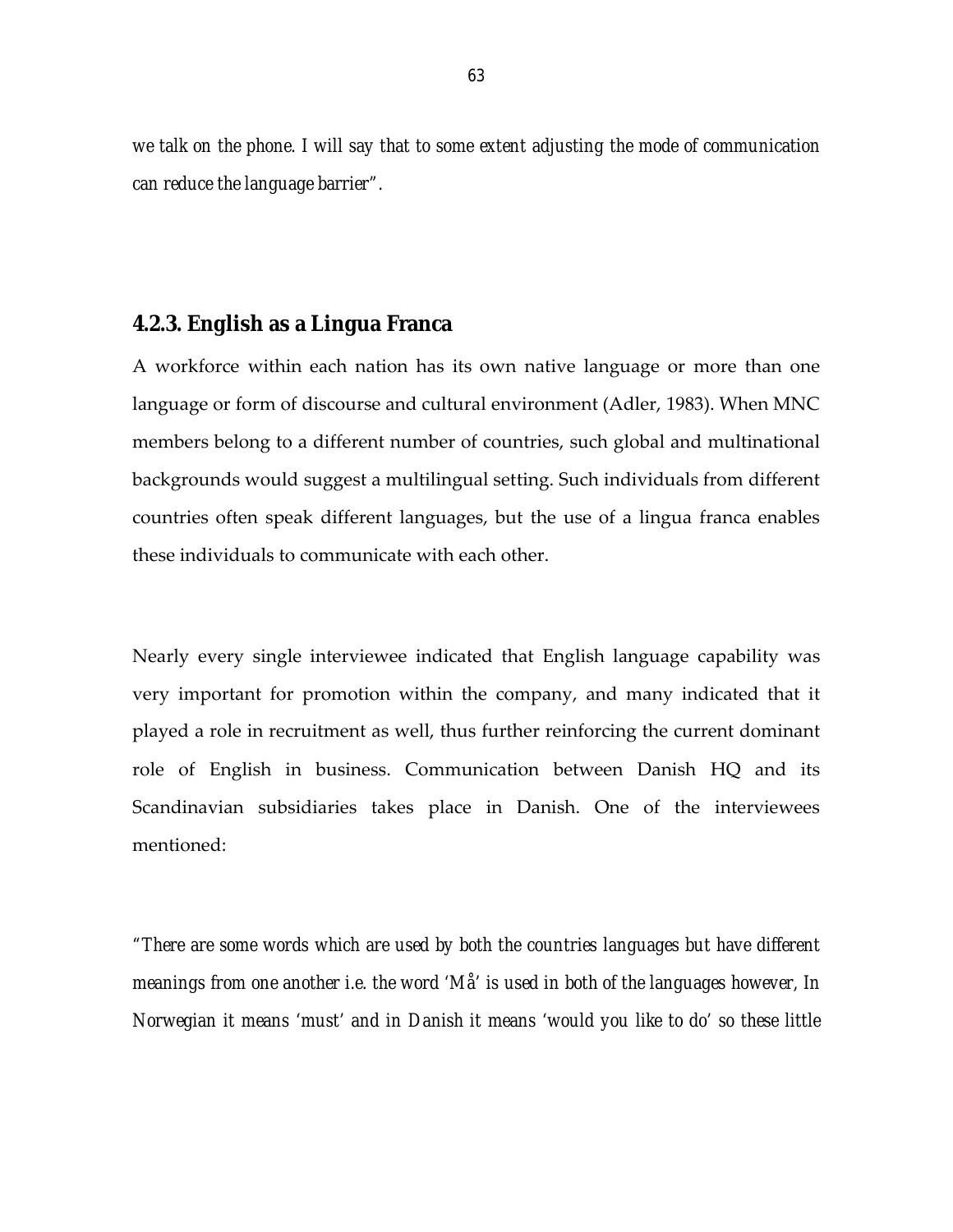*differences can lead to misunderstandings in communication. When a single language will be used at all the levels this issue cannot occur."*

A number of the interviewees indicated that English was used beside the local language as a daily language in their company. Quite a number of interviewees did say, however, that English had only been formalized as a corporate language relatively recently. According to an HQ interviewee:

"*We have the Danish, Swedish and Norwegian languages spoken around us. Everyone probably understands, but if the worst came to the worst, they would switch to English*."

According to another respondent, "*it is much easier to understand people that are not native English speakers, since they all use English in a relatively similar way. Particularly, this person states the following: 'It is easier to extract meaning during the communication, because neither I nor my managers are native English speakers*."

One of the interviewees pointed out *"Communication in different languages leads to difficulties. It is harder to understand the exact meaning of the message when the language is not your native. For example, during meetings you must constantly pay more attention. Thus if one language would be used everywhere, it might reduce the language barriers".*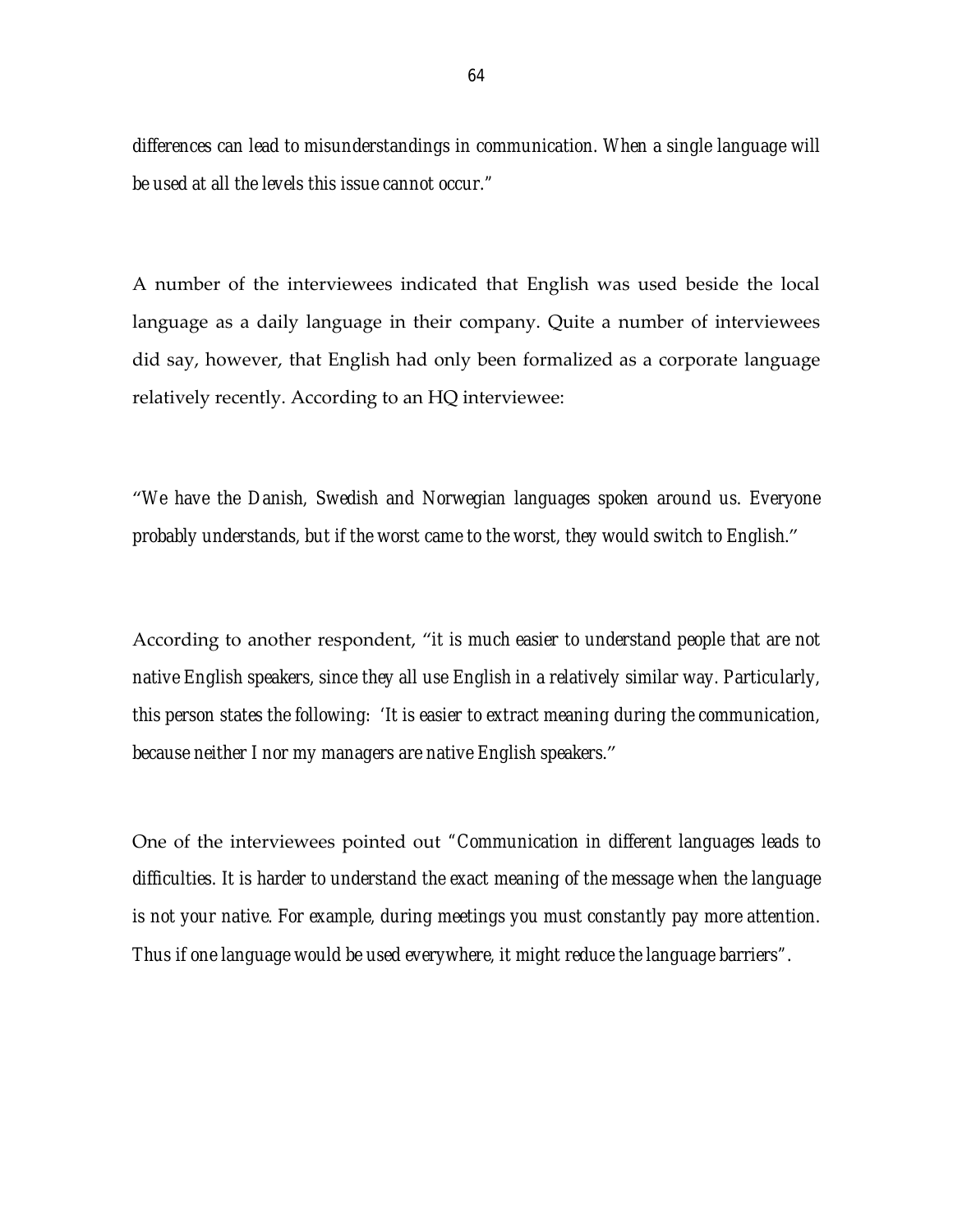Nevertheless, using one corporate language limits all employees who do not master the language completely, since it lowers their communication access and, hence, power within the organization (Luo and Shenkar, 2006).

A small minority of interviewees indicated that there was selective, but persistent, resistance against the adoption of English as a lingua franca*. As one of the interviewee noticed "it is easier to communicate in one's native language; I feel relaxed in using my own native language."*

Harzing and Feely (2008) proposed that using a lingua franca often incurs resistance and language barriers if MNC members use lingua franca as a foreign language. Team members learn to incorporate meaning in social and cultural contexts and learn to use language implicitly*.*

In addition, Thomas (2008) argues that the local languages of foreign subsidiaries have a geographical and specific market importance and are indispensable in local business decisions. Thus, language diversity is very important for multinationals besides as a common corporate language.

## **4.2.4. Machine Translation**

Machine translation was discussed in all the interviews and the overwhelming opinion was that it was useless beyond gaining a very basic understanding of the topic of the translated materials. More than half of the interviewees never used it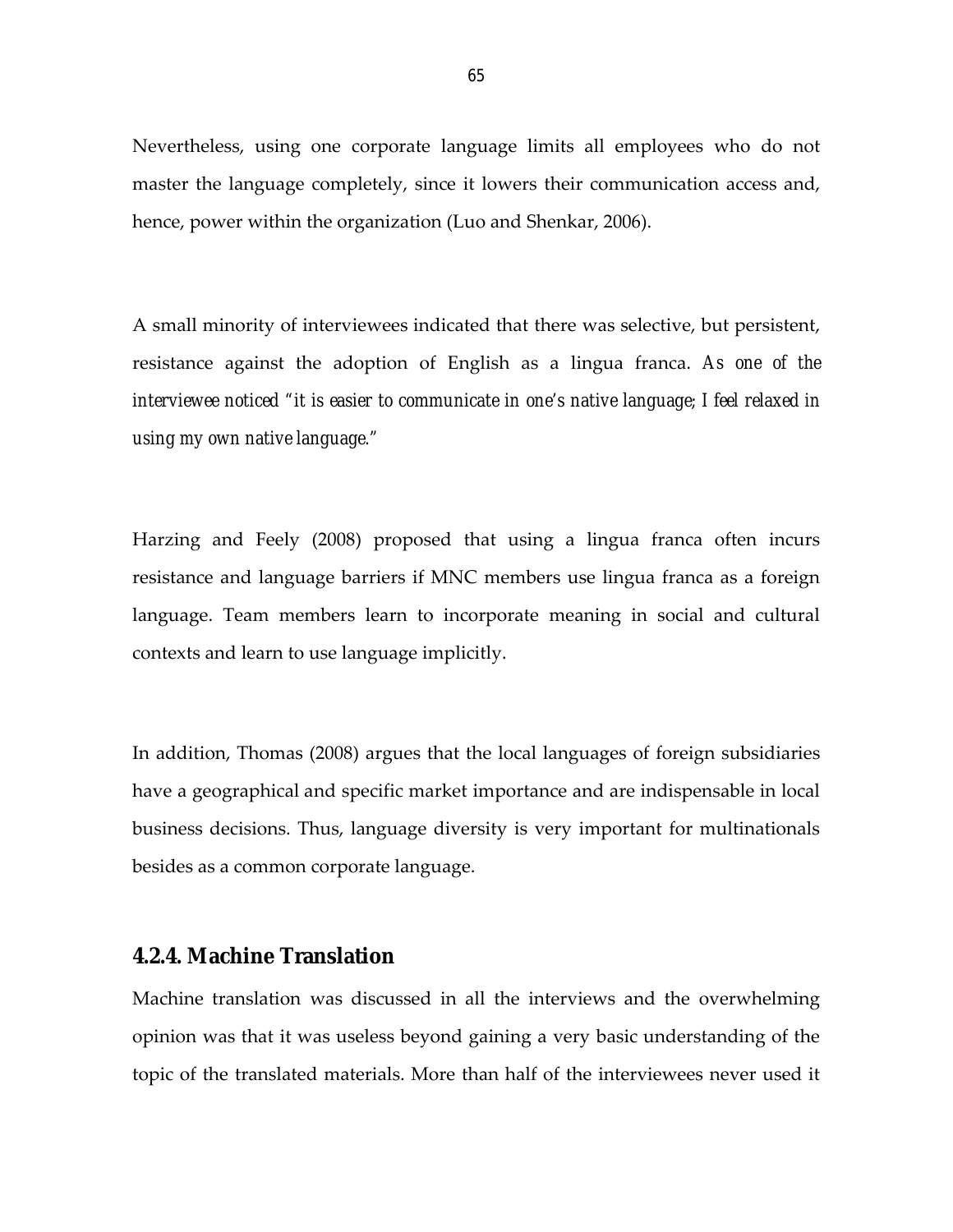for this reason, and the ones that used it found the results to be ineffective. One of the respondents described: when *I used Google as a machine translator. It just gave me the meaning of the some words, but not the whole understanding of the message. I would say that it is just 10 or 15 % effective".*

Another respondent mentioned: "*Well, our colleagues like them. And then I receive these e-mails that sound like English, but when I read them I could laugh my head off. You hardly can guess the meaning, just total nonsense*".

## **4.2.5. External translators or interpreters**

One of the respondents highlighted that *"using the external translator or interpreter is an effective strategy to reduce the language barrier. However; we use it only to translate the very important material, as much cost is involved in using this strategy".*

Five out of nine interviewees mentioned external translators or interpreters as a way to overcome the language barrier. However, because of the substantial costs involved for professional translators and interpreters, they were only used to translate significant documents such as contracts and technical documentation, and to provide simultaneous interpretation at important board meetings or videoconferences.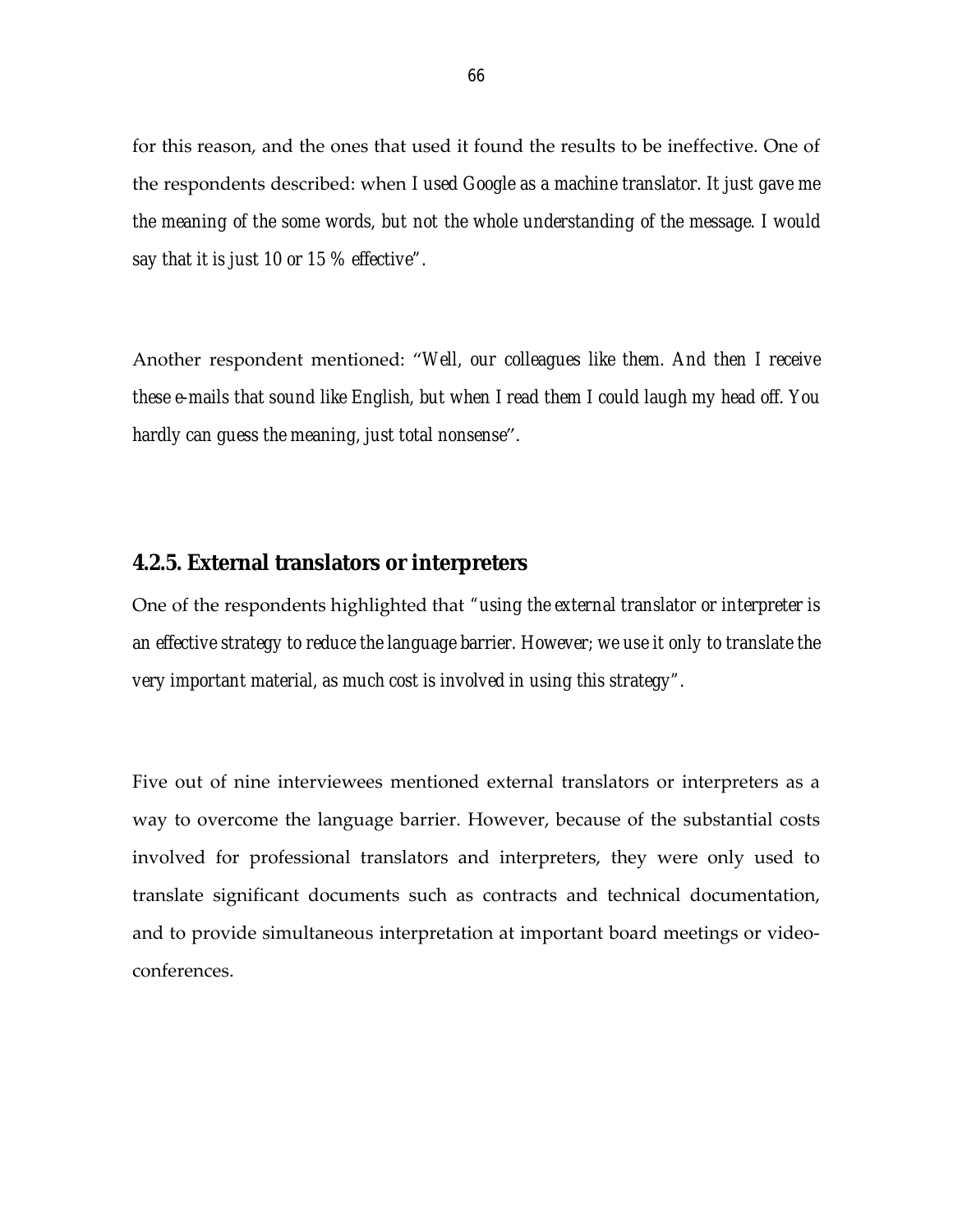The problem with external translators or interpreters is that they are often not familiar with the specialist matter. Yoshihara *et al.* (2001) reports on a Danish company – Novo Nordisk Pharmaceuticals – who adopted a best practice approach to this. They have a long-term contract with a dedicated interpreter who attends all their monthly board meetings and has developed a high level of understanding of their business and specialist vocabulary. For important meetings, this would seem to be an ideal solution.

#### **4.2.6. Language management and cross-cultural training**

Finally, the company in our sample seems to consider language training as an important solution to overcome the language barrier. The Norwegian interviewees mentioned that they do not consider language as a big barrier between Denmark and Norway. Yet, there are many words in both languages that cause confusion. However, local language training is offered in the HQ but not at the subsidiary.

Swedish interviewees pointed out: "*language diversity exists between the Swedish subsidiary and HQ in Denmark and the training is provided to managers at the HQ, but*  not at lower level because of insufficient resources. This training obviously reduces the language differences. All the interviewees indicated that language training is offered in *their company, but in HQ when necessary and when results are fruitful".* According to one interviewee "*At the manager level, the company hires employees who are efficient in corporate language. However, if something is lacking then it is improved by training."*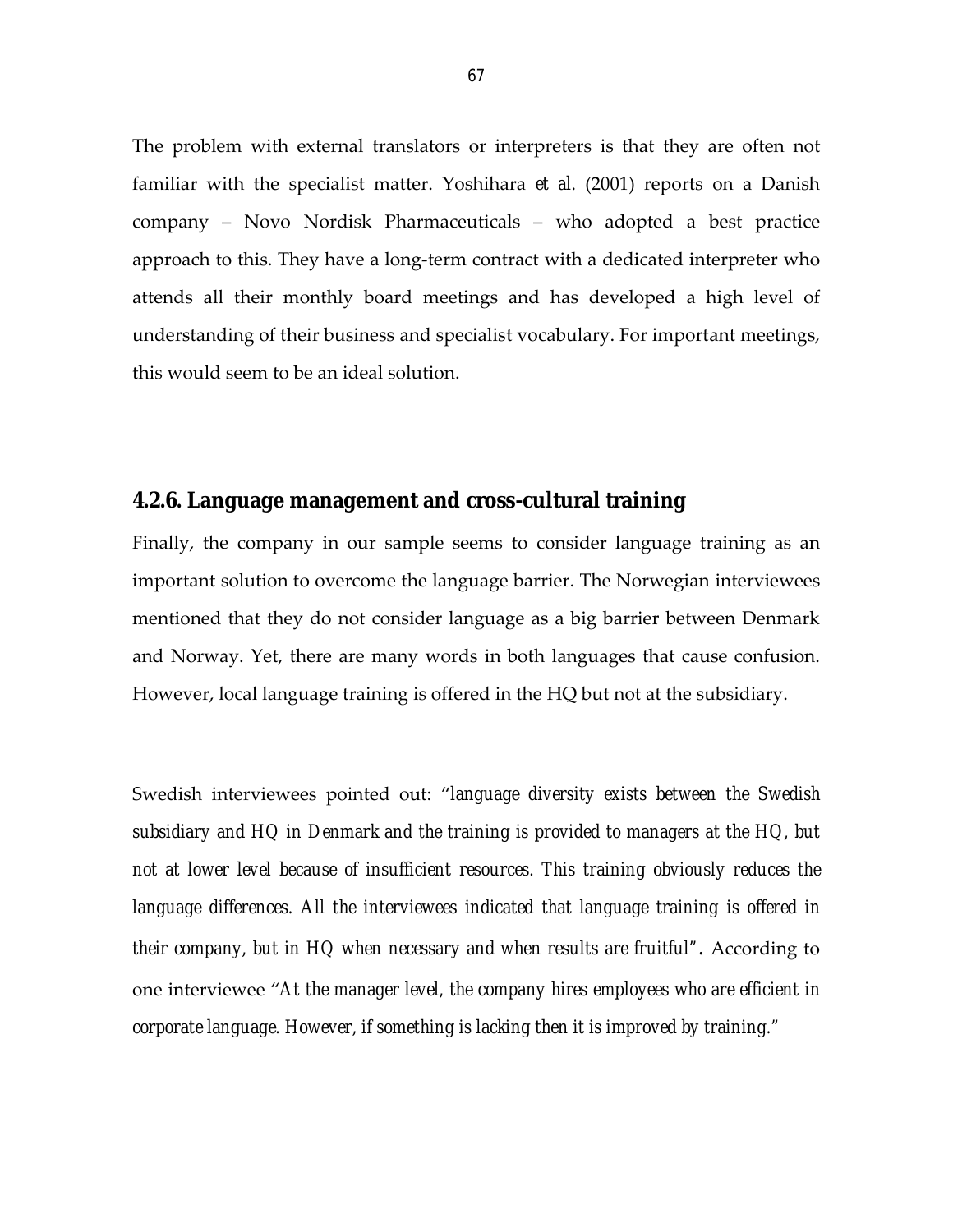As Luo and Shenkar (2006) put it: "Proper language education can improve intranetwork communication, inter-unit learning, parent-subsidiary coordination and integration". However, companies still put more emphasis on language training of HQ managers. As Thomas (2008) argues, "while expatriate managers often have access to training in the language of the foreign subsidiary, local employees and manager often do not have access to the same resources to learn [ the language of the headquarters]".

According to Moore (1999), an important starting point in cultural diversity training is awareness of different challenges faced by people with different backgrounds within the organization. Training programs facilitate the understanding and appreciation of differences that can arise in communicating and using language, different learning styles, different methods of dealing with conflicts and different tasks and relationship orientation methods. According to the interviewees language training is provided in their company, but cross-cultural training is not.

#### **4.2.7. Mediating or Contextual Factors**

Various mediating factors also have an impact on effective communication between headquarters and subsidiaries:

"*We remain busy almost all the time, as we all have specific responsibilities. Thus, it is not possible to visit other managers face-to-face. We would rather write an e-mail asking for*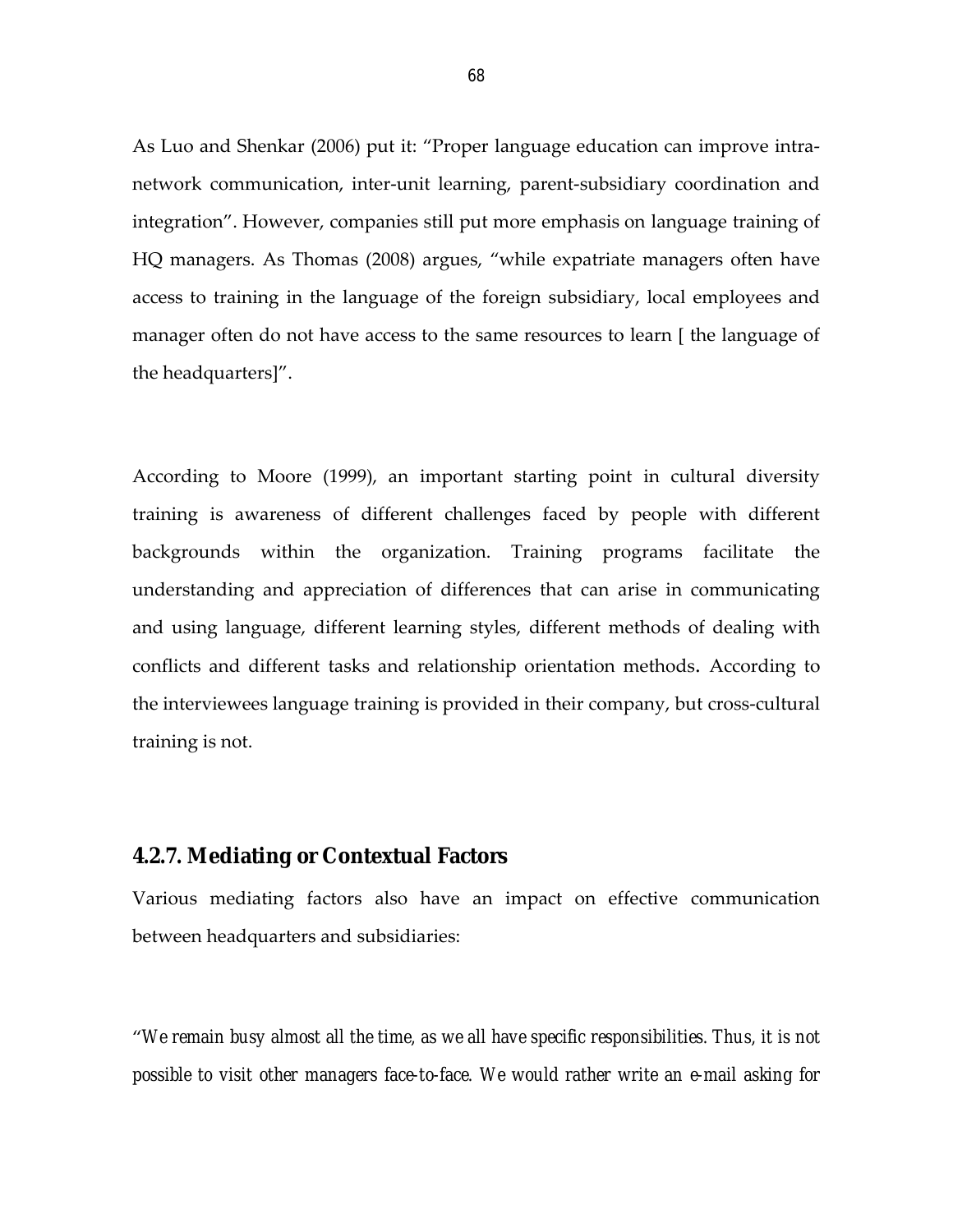*others' ideas to solve any problems. However, sometimes in case of crucial issue due to distance and shortage of time, the information is not rightly delivered and can lead to miscommunication*."



**Figure 4. Strategies to overcome language barriers**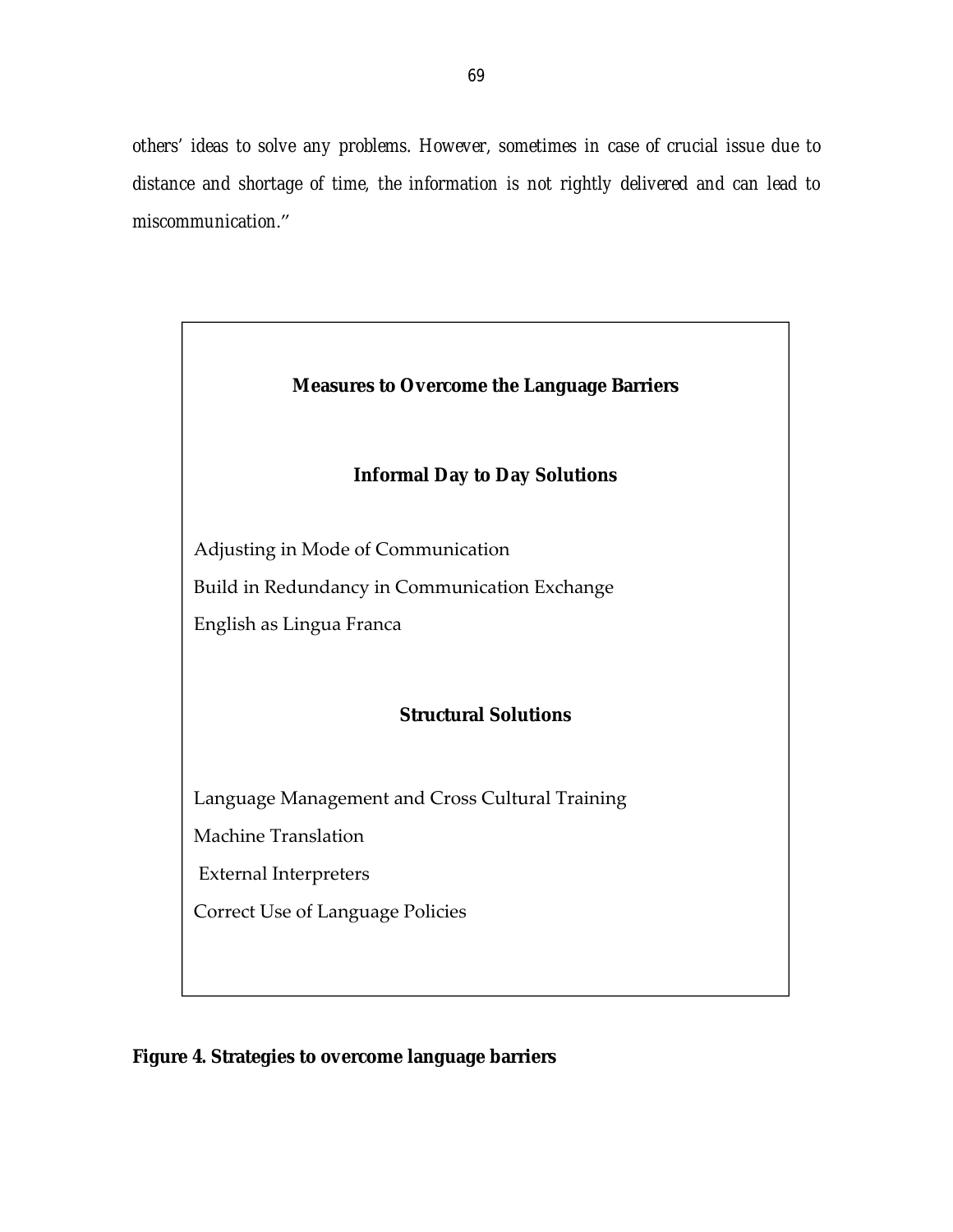#### **5. CONCLUSION**

The first section introduced the discussion regarding the problem and scope of the study. The problem area of the study was discussed by looking at various theoretical and practical aspects of the research problem. The main purpose of this thesis is to analyze the influence of language barriers on communication between headquarters and subsidiaries in an MNC, and to propose some strategies to overcome these barriers.

The research questions are summarized as follows:

a) In what ways does language affect communication between corporate headquarters and foreign subsidiaries located in countries with different national languages?

b) What strategies are used to resolve the language barrier and how effective are these strategies?

A deep review of the relevant literature provided a more concrete picture of the research problem. It also facilitated the design of the theoretical framework of the study. A single in-depth case study method was felt most appropriate to gain the empirical evidence for the study. In addition, different secondary sources such as the company's website, field visits, and nine semi-structured interviews were undertaken in order to obtain a practical view of the research problem. The empirical part was done in two parts, following two research questions. An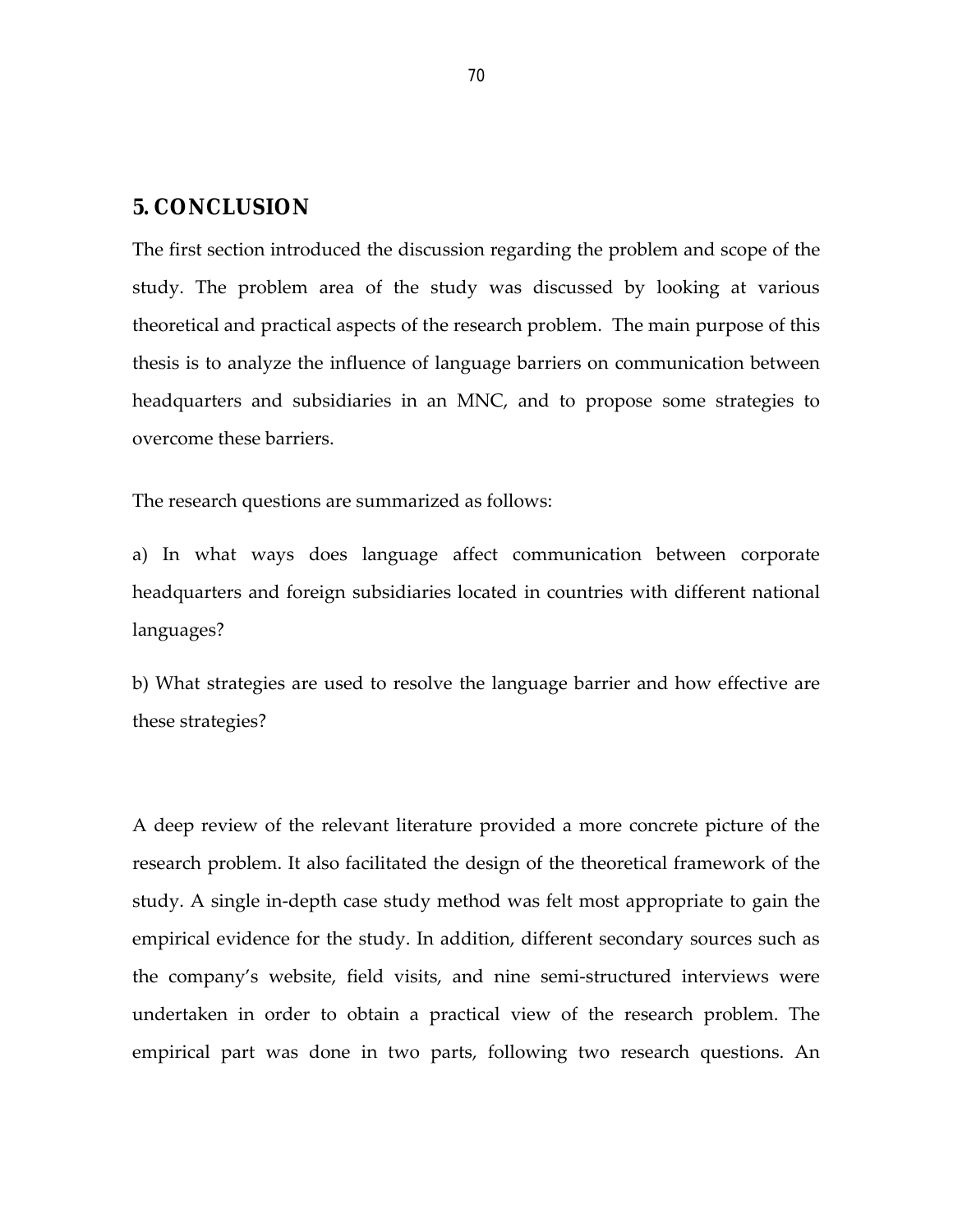intensive discussion about the qualitative data provided clear picture of the research problem.

Our findings showed that language still seems to be a barrier between HQ and subsidiaries, causing miscommunication and many other negative factors which hinder the communication process. However, a number of interviewees also indicated that it was not only language differences that caused a barrier between headquarters and subsidiaries, but also cultural differences. At the same time, language policies also have their influence on the functioning of multinationals. Thomas (2008) argues that corporate language policies most likely affect directly and indirectly every person who works in a multinational company However, our interviewees pointed out a number of solutions to deal with this situation. All the solutions suggested were applicable to some extent. The use of language training and the use of the Lingua Franca (English) were very common; however, there was a strong need for improvement and development in training programs, whilst machine translation, external translators and interpreters were rarely used due to limited resources. But a good command of English was seen as very important for promotion by most interviewees.

The solutions "build in redundancy in the communication exchange" and "adjust the mode of communication", falling under the category informal day-to-day solutions, were suggested by the interviewees, but seemed to be not very effective. Building on our results, we suggest that MNCs use a combination of solutions to resolve the language barriers.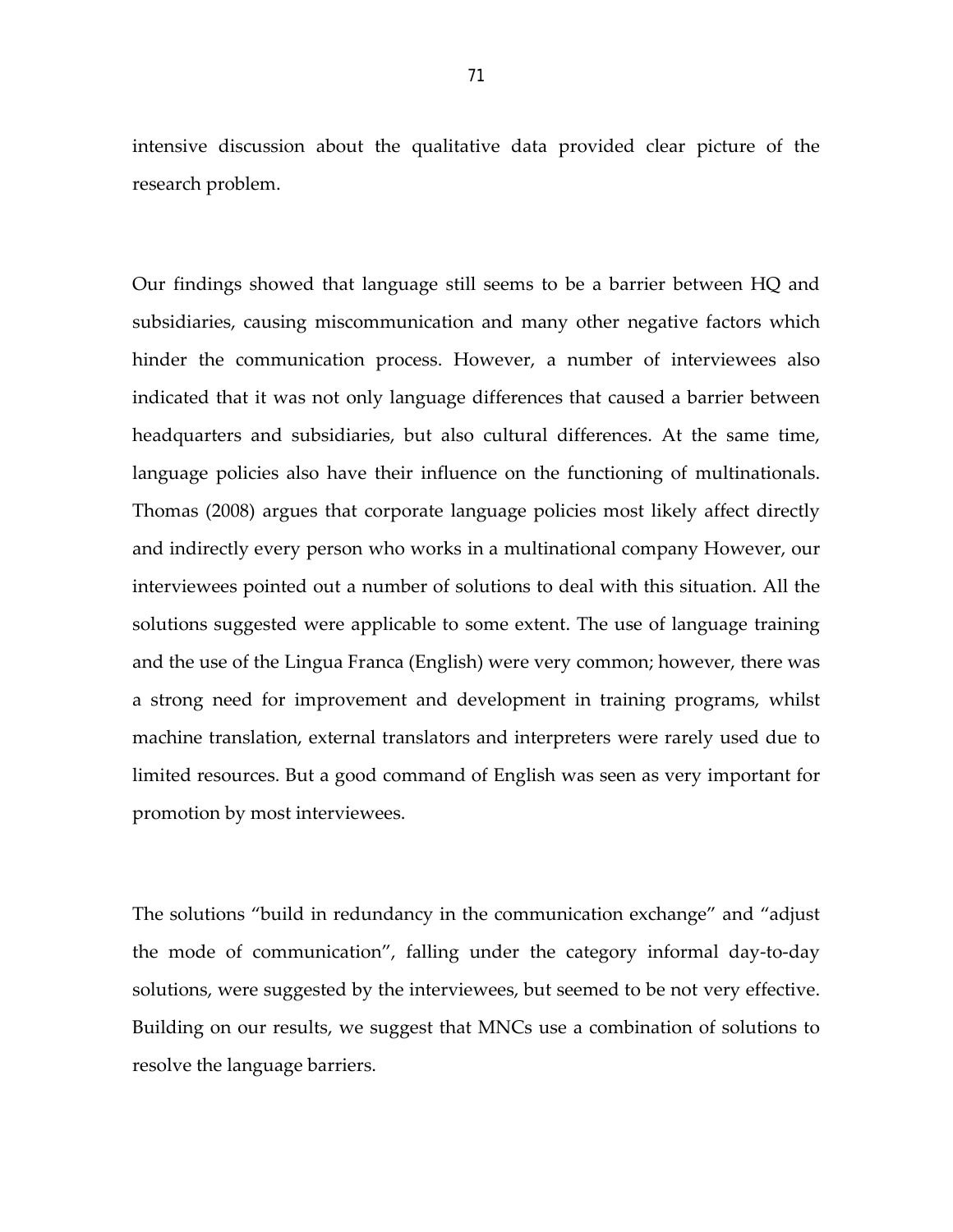As discussed by Marschan *et al.* (1997) multinational companies could achieve global consistency in language through the correct use of staffing policies, the formation of cross-functional cross-border teams, and the provision of training programs.

Davignon (2008) argues that with the necessary language skills "problems will be solved quicker and delays will be avoided, if there is direct communication among people on all levels". Therefore, companies should encourage their staff to use and develop language skills and offer trainings that are compatible with the demands of the workplace. (Davignon, 2008).

Cultural differences have to be recognized, accepted and understood. Cultural difference is positive as long as individuals are aware of it and cultural awareness is paid attention to. It depends on what the managers do with this: if they pay attention to the cultural differences, and make sure everybody is aware of them, then there is no problem. But if they ignore the cultural differences, problems could develop, and the performance of the MNC could be affected.

Cultural training is also an important factor and it can be necessary to develop multicultural competences, particularly to raise the understanding of a certain culture. Technology access is also necessary for success. For instance, video conferences can be useful to get to know better some counterparts or customers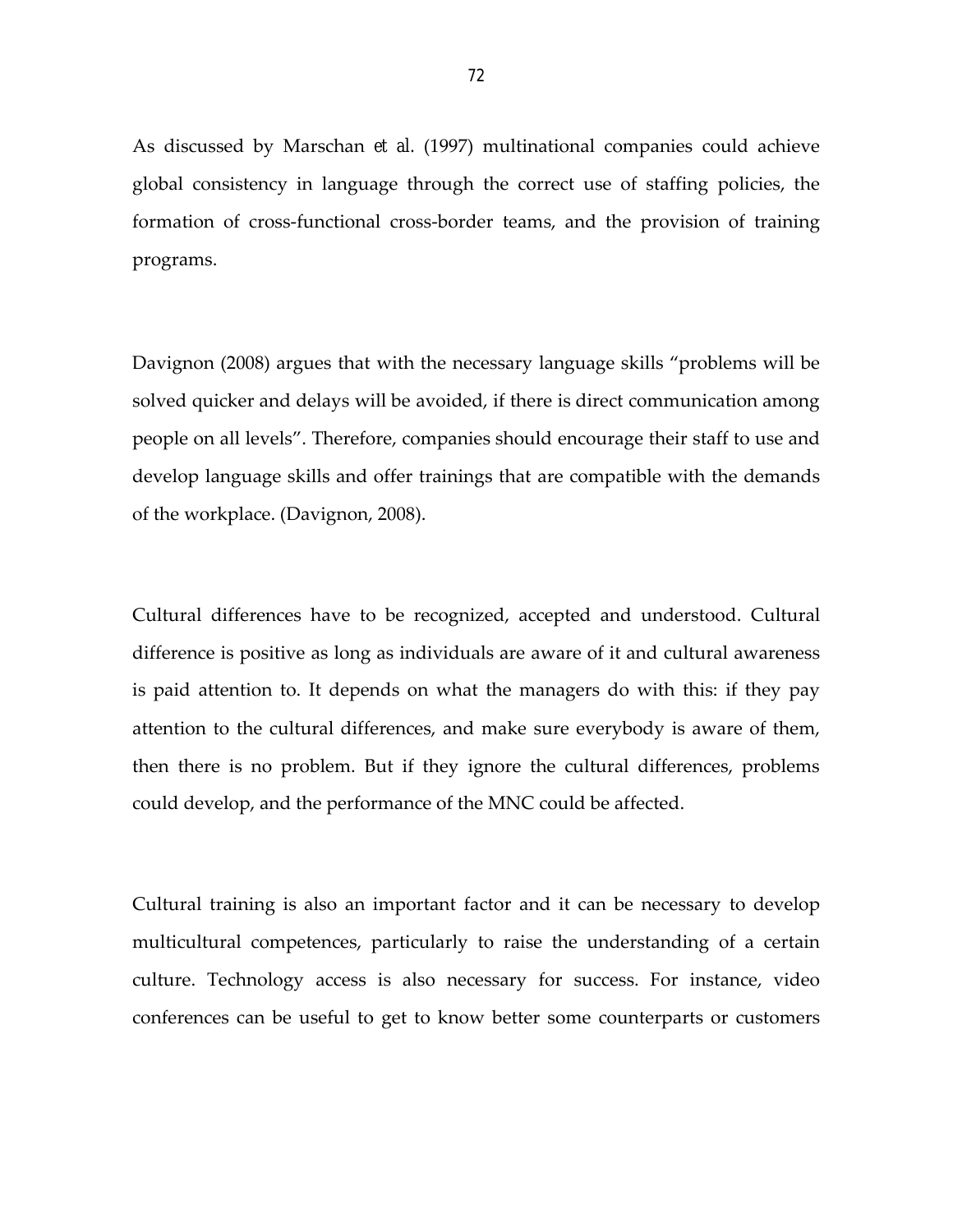based abroad and thus be able to better understand each other and work efficiently together.

This study presented a wide range of solutions that are employed in different circumstances and concludes that each one has a combination of advantages and disadvantages, and no certain solution can be considered a panacea. MNCs thus should *"understand the language barrier well and to mix and match the solutions into a blend that is right for the company context*" (Feely and Harzing, 2003). However, even understanding the problem is a challenge, and MNCs are strongly advised to conduct language check-ups and language audits to accomplish multinational relationships.

As a final conclusion, we can state that it is difficult to even understand a language barrier due to its complexity, different dimensions and wide impact. Moreover, no solution seems to be completely satisfactory. In the end, a company will always mix and match different solutions to deal with this problem.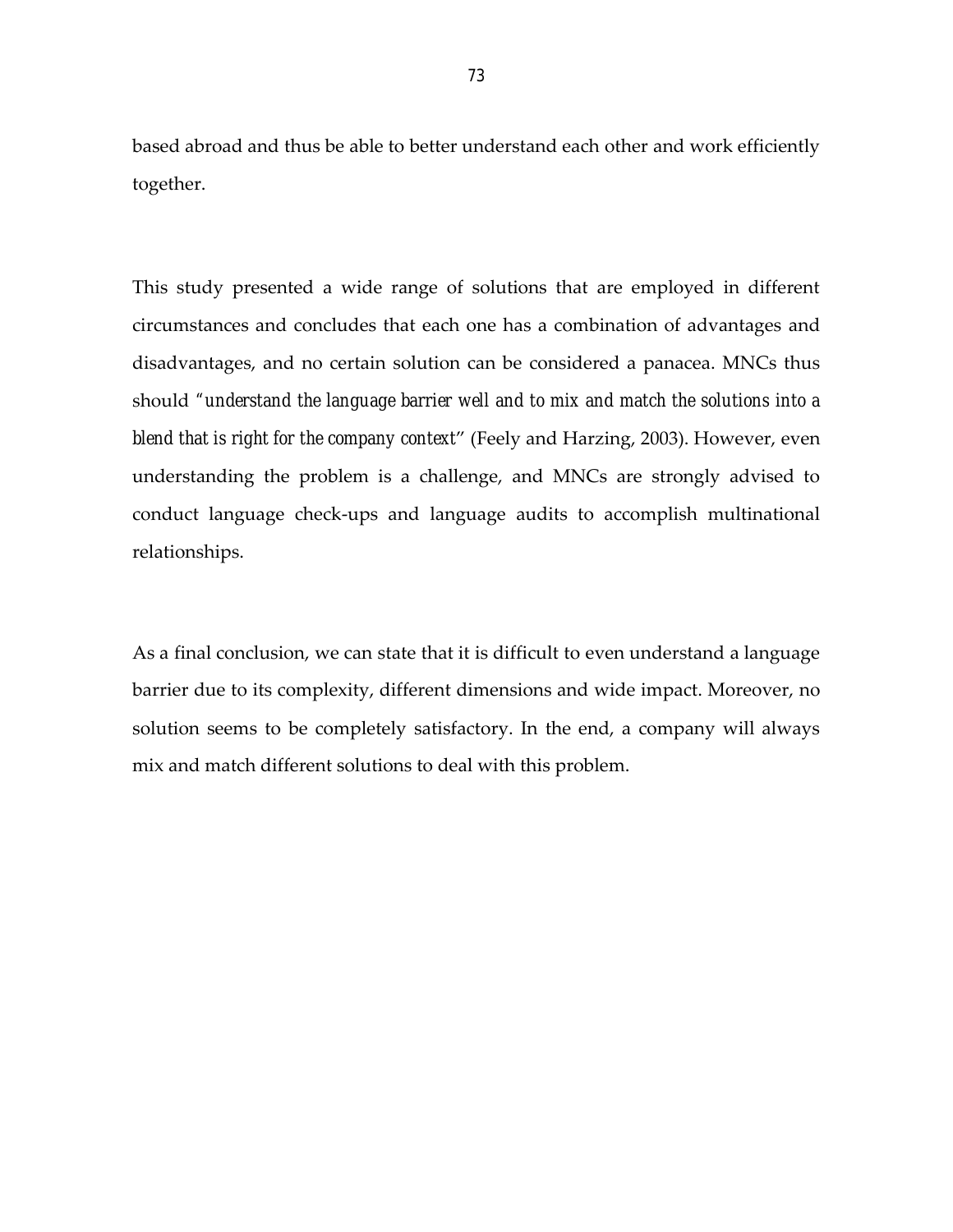

**Figure 5. Final Framework of the Study**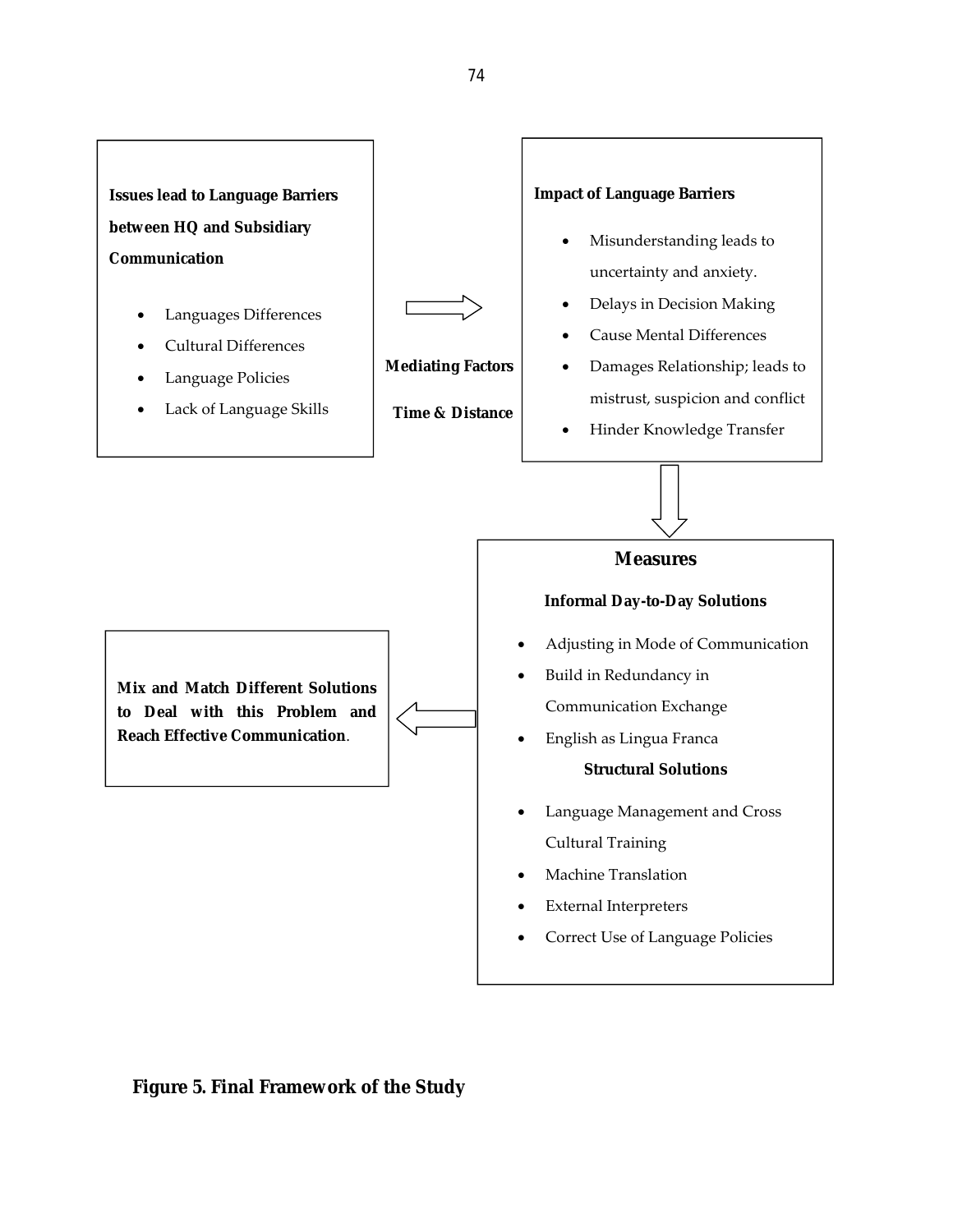Figure 5 summarizes the empirical findings of the study and represents the final model of the research study. As compared to the original theoretical framework of the study, this model shows some differences. However, in the empirical findings the impact of polarization, formality and thin communication are not apparent. Finally, the empirical findings highlight the impact of language barriers and propose strategies in different circumstances to tackle the language diversity problems.

## **5.1. Implications for Theory**

The purpose of this study is to provide a better understanding of the impact of language-related issues in communication between HQ and subsidiaries encountered by a Scandinavian MNC. The study started by exploring, moving on to describe and begin to explain overall language-related issues and strategies to overcome these issues following the conceptual framework of the study. In order to reach the purpose the data was collected through interviews with the employees of the Danish HQ and Norwegian and Swedish subsidiaries. The data was analyzed through case study method and conclusions were drawn. Thus the study provides useful information about language and highlights its crucial role in international business management. In addition, the study shows that language is an important factor that influences the communication flow and overall performance of the multinational organization.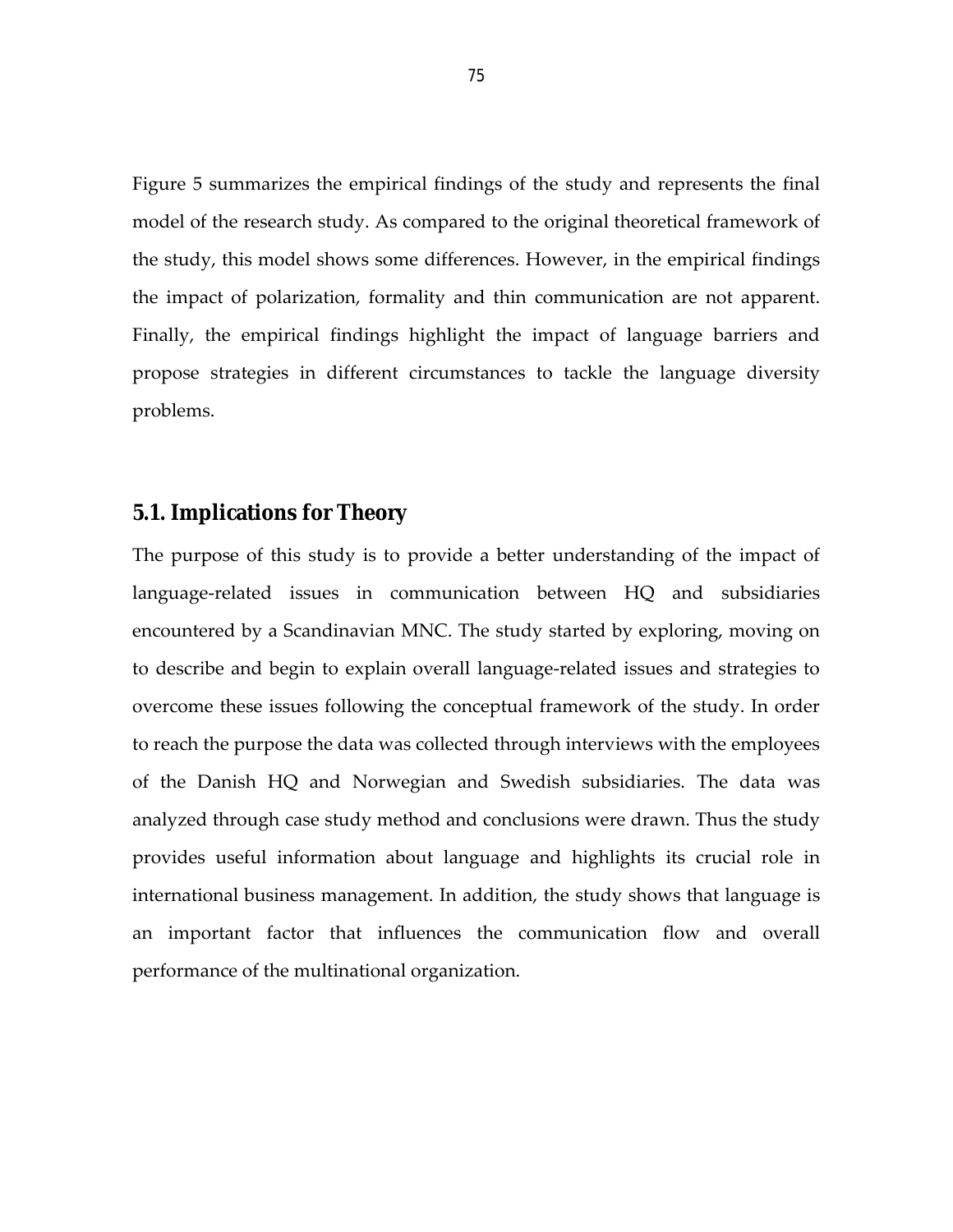## **5.2. Suggestions for Further Research**

Our findings are not generalized to represent all MNCs and all cultures. Our research is directed at only one MNC, Lyreco, and this makes our research only valid regarding this company. We recommend that further research should be conducted on larger samples of MNCs operating in Scandinavian countries. On the other hand, this study debates only language diversity. Thus, other dimensions of diversity are not taken into account. Yet, there are many characteristics that may serve as diversity dimensions. They can refer to visible characteristics, such as age and gender or non-visible, such as education, sexual orientation or religious beliefs. All these can be regarded as the starting point for future research.

Future research in this area can carefully consider how different configurations of language skills might influence their study's findings. In this way, it might be possible to integrate the large number of individual case studies that have been conducted so far into a more coherent theory with regard to the role of language in international management and business.

The qualitative study could be supplemented by interviewing more employees working internationally, especially from other continents. Similarly, this study is exclusively qualitative and could be supplemented by quantitative research. It would enable to the present findings to be confirmed with a greater sample of respondents.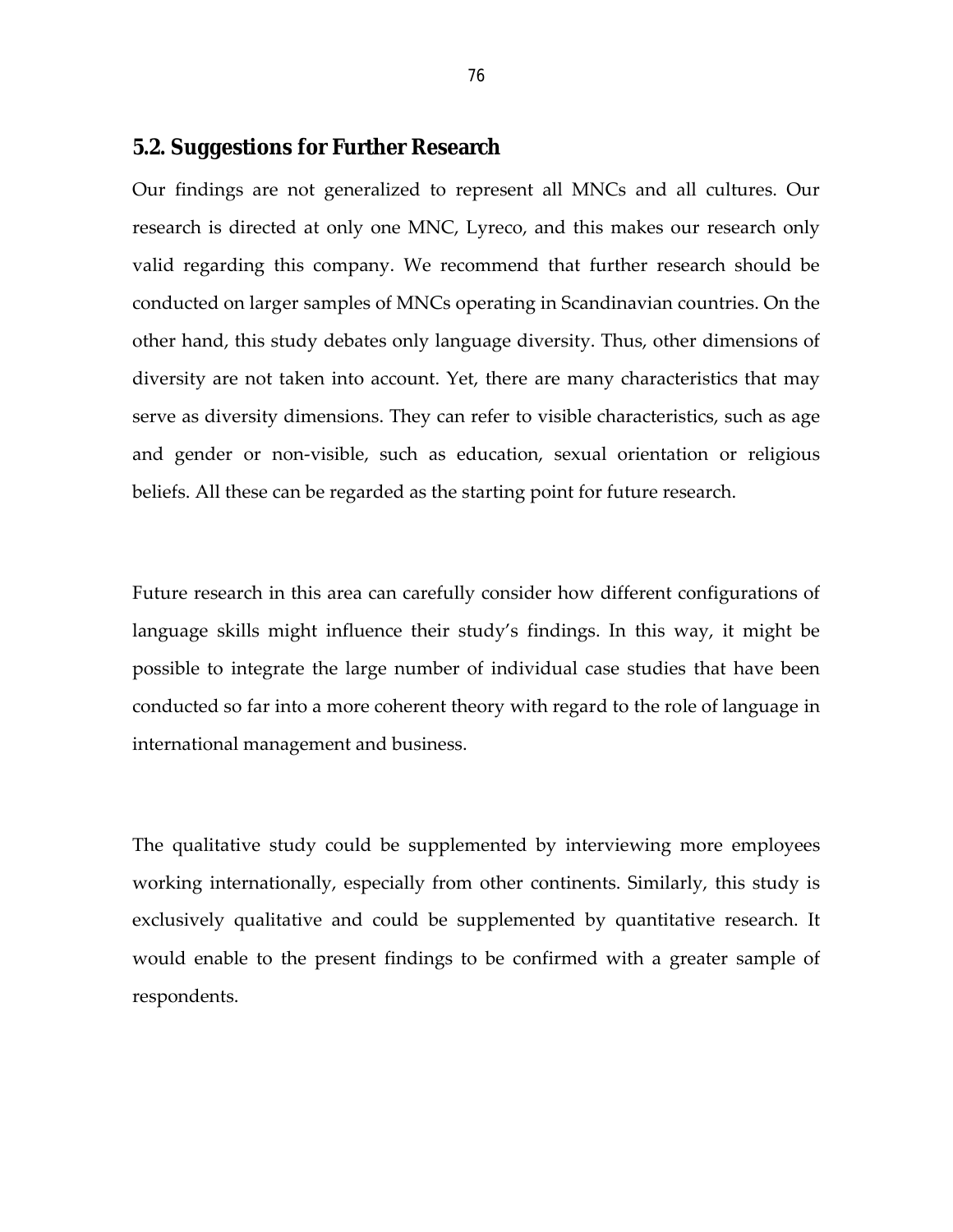Finally, for future research an alternative way could be a comparative study of diversity impacts on selected organization between several countries.

## **5.3 Limitations**

The study has the following limitations associated with different aspects of the study. Due to time and resource factors, the study was confined to just one single case study. Only nine interviews were carried out for data collection purposes. Nevertheless, multiple sources of evidence, such as company annual reports, websites, etc were used. Obviously, multiple case studies might present a clear representation of the empirical data. Subsequently a single qualitative approach was used in this study due to the time and resource barrier. A mix of both quantitative as well as qualitative approach could have certainly provided clearer results.

This study only deals with one dimension of language barrier in detail, i.e. language diversity, while the effect of other dimensions of language barriers was not analyzed.

Finally, in common with other case studies, this study lacks generality. The results might have had more value if the case data sample had been larger or had included multiple case companies or if a larger geographical area had been covered.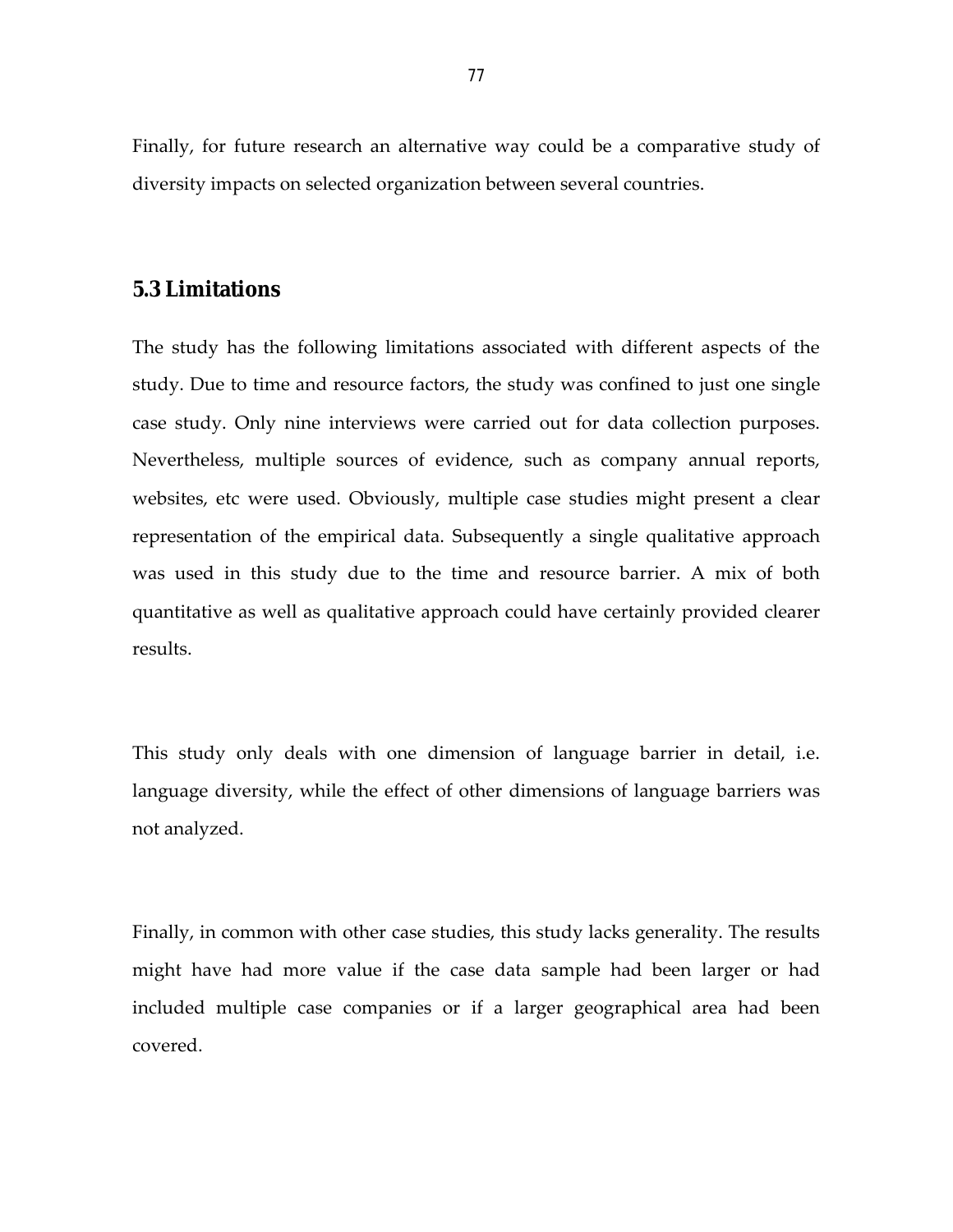## **5.4 Implications for Practitioners**

The following points may be important to consider in this regard:

- 1) MNCs should be aware of the importance of managing language and cultural diversity while dealing with such a sensitive issue.
- 2) Recruiting individuals from different nations can be damaging. Therefore MNCs should emphasize the English language skills of their employees during recruitment. They should also provide English language training in order to minimize misunderstanding in communication.
- 3) MNCs should also provide cross-cultural training for employees in order to prevent cross-cultural problems.
- 4) The differences between Danish, Norwegian and Swedish vocabularies are not great. There are perhaps a hundred or two hundred words which are very different. Thus, with a little training, Danes, Norwegians and Swedes can understand each other. In contrast to language training, the focus should be on developing skills with regard to different communication styles, as well as the awareness and knowledge of advantages and disadvantages of relevant communication modes.
- 5) Additionally, organization should provide every employee with more sort of interactive tools and technology which create favorable environment for sharing of ideas and building social ties.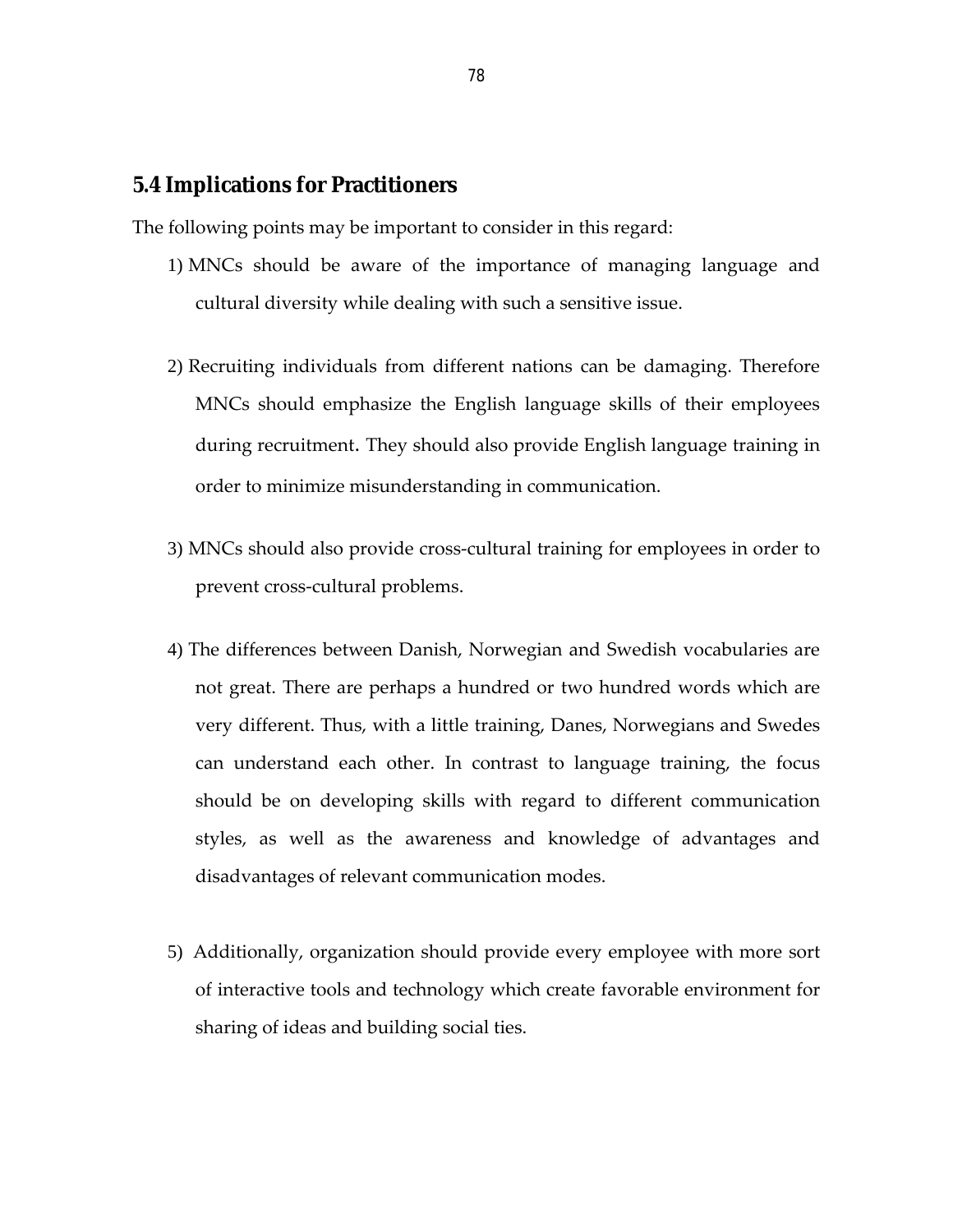#### **REFERENCES**

- Adler, R. B. (1983). "A typology of management studies involving culture". *Journal of International Business Studies*, 14 (2): 29-47.
- Adler, R. B. (1989). *Communicating at Work*; *Principles and Practices for Business and the Professionals,* 3rd edition. McGraw-Hill Inc.
- Andersen, H. and Rasmussen, E.S. (2004). "The role of language skills incorporate communication", *Corporate Communication: An International Journal*, Vol. 9, No. 2, pp. 231-42.
- Adler, N. J., & Gundersen, A., (2008). *International Dimensions of Organizational Behavior,* Case Western Reserve University: Thomson.
- Bartlett, C. & Ghoshal, S. (1990). Matrix Management: Not a Structure, a Frame of Mind. *Harvard Business Review*, July-August, 138-147.
- Barner R. W., & Bjorkman, I. (2007). "Language fluency, socialization and interunit relationships in Chinese and Finnish subsidiaries", *Management and Organization Review*, Vol. 3, No.1, pp. 105-128.
- Bovee, L. C., Thill, V. J, Wood, B.M & Dovel, P.G. (1993*). Foundations of Organization Structure*: Management. New York: McGraw-Hill.
- Bruntse, J. (2003). *It's Scandinavian: dansk-svensk kommunikation i SAS*, Institut for Nordisk Filologi, Universitet Copenhagen.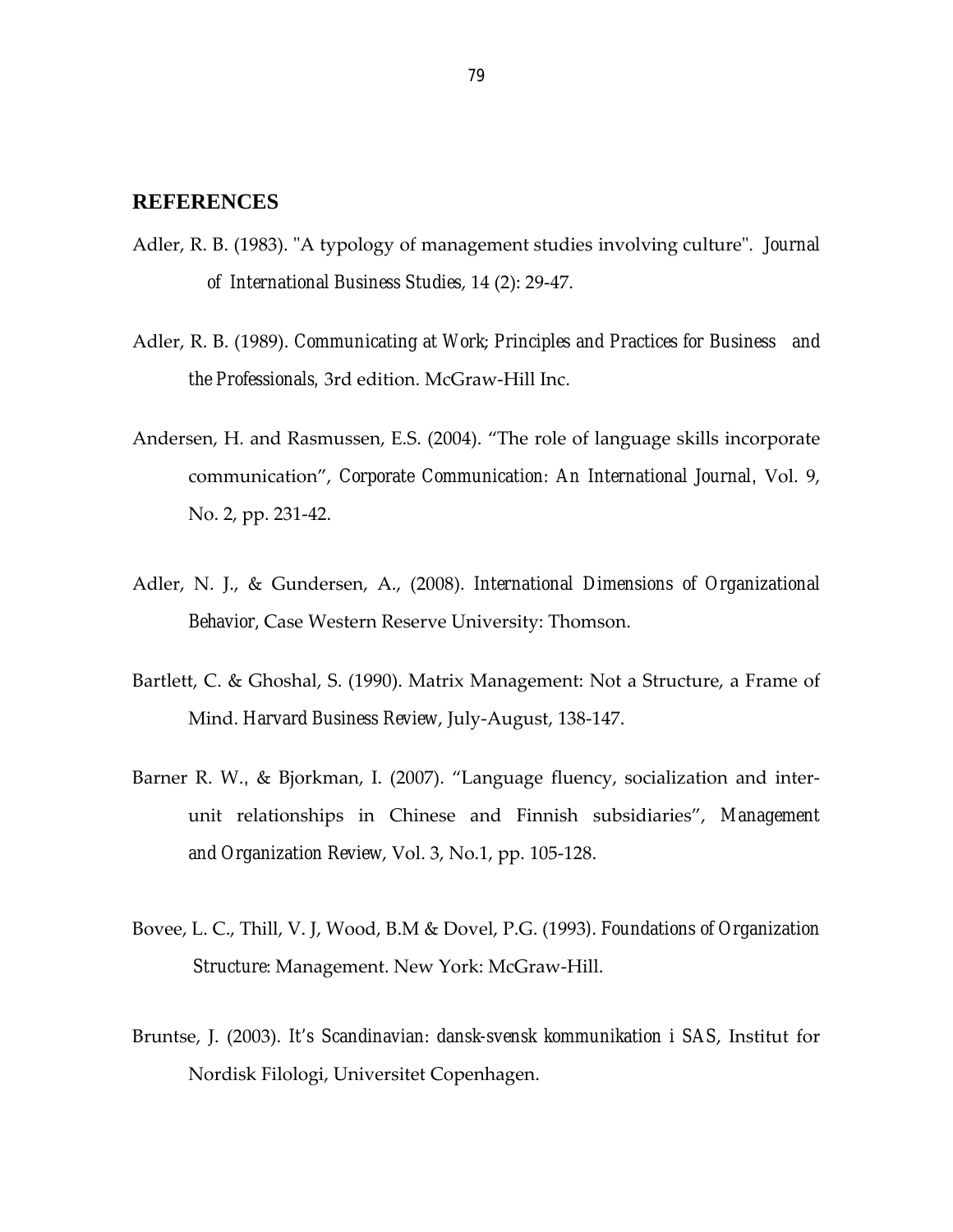- Charles, M. & Marschan, P. R. (2002). *Language Training for Enhance Horizontal Communication*: A Challenge for MNCs, Business Communication Quarterly. 65, 2: 9-29.
- Cyr, D. J. & Schneider, S. C. (1996). ''*Implications for learning: human resource management in east-west joint ventures*'', Organization Studies, Vol. 17, No. 2, pp. 207-26.
- Davignon, E. (Ed.) (2008). *Languages Mean Business. Companies Work Better with Language*s. Recommendations from the Business Forum for Multilingualism Established by the European Commission. Brussels: DG Education & Culture.
- Daft, R. & Robert, L. (1986). Organizational Information Requirements, Media Richness and Structural Design*, Management Science*, May 32, 5: 554-572.
- D' Nettob, B & Sohal, A.S. (1999). Human Resource Practices and Workforce Diversity: An Empirical Assessment. *International journal of management*, Vol. 20, No. 8, pp. 530-547.

*Effective Organizational Communication*: A Competitive Advantage. (SHRM's 2008)

Feely, A. J. and Harzing, A. W. (2003). "Language management in multinational companies". *International Journal of Cross Cultural Management*, Vol. 10, No. 2, pp. 37-53.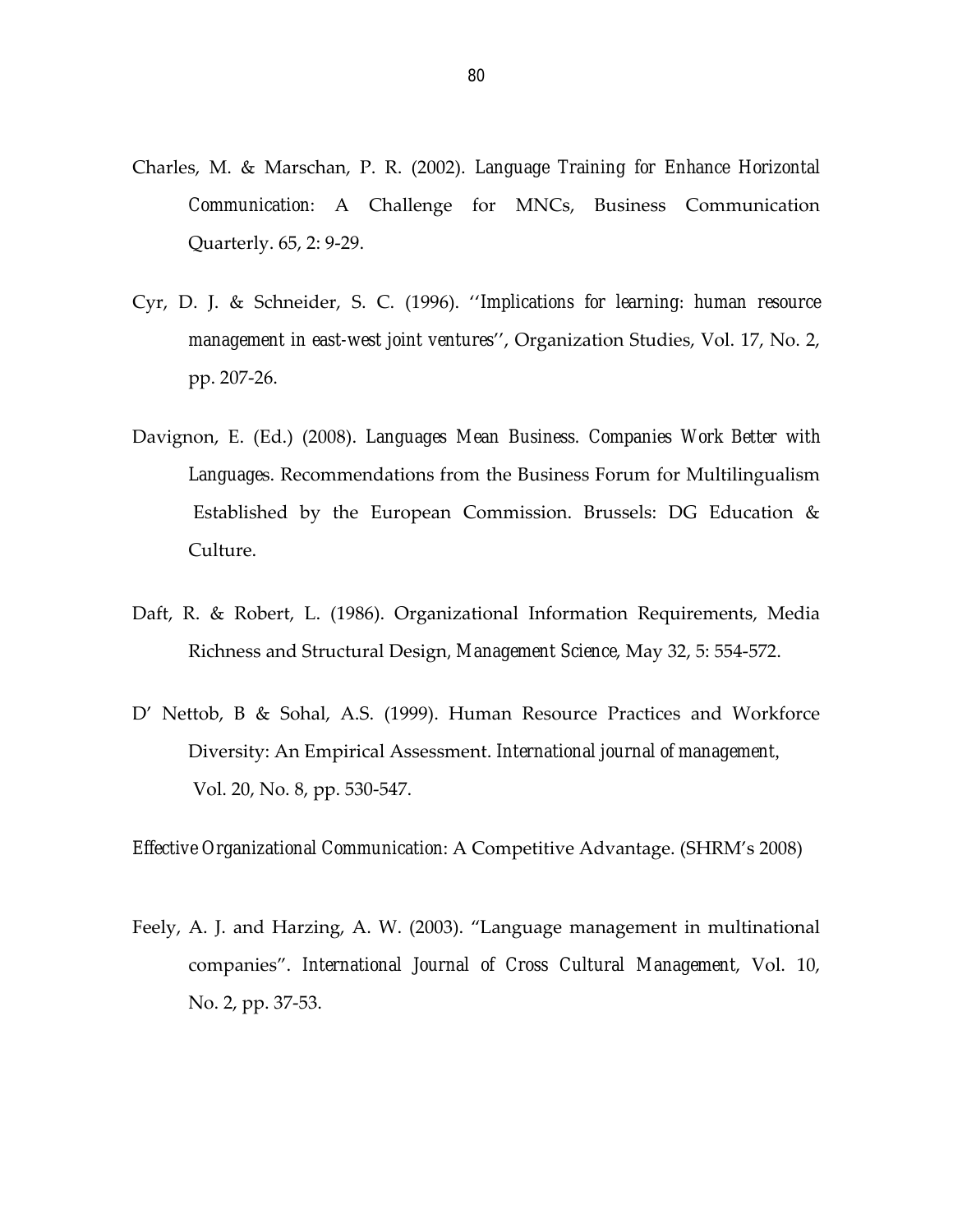- Feely, A. J. & Harzing, A. W. (2008). The language barrier and its implications for HQ-Subsidiary relationships. *International Journal of Cross Cultural Management*, Vol. 15, No.1, pp. 49-61.
- Feely, A. J. & Harzing, A. W. (2010). The Language Barrier and its Solutions in the HQ-Subsidiary Relationship*: International Journal of World Business*, Vol. 45, No. 4, pp. 323-422.
- Fredriksson, R., Barner-Rasmussen, W., & Piekkari, R. (2006). The multinational corporation as a multilingual organization, the notion of a common corporate language. Corporate Communications: *An International Journal*, 11 (4): 406-423.
- Glatthorn, A. A. (1998). Writing the Winning Dissertation: A Step by Step Guide. *Thousand Oaks*, CA: Corwin Press.
- GudyKunst, William B. & Kim, Young Yun. (1997). *Communicating with strangers*. An approach to intercultural communication  $-3$ <sup>rd</sup>edition. McGraw  $-$  Hill: Boston.
- Goldhaber, M. G. (1993). *Organizational Communication*. Madison, Wisconsin: W.C Brown & Benchmark Publisher.
- Ghoshal, S. & Korine, H. & Szulanski, G (1994). Inter unit Communication in Multinational Corporations. *Management Science*. 40, 1: 96-110.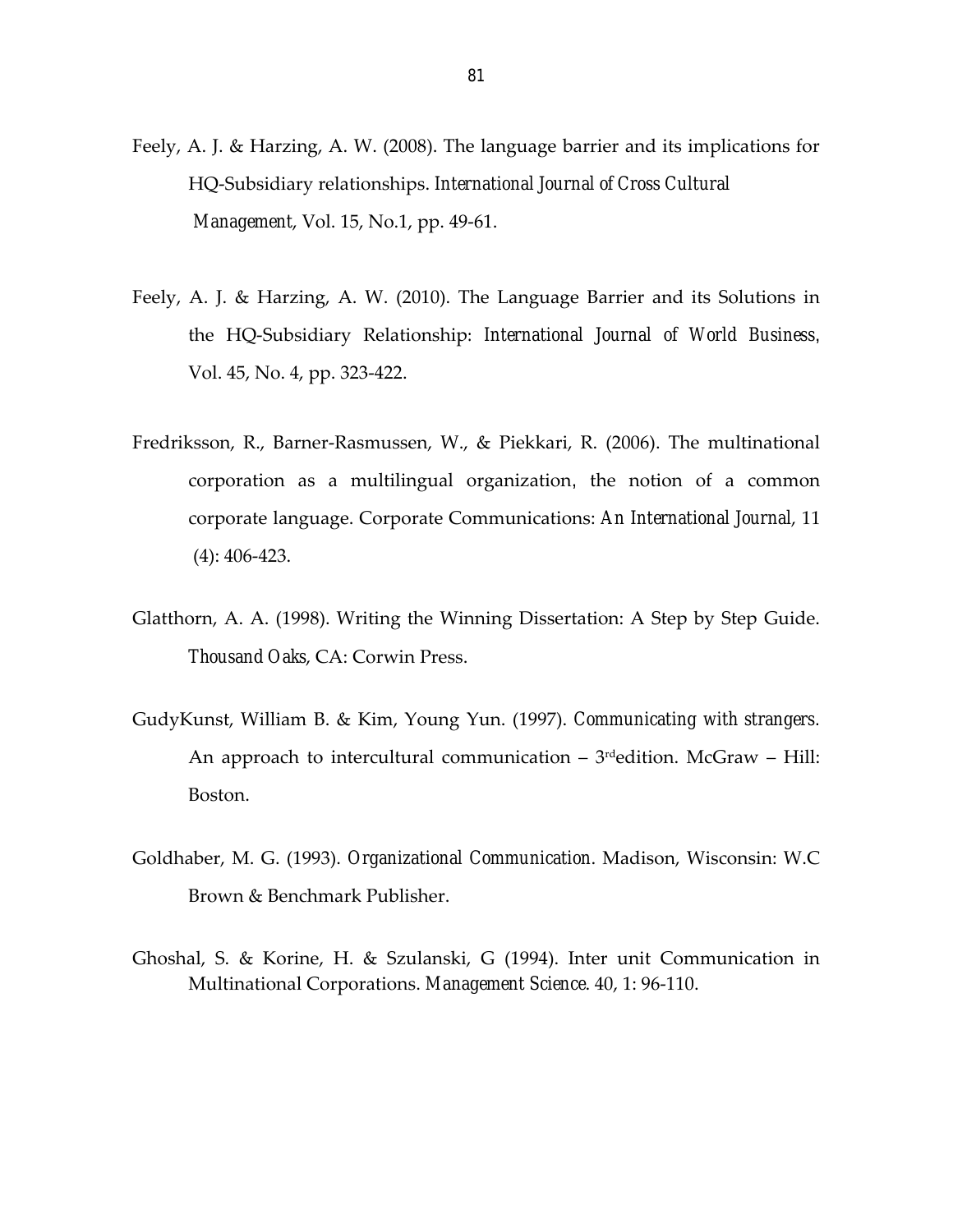- Gillham, B. (2005). Research interviewing: *the range of techniques*. Open University Press.
- Hill, C. (2001). International Business: *Competing in the Global Market Place*. Boston: Irwin / McGraw-Hill.
- Hall, Edward T. (1989) *Beyond Culture*. Anchor Books / Double day: New York.
- Henderson, J. K. (2005). ''Language diversity in international management teams'', *International Studies of Management and Organization*, Vol. 35, No. 1, pp. 64-81.
- Hofstede, G. (2001). Culture's consequences, international differences in workrelated values. Beverly Hills: Sage.
- Hagen. (1999). *Business Communications across Borders*: A Study of Language Use and Practice In European Companies. London: Languages National Training Organization.
- Harzing, A.W.K. (2003). The role of culture in entry mode studies: from negligence to myopia? *Advances in International Management*, 15: 75-127.
- Infante, D. A., Rancer, A. S. & Womack, D. F. (1997). *Building Communication Theory. 3rd edition*. Waveland Press Inc.
- Janssens, M., J. Lambert, and C. Steyaert. (2004). "Developing Language Strategies for International Companies: The Contribution of Translation Studies*." Journal of World Business* 39 (4): 414–430.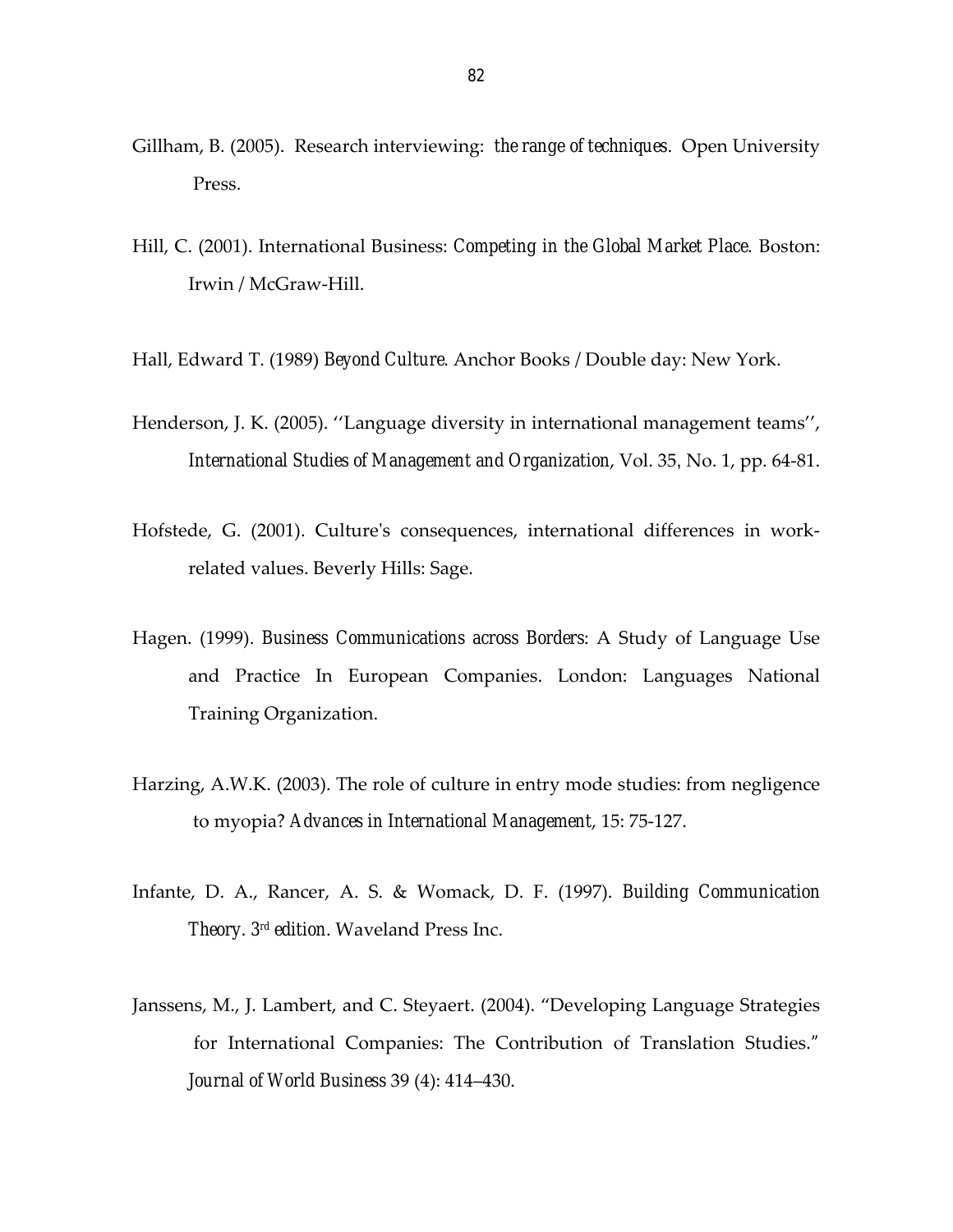- Joppe, M. (2000). The Research Process. [Web document]. Available from world wide web : <URL: http://www.ryerson.ca/~mjoppe/index.htm>.
- Kreps, G. L., (1990). *Organizational Communication*: Theory and Practice. New York & London: Longman.
- Kingston, P. (1996). ''Bridging the language gap through international networking'', in Berger, M. (ed.), Cross-Cultural Team Building: Guidelines for Effective Communication and Negotiation, *McGraw Hill, London*, pp.58-70.
- Luo, Y. & Shenkar, O. (2006). "The multinational corporation as a multilingual community: Language and organization in a global context", *Journal of International Business Studies*. 37:.3, 321-39.
- Marschan, P. R., Welch, D. E & Welch, L. S. (1999b). Adopting a Common Corporate Language: IHRM Implications. *The International Journal of Human Resource Management*. Vol. 10, No. 3, pp. 377-90.
- Marschan, P. R., Welch, D. E & Welch, L. S. (1997). Language: The Forgotten Factor in Multinational Management, *European Management Journal*. 15: 5, 591-595.
- Marshall, C. and Rossman, G. B. (1999). *Designing qualitative research*. 3rd ed. Thousand Oaks: Sage Publications.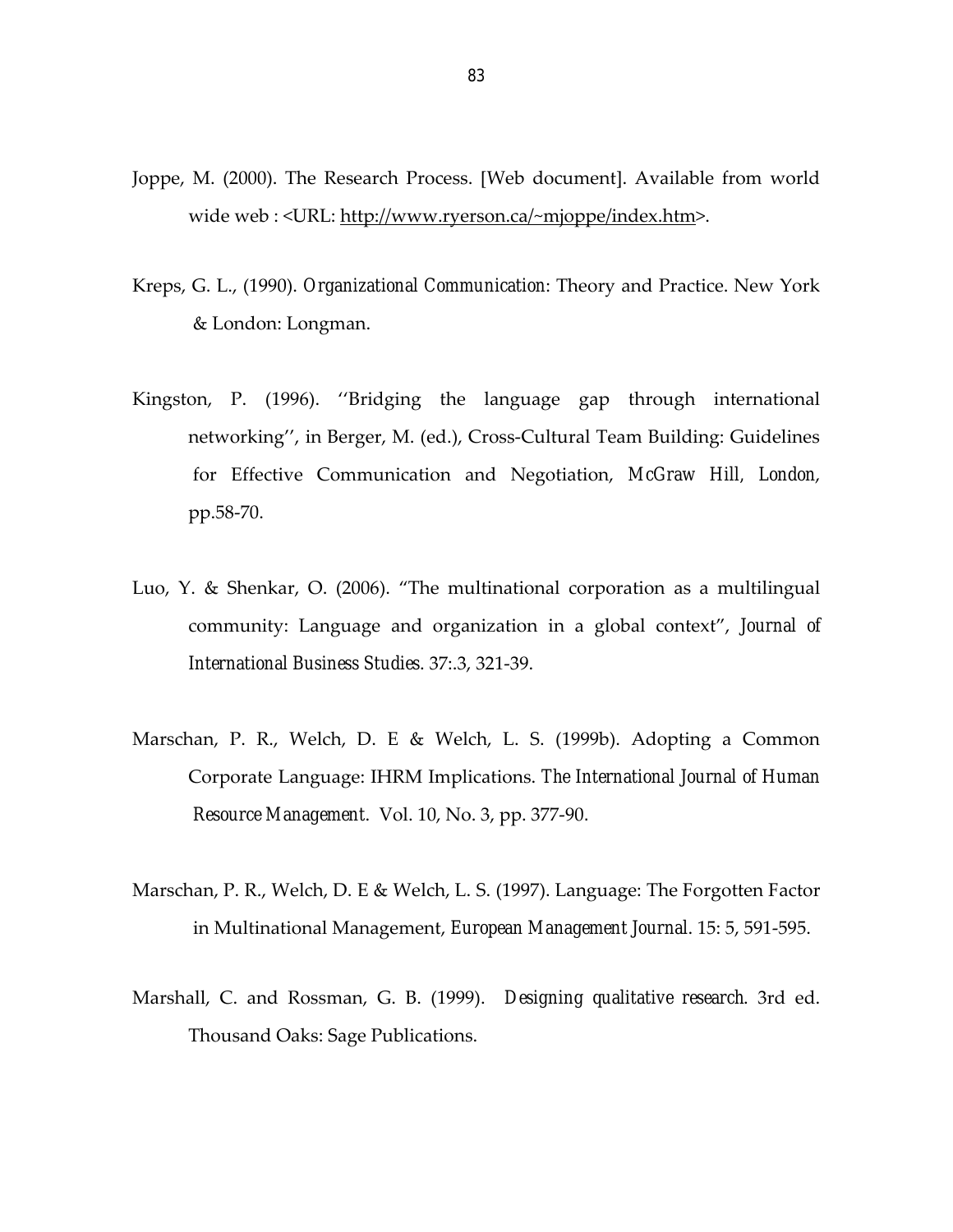- Marschan, P. R., Welch, D. E & Welch, L. S (2005).Speaking in Tongues: *The Importance of Language in International Management Processes*, 35: 1, 1-27.
- Moore, S. (1999). Understanding and managing Diversity among Groups at work: Key Issues for Organizational Training and Development. *Journal of European Industrial Training*, Vol. 23, No. 4/5, pp. 208-217.
- Nonaka, I., & H. Takeuchi. (1995). *The Knowledge-Creating Company*. Oxford: Oxford University Press.
- Neustupny, J. V. (2003). Japanese students in Prague, Problems of communication and interaction. *International Journal of the Sociology of Language*, Vol. 162, No. 1, pp. 125–143.
- Nekvapil, J., Sherman, T (2009). Pre-interaction management in multinational companies in Central Europe. Department of General Linguistics, *Charles University, Prague, Czech Republic*. 10:2, 181–198.
- Neal, M. (1998). *The Culture Factor*: Cross National Management and the Foreign Venture, McMillan Press, Basingstoke.
- Park, H., Hwang, S. D. & Harrison, J. K. (1996). "Sources and consequences of communication Problems in foreign subsidiaries: the case of United States firms in South Korea", *International Business Review*, Vol. 5, No.1, pp. 79-98.

Phillipson, R. (1992), *Linguistic Imperialism*, Oxford, Oxford University Press.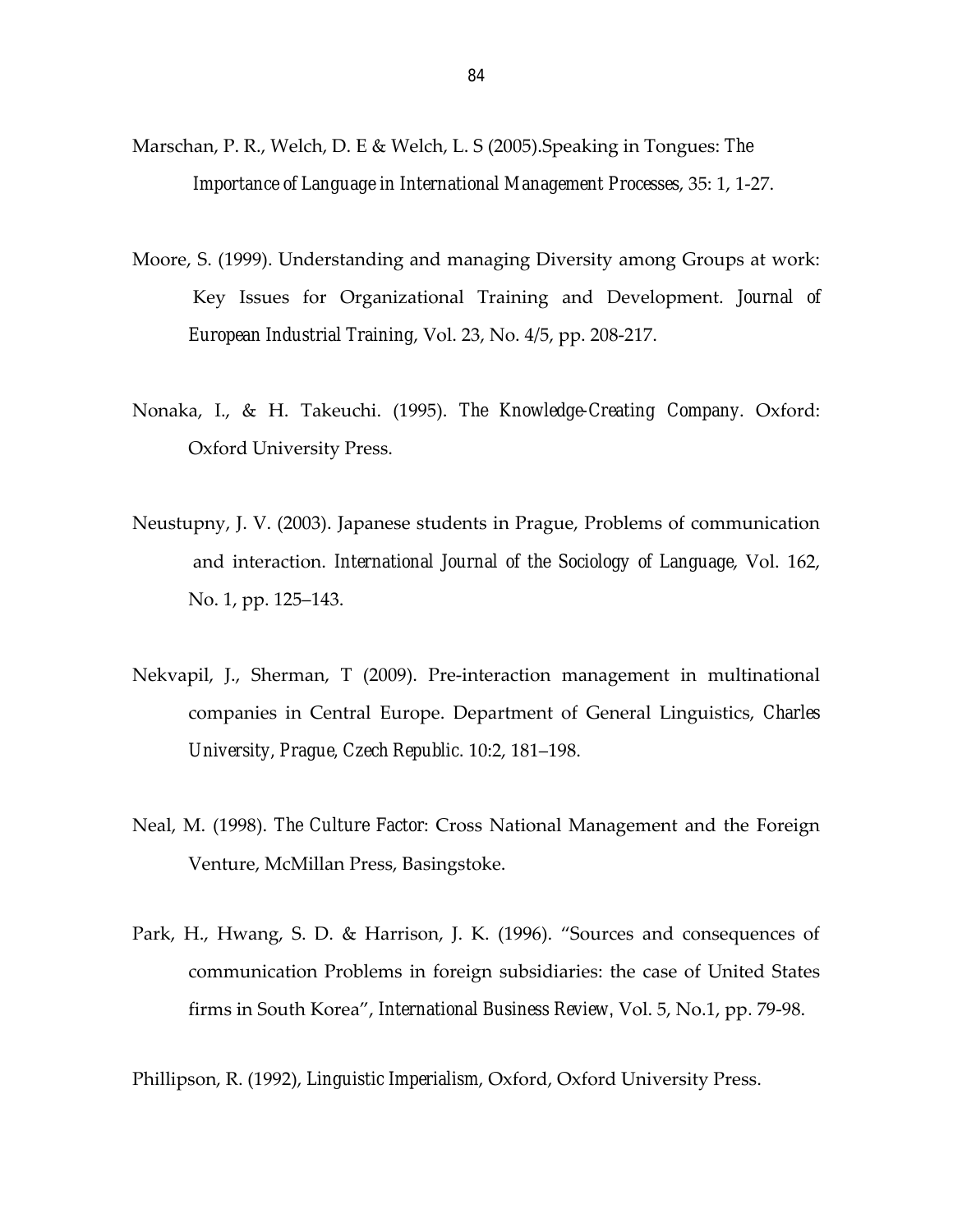- Random House Unabridged Dictionary. (2006). Definition of Verbal [Web document]. Available at: <URL:http://dictionary.reference.com/browse/verbal >.
- San Antonio, P. M. (1988). ''Social *mobility and language use in an American company in Japan*'', in Gudykunst, W. B. (Ed.), Language and Ethnic Identity, Multilingual Matters, Clevedon.
- Scollon, Ron–Scollon, Suzanne Wong. (1995). *Intercultural Communication.* Blackwell Publishers Inc. .: Cambridge, Massachusetts.
- Subramanian, S. (2006). An Open Eye and Ear Approach to Managerial Communication. *The Journal of Business Perspective,* Vol. 10, No.2, pp. 1-10.
- Schirato, T. & Yell, S. (2000). *Communication and Culture*; an introduction. Sage Publications Ltd.
- Sliwa, M. (2008). "Understanding social change through post-colonial theory: Reflections on linguistic imperialism and language spread in Poland", *Critical Perspective on International Business*, Vol.4 No. 2/3, pp. 228-241.
- Sriussadaporn, R. (2006). Managing International Business Communication Problems at Work: A pilot Study in Foreign Companies in Thailand. *Cross Cultural Management: An International Journal,* Vol. 13, No. 4, pp. 330-344.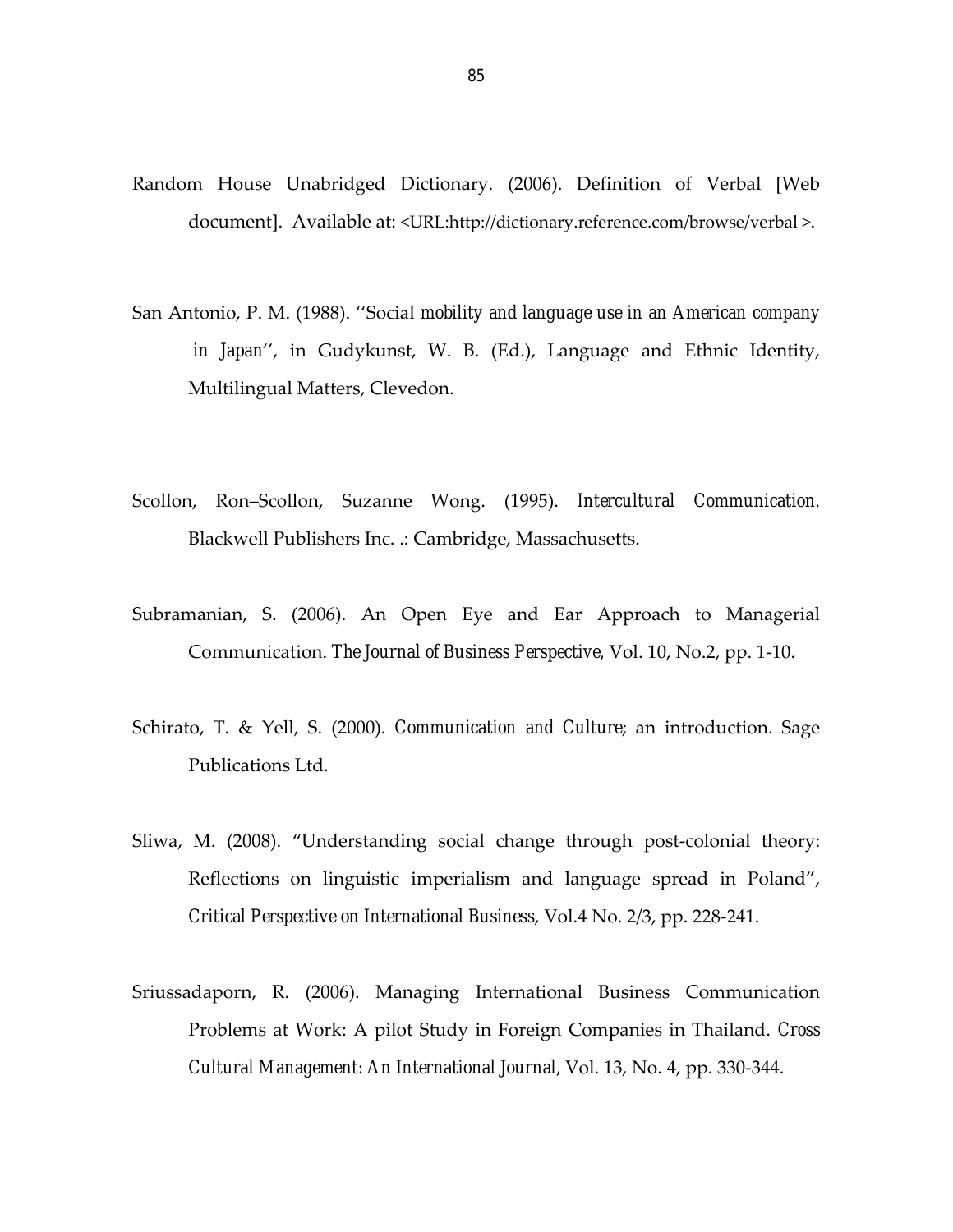- Saunders, Mark, Philip Lewis & Adrian Thorn hill. (2000). *Research Methods for Business Students*. Second edition. Pearson Education. United Kingdom.
- Smith, A. L. (1991). *Innovative Employees Communication*: New Approaches to Improving Trust, Teamwork & Performance. Englewood Cliffs, New Jersey: Prentice-Hall, Inc.
- Shank, Gary D. (2006). *Qualitative Research, a Personal Skills Approach*. Second edition. Pearson Education. New Jersey.
- Sorensen, E. S. (2005). "*Our corporate language is English: an exploratory survey of 70DK-sited corporations' use of English*", Master's thesis, Faculty of Language and Business Communication, Aarhus School of Business, Aarhus.
- Tange, H., Lauring, J. (2009). Language management and social Interaction within the multilingual workplace. *Journal of communication management*. Vol. 13, No.3, pp. 218-232.
- Thomson, S. (2007). Importance of Communication in an Organization. [Web document]. Available from World Wide Web: <URL: http://www.articlesbase.com/business-articles/importance-ofcommunication-in-an-organization-97064.html>.
- Timm, P. R. & De T. K. Bell. (1995). *Managerial Communication*; A Finger on the Pulse, 3rd edition. Prentice Hall.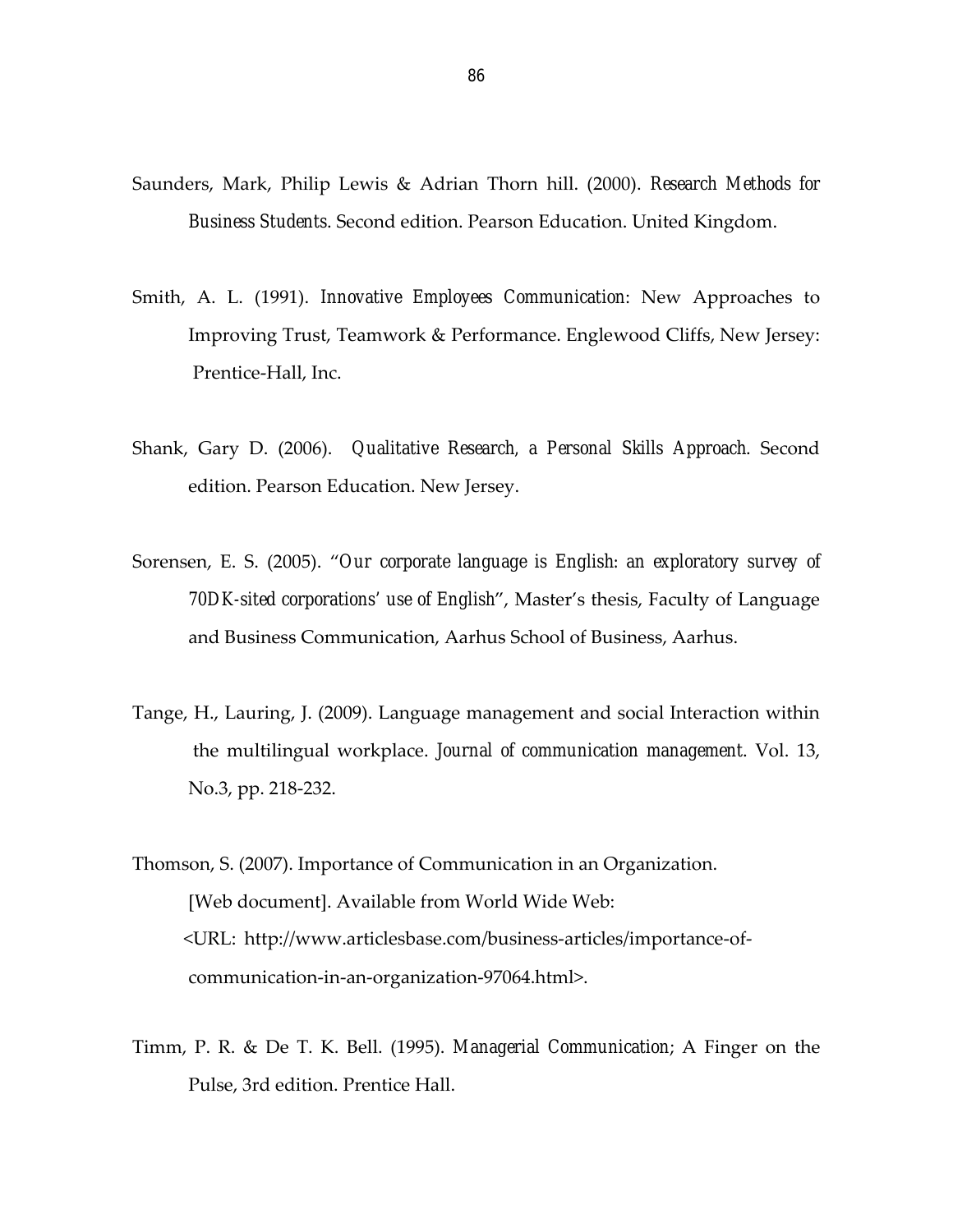- Trochim, W. (1989). An Introduction to Concept Mapping for Planning and Evaluation. In: W. Trochim (ed). *A Special Issue of Evaluation and Program Planning*. Vol. 12, No. 1, pp. 1-16.
- Thomas, C.A. (2008). Bridging the Gap between Theory and Practice: *Language Policy in Multilingual Organizations*. Language Awareness, 17 (4), 307-325.
- Tung, R.L. (1988). *The New Expatriates*. Managing Human Resources Abroad. Cambridge: Ballinger Publishing Company.
- Vaara, E., Tienari, J., Piekkari, R. and Santti, R. (2005), "Language and the circuits of power in a merging multinational corporation", *Journal of Management Studies*. Vol. 42, No. 3, pp. 595-623.
- Welch, D., Welch, L. & Piekkari, R. (2005), "Speaking in tongues: the importance of language in international management processes", *International Studies of Management & Organization*, Vol. 35, No. 1, pp. 10-27.
- Yin, R. k. (1994). *Case Study Research: Design and Methods 2nd Edition*. Thousand Oaks, CA: Sage Publishing.
- Yin, R.K. (2003a). Case Study Research: Design and Methods. 3<sup>rd</sup> edition. Thousand Oaks: Sage Publishing.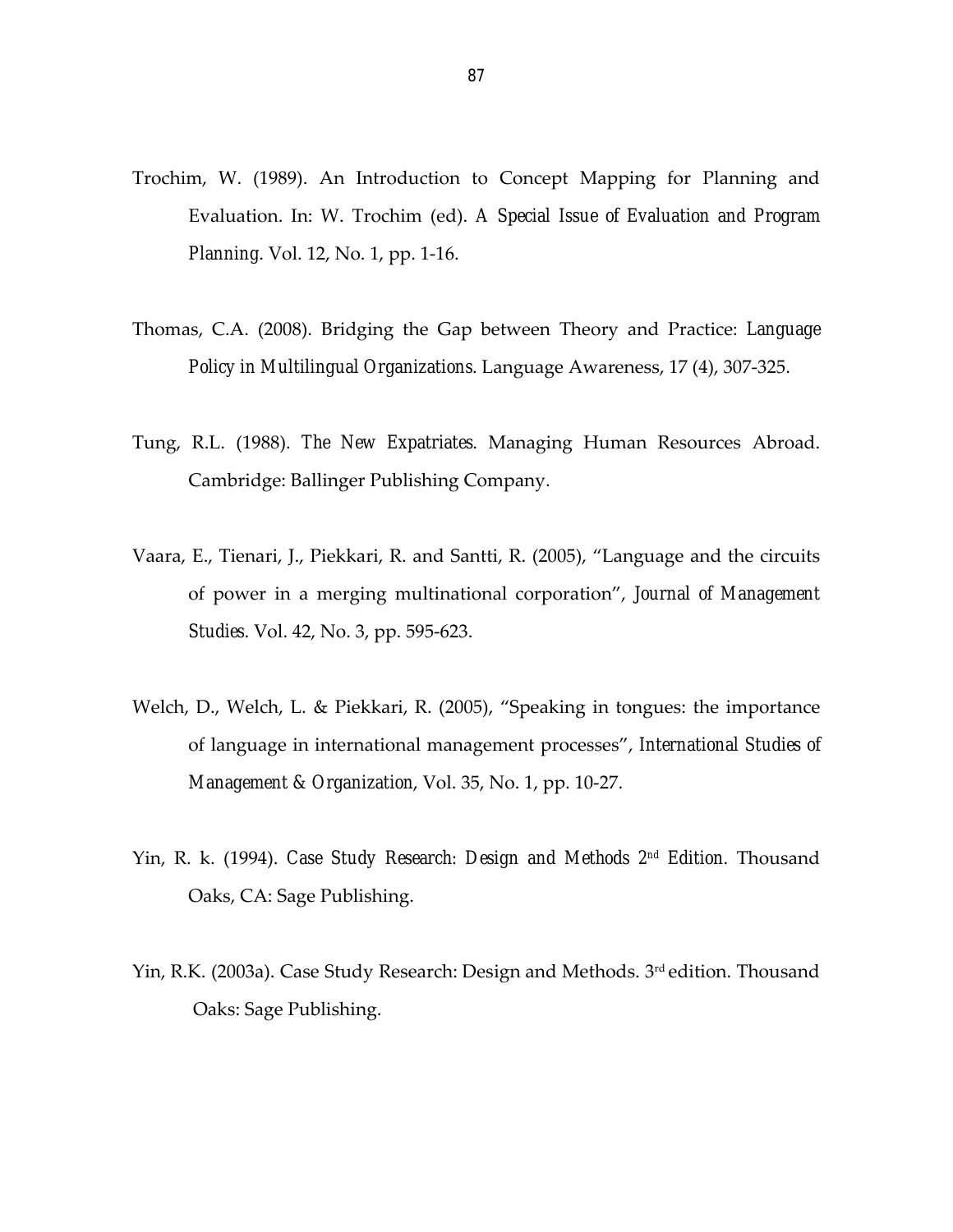- Yoshihara, H. (1999). ''Global operations managed by Japanese in Japanese'' Working Paper, 108.
- Zander, L. & Roman, L. (2004). "When nationality matters: a study of departmental, hierarchical, professional, gender and age-based employee groupings' leadership preferences across 15 countries'", *International Journal of Cross Cultural Management*, Vol. 4, No. 3, pp. 291-315.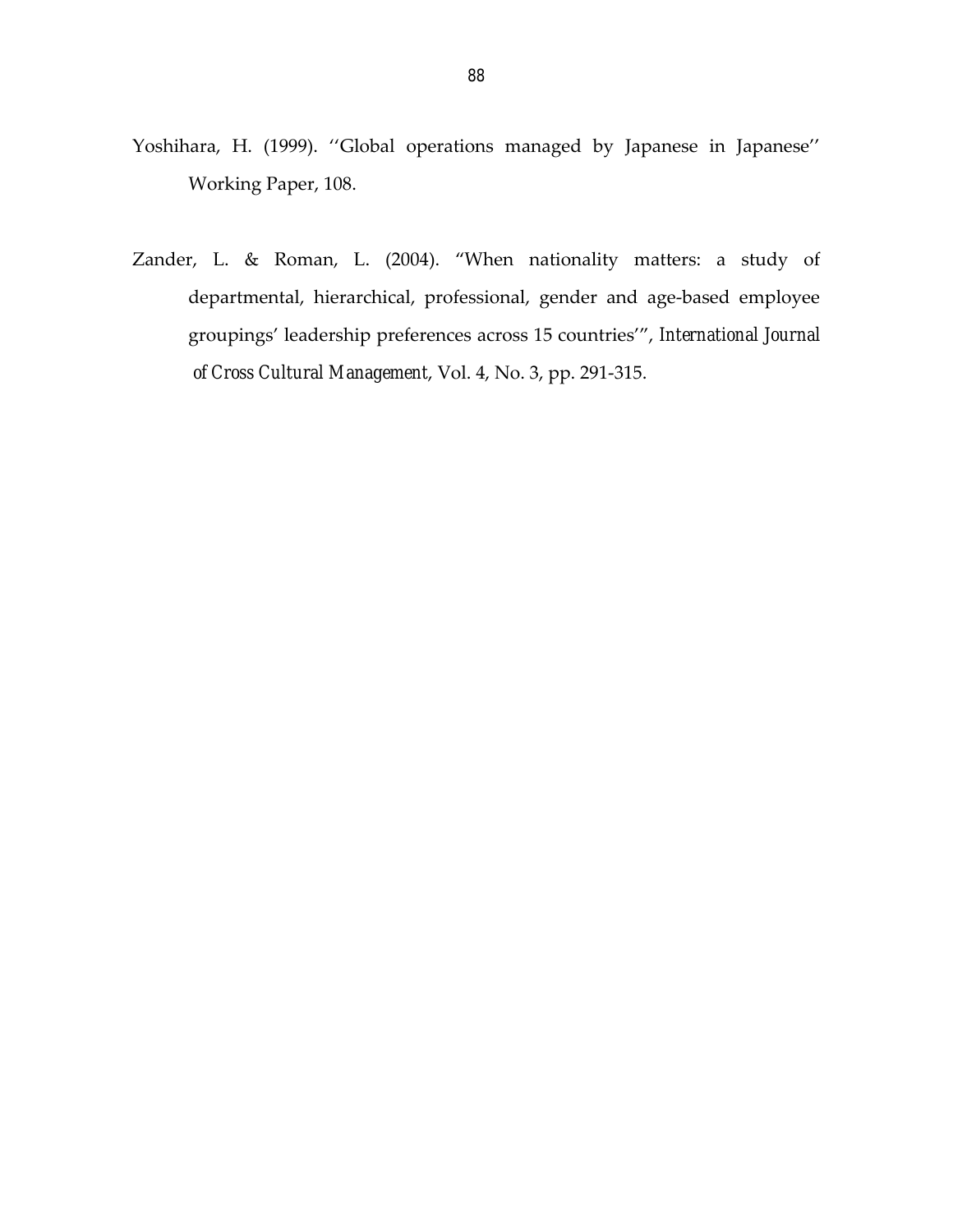# **APPENDICES**

# **APPENDIX 1: Scandinavia Logistics**



**Chart, 2010**

**Lyreco**

(Taken from Company)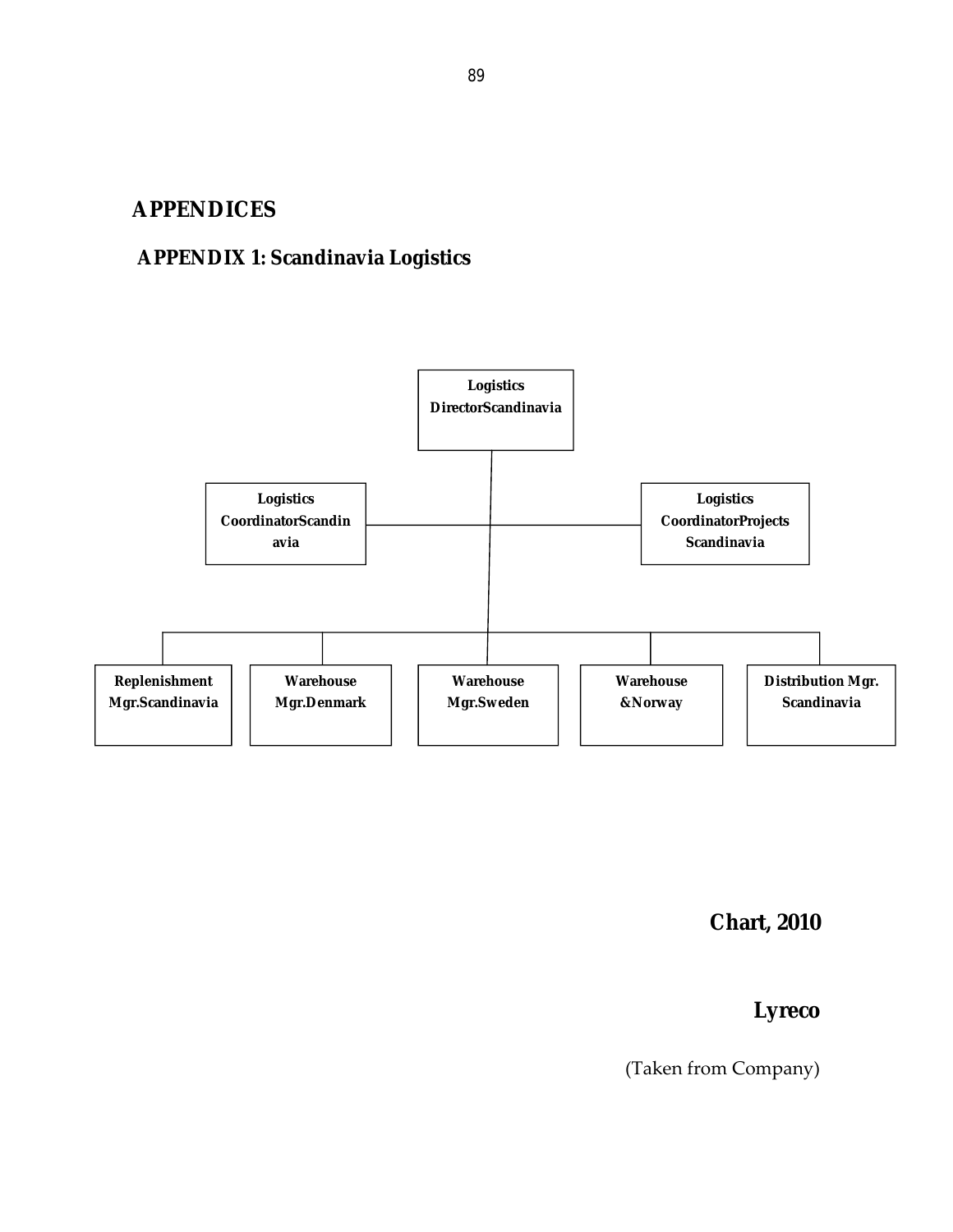# **APPENDIX 2. Interview Guide**

# **Research characteristics**

Name: Age: Gender: Place: Career Stage: Nationality of Researcher: Research Characteristics:

## **Interview Questions**

- 1. Is there language diversity in your company between HQ and subsidiaries?
- 2. What do you think the main issues are that arise from the fact that people in your company have different native languages?
- 3. Are there any advantages or disadvantages due to this language diversity?
- 4. Do you think differences in national languages form a barrier between HQ and subsidiaries?
- 5. What are these language barriers?
- 6. How important are these language barriers?
- 7. What kinds of solutions are used to overcome any language barriers?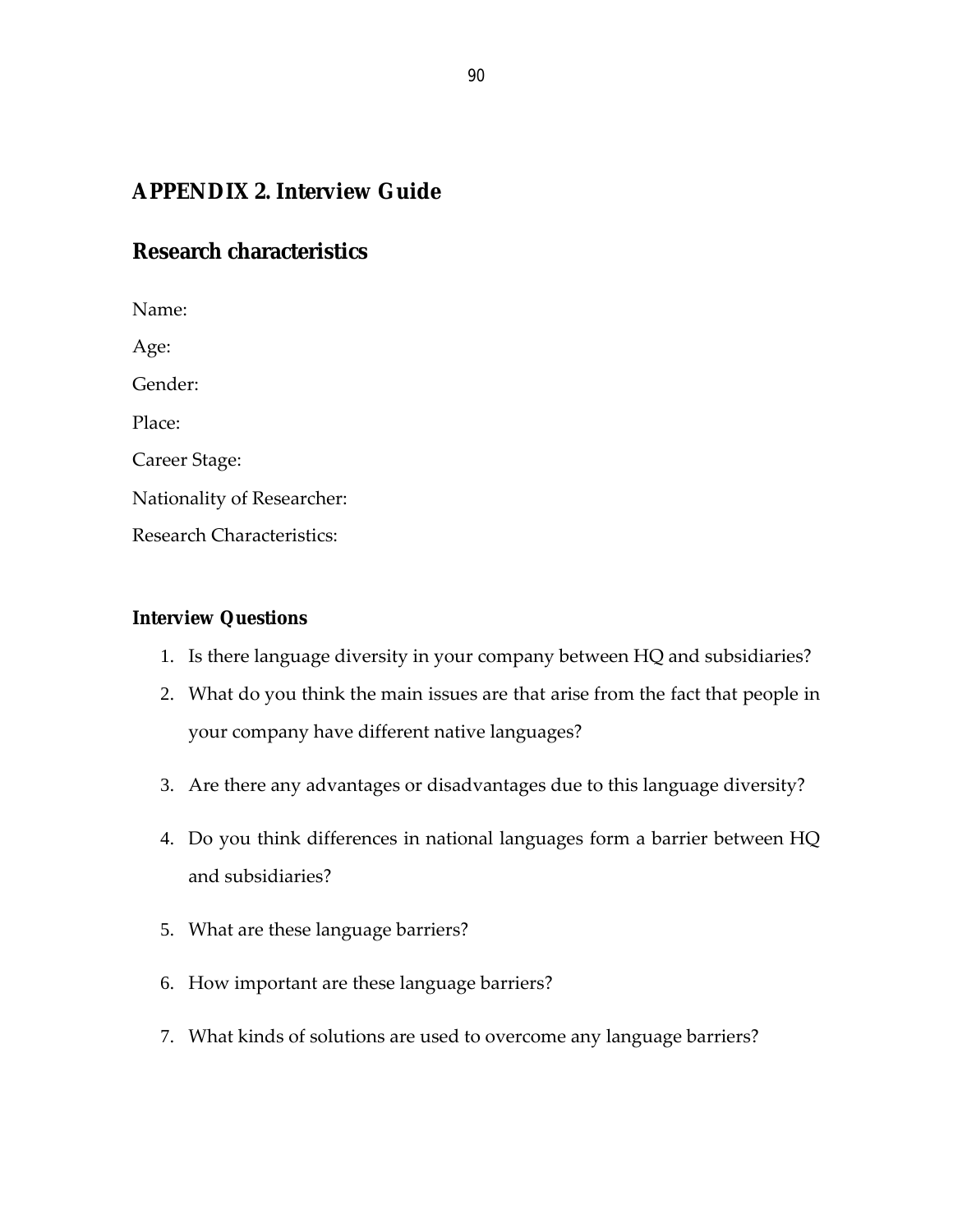- 8. Do you think a common corporate language can be a solution to this barrier?
	- i. Do you use this technique to overcome language barriers?
	- ii. To what extent is it beneficial?
- 9. What is your opinion about language training in this regard?
	- i. Do you offer language training in your company?
	- ii. To what extent is it beneficial?
- 10. Do you consider adopting any new employee training programs regarding cross-cultural training?
- 11. Which mode of communication is best in your opinion for the transmission of information?
	- i. Do you think that change in the mode of communication reduces the language barrier?
- 12. Do you use machine translators?
	- i. To what extent is this technique beneficial?
- 13. Do you hire external interpreters?
	- i. How do interpreters deal with this language problem?